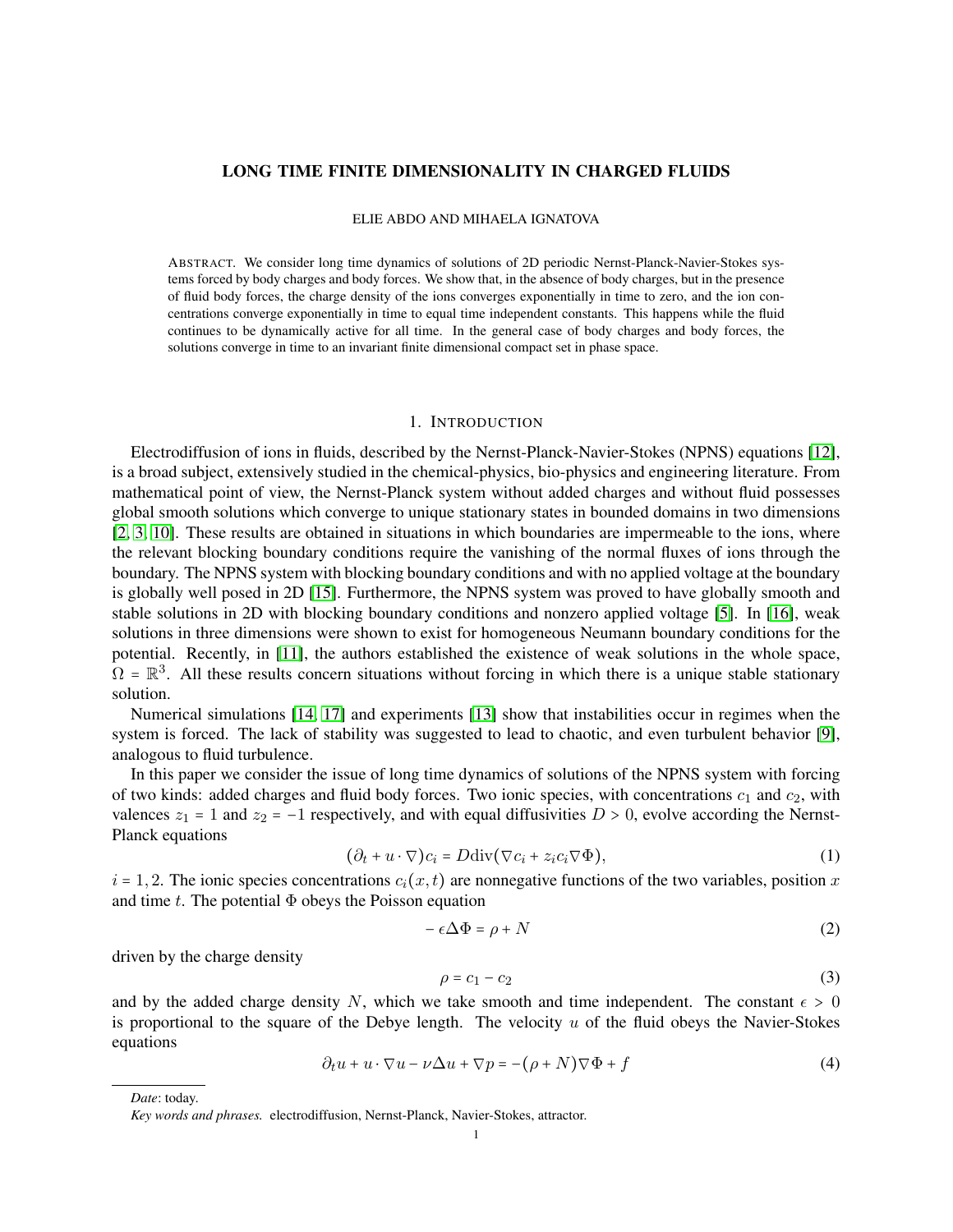with the divergence free condition

<span id="page-1-0"></span>
$$
\nabla \cdot u = 0. \tag{5}
$$

The variable p represents the pressure. The positive constant  $\nu$  is the kinematic viscosity. The body forces f are time independent, smooth, and divergence free. We consider the NPNS system in the two dimensional periodic domain

$$
\mathbb{T}^2 = [-\pi, \pi] \times [-\pi, \pi] \tag{6}
$$

with periodic boundary conditions.

Our main results are as follows. In the absence of forcing of any kind ( $f = N = 0$ ), we prove that solutions are global and regular. The velocity converges exponentially in time to zero, the concentrations converge exponentially in time to equal constant values and the charge density converges exponentially in time to zero. In the case of body forces, but in the absence of added charge densities ( $f \neq 0$ ,  $N = 0$ ), we prove that the solutions are global, regular and the ionic concentrations still converge exponentially in time to equal constant values, while the charge density converges exponentially in time to zero. This is interesting in view of the fact that the Navier-Stokes evolution is forced and the velocity does not cease to be dynamically active. In all cases of forced equations, including  $f \neq 0$  and  $N \neq 0$ , we prove that all solutions converge in time to a global attractor, which is an invariant compact set in phase space with finite Hausdorff and fractal dimension.

The paper is organized as follows. Section [2](#page-2-0) is devoted to preliminaries. We describe the asymptotic behavior of eigenvalues of the dissipative operator  $A = (\nu A, -D\Delta, -D\Delta)$ , where A is the Stokes operator and  $\Delta$  is the Laplacian. We recall a Gronwall lemma that gives, under suitable assumptions, exponentially decaying bounds. In section [3,](#page-3-0) we prove, as in [\[6\]](#page-25-12), that

<span id="page-1-1"></span>
$$
\int_0^T \int_{\mathbb{T}^2} (|c_1(x)|^2 + |c_2(x)|^2) \, dx dt < \infty,\tag{7}
$$

for all  $T > 0$  is a necessary and sufficient condition for the persistence of global regular solutions of the NPNS system [\(1\)](#page-0-0)–[\(5\)](#page-1-0). Under condition [\(7\)](#page-1-1), the nonnegativity of the initial ionic concentrations is preserved for all positive times. In section [4,](#page-7-0) we discuss the case where no body forces  $f$  are present in the fluid and no added charge densities  $N$  take part in generating the electric field. We prove that the concentrations decay exponentially in all  $L^p$  spaces  $(p \in [2, \infty))$  independently of the velocity u, implying, together with the exponential decay of the  $L^p$  norms of u, the existence of a single point attractor. We prove further that the solutions decay exponentially in  $H^2$ . In section [5,](#page-12-0) we consider added body forces, and we establish that the concentrations converge exponentially to equal constant steady states, and the charge density vanishes in the limit of large times. We address the evolution of the system in a phase space corresponding to strong solutions  $(H<sup>1</sup>)$ . We show that there exists a compact set (a ball in a the stronger norm  $H<sup>2</sup>$ ) which is an absorbing ball. This means that starting from any initial data  $w_0$  in phase space, there exists a time  $t_0$ , depending locally uniformly on the norm of the initial data in the phase space, such that solution  $S(t)w_0$ belongs to the absorbing ball for times larger than  $t_0$ . We study further the properties of the nonlinear solution map  $S(t)$  corresponding to the NPNS system. We establish Lipschitz continuity of  $S(t)$  in various norms, including a smoothing property for positive times (see Theorem [5\)](#page-14-0). We prove the injectivity of the solution map  $S(t)$  in Appendix A. Exponential decay of volume elements is proved in Appendix B. The existence of a finite dimensional global attractor is thus established for the case  $N = 0$ ,  $f \neq 0$ . The global attractor is a set which is invariant under the solution map, and such that all solutions converge to it as time tends to infinity. In section [6](#page-18-0) we treat the general case with an added charge density  $N$ . In this case the concentrations and the charge density are no longer convergent in time, but we still obtain the properties of existence of a compact absorbing ball, Lipschitz continuity and smoothing properties of the solution map. The injectivity and decay of volume elements are valid as well, and we obtain the existence of a global attractor with finite Hausdorff and fractal dimension.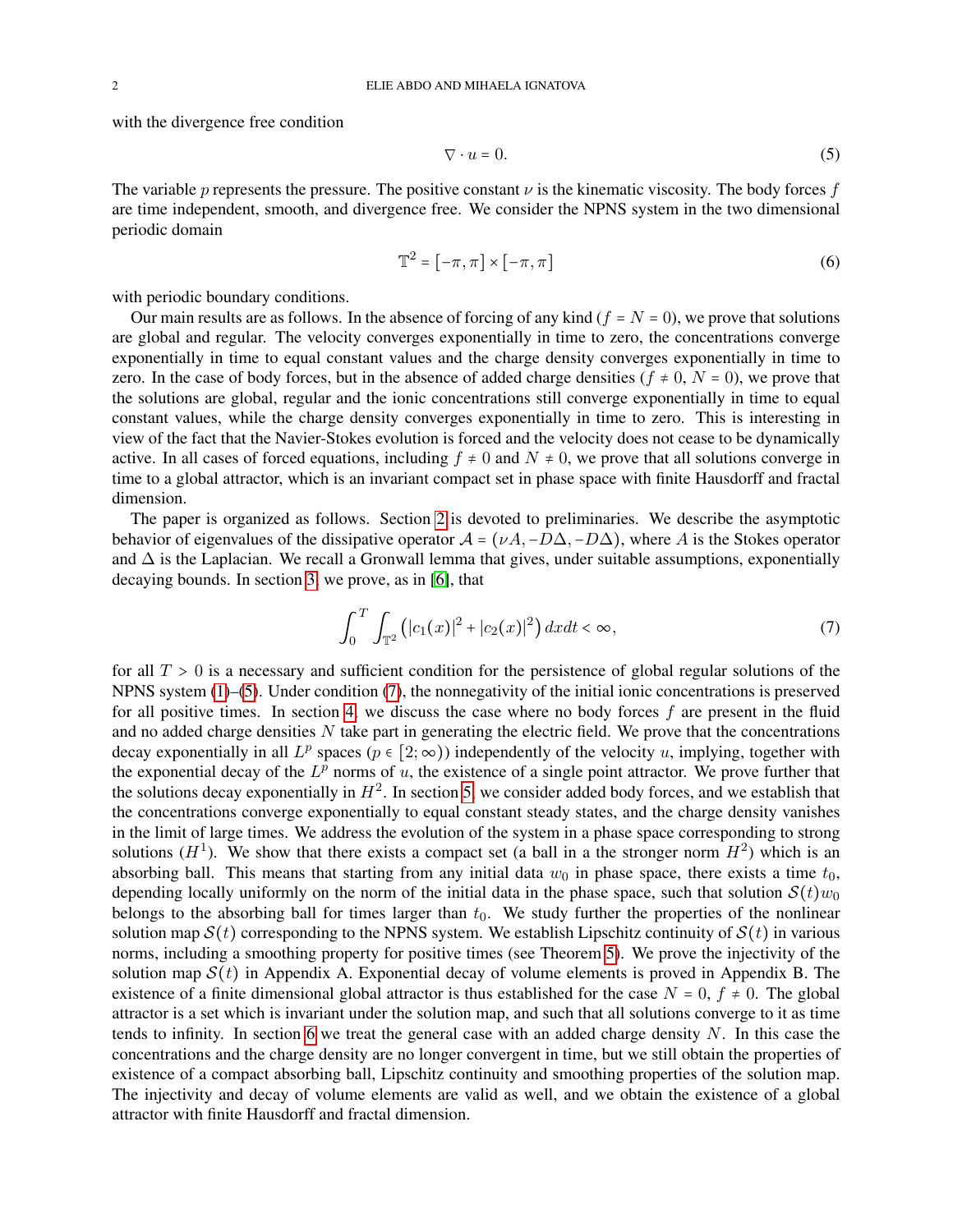### 2. PRELIMINARIES

<span id="page-2-0"></span>We consider the Hilbert space

$$
\mathcal{H} = H \oplus L^2 \oplus L^2 \tag{8}
$$

where H is the space of  $L^2$  periodic vector fields which are divergence free and have mean zero. We define

$$
\mathcal{A}w = (\nu Au, -D\Delta c_1, -D\Delta c_2) \tag{9}
$$

where  $\Delta$  is the Laplacian operator with periodic boundary conditions on  $\mathbb{T}^2$ , and  $A = \mathbb{P}(-\Delta)$  is the Stokes operator. Here, P denotes the Leray-Hopf projector. We recall that P and  $-\Delta$  commute on  $\mathbb{T}^2$ . The domain of definition of  $A$  is

$$
\mathcal{D}(\mathcal{A}) = (H^2 \cap H) \oplus H^2 \oplus H^2. \tag{10}
$$

By the spectral theorem for Hilbert spaces, and since 0 is not an eigenvalue, there is an orthonormal basis of H formed by a sequence of eigenvectors  $\omega_k$  of A with corresponding eigenvalues  $\mu_k$  counted with multiplicity such that  $0 < \mu_1 \leq \mu_2 \leq \cdots \leq \mu_k \to \infty$ .

<span id="page-2-3"></span>**Proposition 1.** *There exists a constant*  $C > 0$  *such that*  $\mu_k \geq Ck$  *for all*  $k \geq 1$ *.* 

**Proof.** We denote by  $\{\lambda_j\}$  the eigenvalues of  $-\Delta$  with periodic boundary conditions on  $\mathbb{T}^2$  counted with multiplicity,  $0 < \lambda_1 \leq \lambda_2 \leq \ldots$ . There exists a constant  $c > 0$  such that  $j \leq c\lambda_j$  for all  $j \in \mathbb{N}$ , and  $\{\nu \lambda_j\}$  and  ${D\lambda_i}$  are the eigenvalues of  $\nu A$  and  $D(-\Delta)$  respectively counted with multiplicity. We write

$$
\{\mu_i : i = 1, \dots, N\} = \{\nu \lambda_i : i = 1, \dots, j\} \cup \{D\lambda_i : i = 1, \dots, k\}
$$
(11)

and we note that if  $\mu_N = \nu \lambda_j$ , then  $j \leq \frac{c}{\nu}$  $\frac{c}{\nu}\mu_N$ , whereas if  $\mu_N = D\lambda_k$ , then  $k \leq \frac{c}{L}$  $\frac{c}{D}\mu_N$ . Consequently,  $N = j + k \leq c \left(\frac{1}{\nu}\right)$  $\frac{1}{\nu} + \frac{1}{L}$  $\frac{1}{D}$ )  $\mu$ <sub>N</sub>, which completes the proof of the lemma.

We use the following Poincaré inequality for  $L^p$  spaces [\[8\]](#page-25-13):

<span id="page-2-2"></span>**Proposition 2.** Let  $p = 2m$ ,  $m \ge 1$ ,  $0 \le \alpha \le 2$ , and let  $q \in C^{\infty}$  have zero mean on  $\mathbb{T}^2$ . Then

$$
\int_{\mathbb{T}^2} q^{p-1}(x) \Lambda^{\alpha} q(x) dx \ge \frac{1}{p} \|\Lambda^{\alpha/2} (q^{p/2})\|_{L^2}^2 + \lambda \|q\|_{L^p}^p \tag{12}
$$

*holds, with an explicit constant*  $\lambda > 0$ *, which is independent of p.* 

We recall a uniform Gronwall lemma [\[1\]](#page-25-14).

<span id="page-2-1"></span>**Lemma 1.** Let  $y(t) \geq 0$  *obey a differential inequality* 

$$
\frac{d}{dt}y + c_1y \le F_1 + F(t)
$$

*with initial datum*  $y(0) = y_0$  *with*  $F_1$  *a nonnegative constant, and*  $F(t) \ge 0$  *obeying* 

$$
\int\limits_t^{t+1} F(s)ds \le g_0 e^{-c_2 t} + F_2
$$

*where*  $c_1$ ,  $c_2$ ,  $g_0$  *are positive constants and*  $F_2$  *is a nonnegative constant. Then* 

$$
y(t) \le y_0 e^{-c_1 t} + g_0 e^{c_1+c} (t+1) e^{-ct} + \frac{1}{c_1} F_1 + \frac{e^{c_1}}{1-e^{-c_1}} F_2
$$

*holds with*  $c = \min\{c_1, c_2\}$ .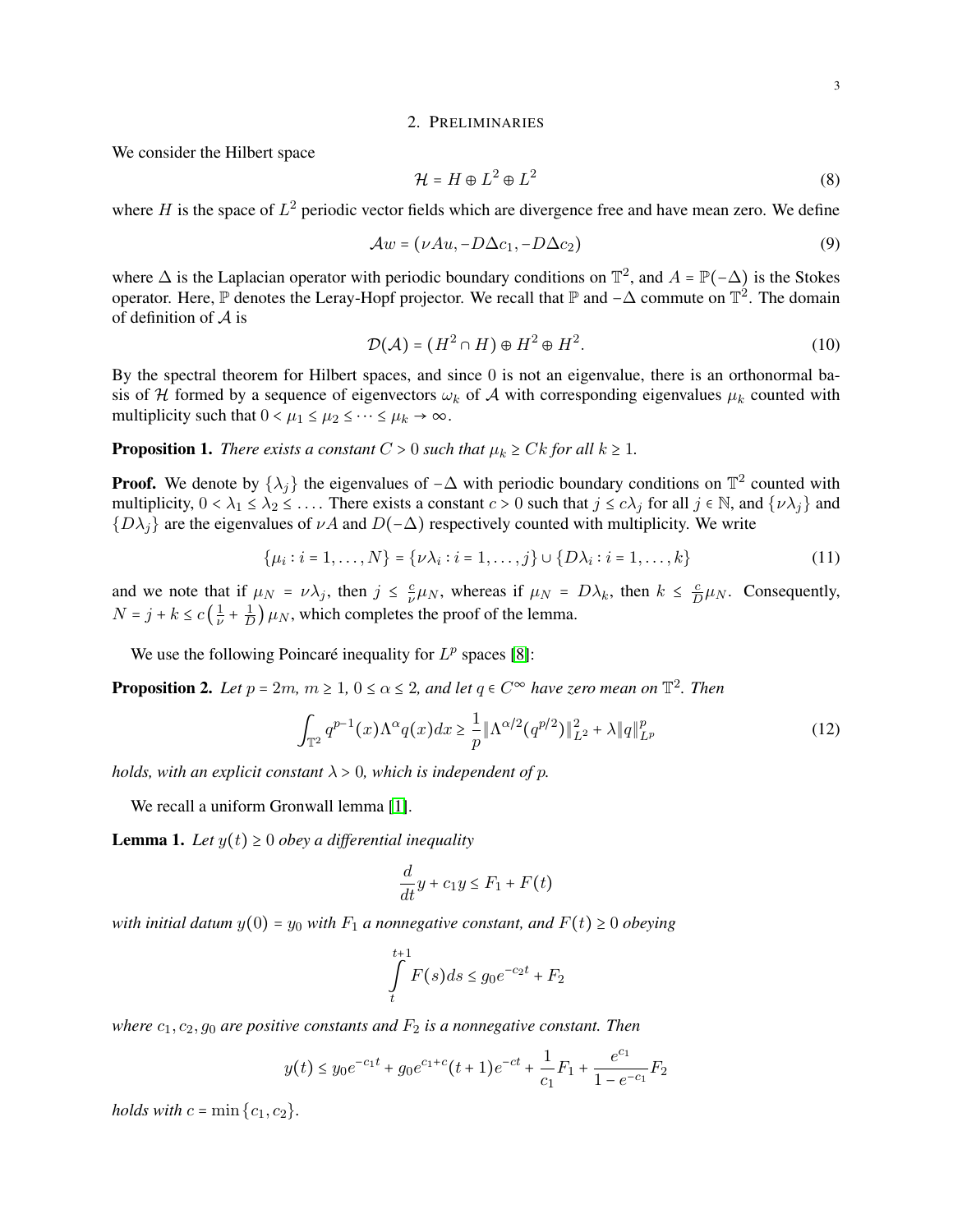#### 3. EXISTENCE AND UNIQUENESS OF SOLUTIONS

<span id="page-3-0"></span>We consider the system

<span id="page-3-1"></span>
$$
\begin{cases}\n\partial_t u + u \cdot \nabla u + \nabla p = \nu \Delta u - (\rho + N) \nabla \Phi + f \\
\nabla \cdot u = 0 \\
\rho = c_1 - c_2 \\
-\epsilon \Delta \Phi = \rho + N \\
\partial_t c_1 + u \cdot \nabla c_1 = D \Delta c_1 + D \nabla \cdot (c_1 \nabla \Phi) \\
\partial_t c_2 + u \cdot \nabla c_2 = D \Delta c_2 - D \nabla \cdot (c_2 \nabla \Phi)\n\end{cases}
$$
\n(13)

in  $\mathbb{T}^2 \times [0,\infty)$ , where  $\nu, D, \epsilon$  are positive constants. The body forces f are smooth, divergence free, time independent, and have mean zero. The added charge density  $N$  is smooth and time independent. We assume that the initial fluid velocity  $u_0$  has mean zero. We also assume that the initial concentrations  $c_1(x, 0)$  and  $c_2(x, 0)$  have space averages  $\bar{c}_1$  and  $\bar{c}_2$  satisfying

$$
\bar{c}_2 - \bar{c}_1 = \bar{N} \tag{14}
$$

where  $\overline{N}$  is the space average of the charge density N.

Remark 1. *We note that* ρ *maintains a space average equal to* −N¯ *whereas* u *maintains a space average equal to zero for all*  $t \geq 0$ *. This follows by integrating the equations satisfied by*  $\rho$  *and u and by using* 

$$
\int (\rho + N)\nabla\Phi = -\frac{1}{\epsilon} \int (\rho + N)\nabla\Lambda^{-2}(\rho + N) = -\frac{1}{\epsilon} \int \Lambda^{-1/2}(\rho + N)R\Lambda^{-1/2}(\rho + N) = 0 \tag{15}
$$

where the last equality holds because the Riesz operator  $R = \nabla \Lambda^{-1}$  is antisymmetric.

We use the following convention regarding constants: we denote by  $C$  a positive constant that might depend on the parameters of the problem or universal constants,  $C<sub>N</sub>$  a positive constant depending, in addition, on the charge density N. Following the same pattern, we denote by  $C_{N,f}$  a constant depending on  $N$  and  $f$ . These constants may change from line to line along the proofs.

<span id="page-3-3"></span>**Theorem 1.** *(Local Solution) Suppose*  $u_0 \in H^1$  and  $c_i(0) \in L^2$ . Then, there exists  $T_0$  depending on ∥u0∥H<sup>1</sup> , ∥ci(0)∥L<sup>2</sup> *and the parameters of the problem such that system* [\(13\)](#page-3-1) *has a unique solution such that*  $u \in L^{\infty}(0,T;H^1) \cap L^2(0,T;H^2)$  *and*  $c_i \in L^{\infty}(0,T;L^2) \cap L^2(0,T;H^1)$  *on* [0,T<sub>0</sub>].

**Proof.** We start by taking the  $L^2$  inner product of the equation satisfied by u with  $-\Delta u$ . We use the identity

$$
Tr(G^T G^2) = 0 \tag{16}
$$

for the two-by-two traceless matrix G with entries  $G_{ij} = \frac{\partial u_i}{\partial x_i}$  $\frac{\partial u_i}{\partial x_j}$ , and we obtain

$$
\frac{1}{2}\frac{d}{dt}\|\nabla u\|_{L^2}^2 + \nu \|\Delta u\|_{L^2}^2 = \int (\rho + N)\nabla \Phi \cdot \Delta u - \int f \Delta u. \tag{17}
$$

In view of Hölder's, Ladyzhenskaya's, Poincaré's, and Young's inequalities, we have

$$
\int (\rho + N)\nabla\Phi \cdot \Delta u \le \|\rho + N\|_{L^2} \|\nabla\Phi\|_{L^\infty} \|\Delta u\|_{L^2}
$$
  
\n
$$
\le C \|\Delta u\|_{L^2} [\|\rho\|_{L^2} + \|N\|_{L^2}] [\|\rho\|_{L^4} + \|N\|_{L^4}]
$$
  
\n
$$
\le \frac{\nu}{4} \|\Delta u\|_{L^2}^2 + \frac{D}{8} \|\nabla \rho\|_{L^2}^2 + C \|\rho\|_{L^2}^6 + C_N. \tag{18}
$$

and consequently, we obtain the differential inequality

<span id="page-3-2"></span>
$$
\frac{d}{dt} \|\nabla u\|_{L^2}^2 + \nu \|\Delta u\|_{L^2}^2 \le \frac{D}{4} \|\nabla \rho\|_{L^2}^2 + C \|\rho\|_{L^2}^6 + C_{N,f}
$$
\n(19)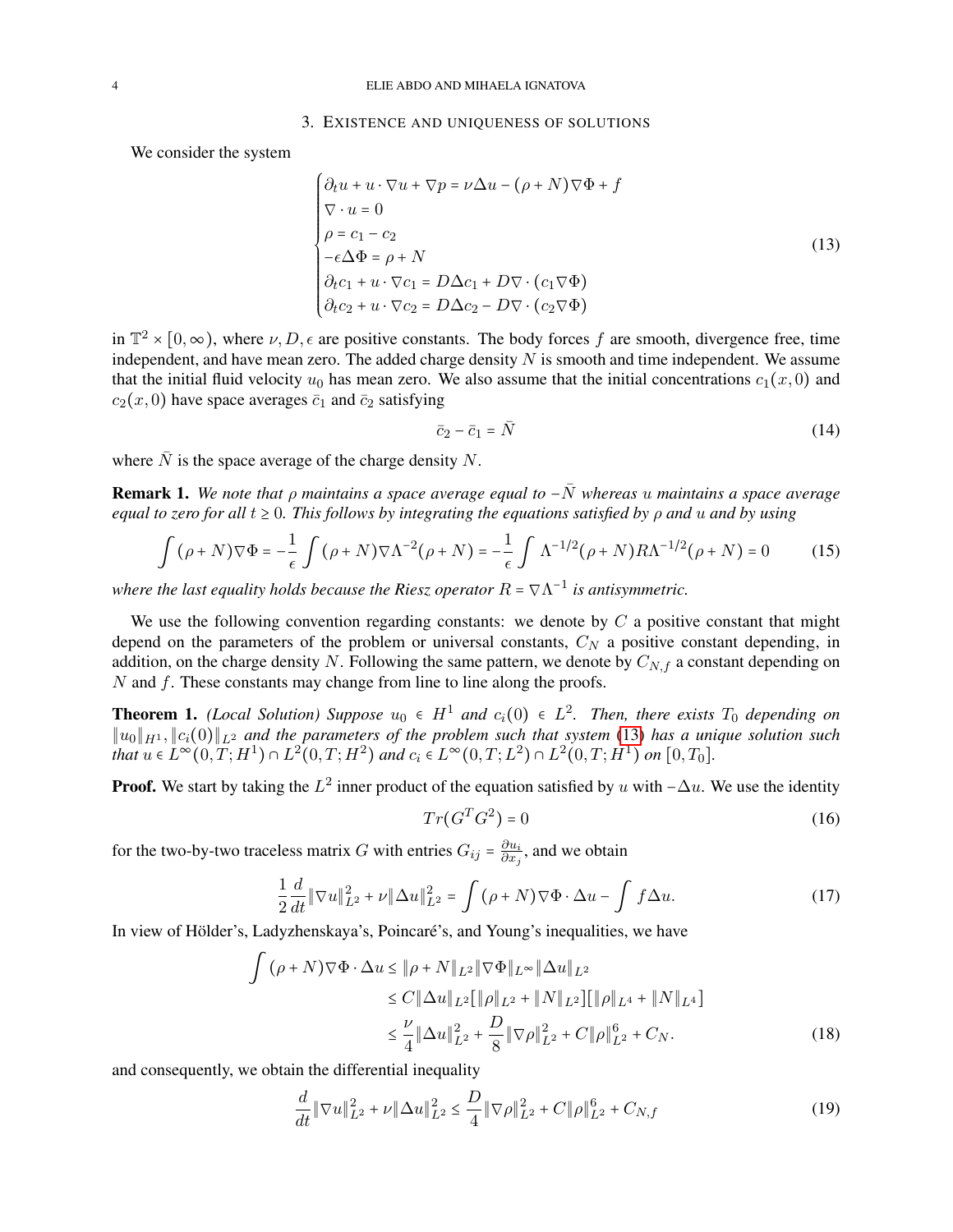Let  $\sigma = c_1 + c_2$ . Then,  $\sigma$  and  $\rho$  obey the system

<span id="page-4-4"></span>
$$
\begin{cases} \partial_t \sigma + u \cdot \nabla \sigma = D \Delta \sigma + D \nabla \cdot (\rho \nabla \Phi) \\ \partial_t \rho + u \cdot \nabla \rho = D \Delta \rho + D \nabla \cdot (\sigma \nabla \Phi). \end{cases}
$$
 (20)

Taking the  $L^2$  inner product of the first equation with  $\sigma$  and of the second equation with  $\rho$ , adding them, and noting that

$$
\left| \int \rho \Delta \Phi \sigma \right| \le C \|\rho\|_{L^4} \|\sigma\|_{L^4} \|\rho + N\|_{L^2} \le \frac{D}{2} \left[ \|\nabla \rho\|_{L^2}^2 + \|\nabla \sigma\|_{L^2}^2 \right] + C \|\sigma\|_{L^2}^4 + C \|\rho\|_{L^2}^4 + C_N \tag{21}
$$

by Ladyzhenskaya's and Young's inequalities, we obtain the differential inequality

<span id="page-4-0"></span>
$$
\frac{d}{dt}(\|\sigma\|_{L^2}^2 + \|\rho\|_{L^2}^2) + D(\|\nabla\sigma\|_{L^2}^2 + \|\nabla\rho\|_{L^2}^2) \le C[\|\sigma\|_{L^2}^4 + \|\rho\|_{L^2}^4] + C_N. \tag{22}
$$

Let

$$
M(t) = \|\nabla u\|_{L^2}^2 + \|\rho\|_{L^2}^2 + \|\sigma\|_{L^2}^2.
$$
 (23)

Adding  $(22)$  to  $(19)$ , we obtain

$$
M'(t) + \frac{D}{2}(\|\nabla\sigma(t)\|_{L^2}^2 + \|\nabla\rho(t)\|_{L^2}^2) + \nu\|\Delta u(t)\|_{L^2}^2 \le CM(t)^3 + C_{N,f}.
$$
 (24)

This latter differential inequality gives short time control of the desired norms. For uniqueness, suppose  $(u_1, c_1^1, c_2^1)$  and  $(u_2, c_1^2, c_2^2)$  are two solutions of [\(13\)](#page-3-1). Let  $\rho_1 = c_1^1 - c_2^1$ ,  $\rho_2 = c_1^2 - c_2^2$ ,  $\sigma_1 = c_1^1 + c_2^1$ ,  $\sigma_2 = c_1^2 + c_2^2$ . We write  $u = u_1 - u_2$ ,  $\rho = \rho_1 - \rho_2$  and  $\sigma = \sigma_1 - \sigma_2$ . Then  $u$ ,  $\rho$  and  $\sigma$  obey the system

<span id="page-4-1"></span>
$$
\begin{cases}\n\partial_t u + u_1 \cdot \nabla u_1 - u_2 \cdot \nabla u_2 + \nabla (p_1 - p_2) = \nu \Delta u - [\rho_1 \nabla \Phi_1 - \rho_2 \nabla \Phi_2] \\
\partial_t \rho + u_1 \cdot \nabla \rho_1 - u_2 \cdot \nabla \rho_2 = D \Delta \rho + D \nabla \cdot (\sigma_1 \nabla \Phi_1 - \sigma_2 \nabla \Phi_2) \\
\partial_t \sigma + u_1 \cdot \nabla \sigma_1 - u_2 \cdot \nabla \sigma_2 = D \Delta \sigma + D \nabla \cdot (\rho_1 \nabla \Phi_1 - \rho_2 \nabla \Phi_2)\n\end{cases}
$$
\n(25)

We take the  $L^2$  inner product of the first equation of [\(25\)](#page-4-1) with u to obtain

<span id="page-4-3"></span>
$$
\frac{1}{2}\frac{d}{dt}\|u\|_{L^{2}}^{2} + \nu \|\nabla u\|_{L^{2}}^{2} = -\int (u_{1} \cdot \nabla u_{1} - u_{2} \cdot \nabla u_{2}) \cdot u \, dx - \int (\rho_{1} \nabla \Phi_{1} - \rho_{2} \nabla \Phi_{2}) \cdot u \, dx. \tag{26}
$$

We estimate the term

$$
\left| \int (u_1 \cdot \nabla u_1 - u_2 \cdot \nabla u_2) \cdot u \, dx \right| = \left| \int [u \cdot \nabla u_1 + u_2 \cdot \nabla u] \cdot u \, dx \right|
$$
  
\n
$$
\leq C \|u\|_{L^2}^{3/2} \|\nabla u\|_{L^2}^{1/2} \|\nabla u_1\|_{L^2}^{1/2} \|\Delta u_1\|_{L^2}^{1/2}
$$
 (27)

using Ladyzhenskaya's inequality. In view of elliptic regularity

<span id="page-4-2"></span>
$$
\|\nabla\Phi\|_{L^{\infty}} \le C\|\rho\|_{L^{4}},\tag{28}
$$

we have

$$
\left| \int \left( \rho_1 \nabla \Phi_1 - \rho_2 \nabla \Phi_2 \right) \cdot u \, dx \right| = \left| \int \left[ \rho \nabla \Phi_1 + \rho_2 \nabla \Phi \right] \cdot u \, dx \right|
$$
  
\n
$$
\leq C \left[ \|\nabla \Phi_1\|_{L^\infty} \|\rho\|_{L^2} \|u\|_{L^2} + \|\rho_2\|_{L^2} \|\rho\|_{L^2}^{1/2} \|\nabla \rho\|_{L^2}^{1/2} \|u\|_{L^2} \right].
$$
 (29)

Now, we take the  $L^2$  inner product of the second equation of [\(25\)](#page-4-1) with  $\rho$ , and we get

$$
\frac{1}{2}\frac{d}{dt}\|\rho\|_{L^2}^2 + D\|\nabla\rho\|_{L^2}^2 = -\int \left(u_1 \cdot \nabla\rho_1 - u_2 \cdot \nabla\rho_2\right)\rho + D\int \nabla \cdot \left(\sigma_1 \nabla \Phi_1 - \sigma_2 \nabla \Phi_2\right)\rho. \tag{30}
$$

We have

$$
\left| \int (u_1 \cdot \nabla \rho_1 - u_2 \cdot \nabla \rho_2) \rho \right| = \left| \int [u \cdot \nabla \rho_1 + u_2 \cdot \nabla \rho] \rho \right|
$$
  
\n
$$
\leq C \|\nabla \rho_1\|_{L^2} \|u\|_{L^2}^{1/2} \|\nabla u\|_{L^2}^{1/2} \|\rho\|_{L^2}^{1/2} \|\nabla \rho\|_{L^2}^{1/2}
$$
\n(31)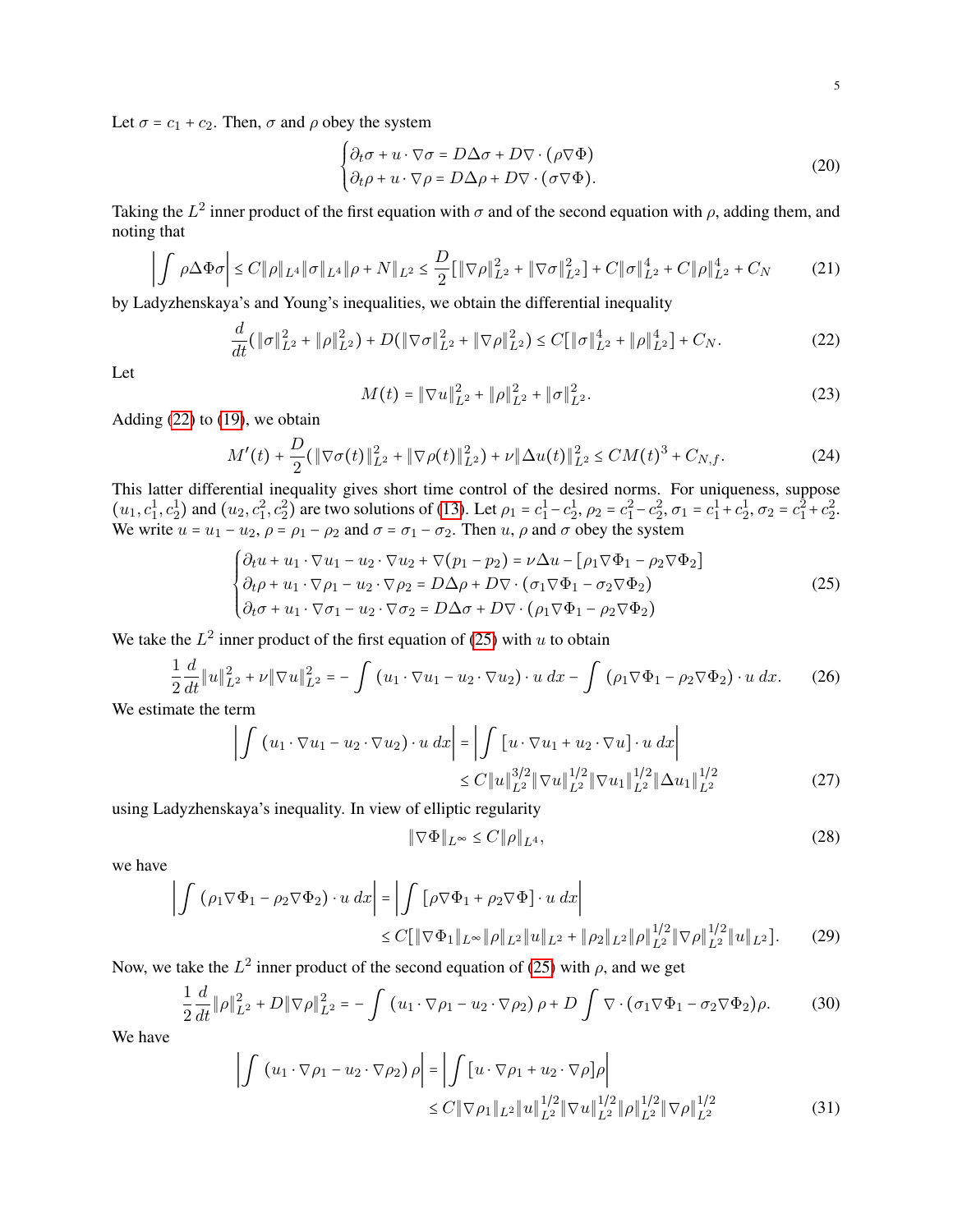$$
\left| \int \nabla \cdot (\sigma_1 \nabla \Phi_1 - \sigma_2 \nabla \Phi_2) \rho \right| \le C \left[ \|\nabla \Phi_1\|_{L^\infty} \|\sigma\|_{L^2} \|\nabla \rho\|_{L^2} + \|\sigma_2\|_{L^2} \|\rho\|_{L^2}^{1/2} \|\nabla \rho\|_{L^2}^{3/2} \right].
$$
 (32)

Finally, we take the  $L^2$  inner product of the third equation of [\(25\)](#page-4-1) with  $\sigma$  to obtain

<span id="page-5-0"></span>
$$
\frac{1}{2}\frac{d}{dt}\|\sigma\|_{L^2}^2 + D\|\nabla\sigma\|_{L^2}^2 = -\int (u_1 \cdot \nabla \sigma_1 - u_2 \cdot \nabla \sigma_2) \sigma + D \int \nabla \cdot (\rho_1 \nabla \Phi_1 - \rho_2 \nabla \Phi_2) \sigma. \tag{33}
$$

We estimate the first term on the right hand side of [\(33\)](#page-5-0) as in [\(31\)](#page-4-2). For the second term, as in [\(32\)](#page-5-1), we have

$$
\left| \int \nabla \cdot (\rho_1 \nabla \Phi_1 - \rho_2 \nabla \Phi_2) \sigma \, dx \right| \le C \left[ \|\nabla \Phi_1\|_{L^\infty} \|\rho\|_{L^2} \|\nabla \sigma\|_{L^2} + \|\rho_2\|_{L^2} \|\rho\|_{L^2}^{1/2} \|\nabla \rho\|_{L^2}^{1/2} \|\nabla \sigma\|_{L^2} \right]. \tag{34}
$$

Putting [\(26\)](#page-4-3)–[\(34\)](#page-5-2) together, and applying Young's inequality, we obtain a differential inequality of the form

$$
\frac{d}{dt} \left[ \|u\|_{L^2}^2 + \|\rho\|_{L^2}^2 + \|\sigma\|_{L^2}^2 \right] \le CC(t) \left[ \|u\|_{L^2}^2 + \|\rho\|_{L^2}^2 + \|\sigma\|_{L^2}^2 \right] \tag{35}
$$

where

$$
C(t) = \|\nabla u_1\|_{L^2}^{2/3} \|\Delta u_1\|_{L^2}^{2/3} + \|\nabla \rho_1\|_{L^2}^2 + \|\nabla \sigma_1\|_{L^2}^2 + \|\rho_1 + N\|_{L^3}^2 + \|\sigma_2\|_{L^2}^4 + \|\rho_2\|_{L^2}^4 + 1. \tag{36}
$$

Since

<span id="page-5-2"></span><span id="page-5-1"></span>
$$
\int_{0}^{t} C(s)ds < \infty. \tag{37}
$$

for any  $t \in [0, T_0]$ , we obtain uniqueness.

Theorem [1](#page-3-3) shows existence of local solutions. The calculations can be done rigorously using Galerkin approximations. Namely, we consider an orthonormal basis of  $L^2$  consisting of the eigenfunctions  $\{\Phi_k\}_{k=1}^{\infty}$  $k=1$ of the Stokes operator

$$
-\Delta\Phi_k + \nabla\xi_k = \mu_k\Phi_k\tag{38}
$$

with periodic boundary condition on  $\mathbb{T}^2$ , and such that

$$
\nabla \cdot \Phi_k = 0 \qquad \forall k \in \mathbb{N}.
$$
 (39)

The functions  $\Phi_k$  are  $C^{\infty}$ , divergence free, and have mean zero. We also consider an orthonormal basis of  $L^2$  consisting of the eigenfunctions  ${w_k}_{k=1}^{\infty}$  $\sum_{k=1}^{\infty}$  of the Laplacian operator

$$
-\Delta w_k = \lambda_k w_k \tag{40}
$$

with periodic boundary condition on  $\mathbb{T}^2$ . The functions  $w_k$  are  $C^{\infty}$  and have mean zero. Let

$$
u_n = \mathbb{P}_n u = \sum_{k=1}^n (u, \Phi_k)_H \Phi_k \tag{41}
$$

and

$$
c_n^i = \mathbb{P}_n c_i = \sum_{k=1}^n (c_i, w_k)_{L^2} w_k + \bar{c}_i = \sum_{k=0}^n (c_i, w_k)_{L^2} w_k
$$
 (42)

be the Galerkin approximations of u and  $c_i$  for  $i \in \{1, 2\}$ . Here,  $\bar{c}_i$  is the constant average of  $c_i$  over  $\mathbb{T}^2$ , and  $w_0 = 1/2\pi$ . We fix m and n, and we replace  $u, c_1$  and  $c_2$  in [\(13\)](#page-3-1) by  $u_n, c_n^1$  and  $c_n^2$  respectively. We test the equation for  $u_n$  with each of the functions  $\Phi_i$  and the equations for  $c_n^1$  and  $c_n^2$  with each of the functions  $w_i$ . This gives a system of nonlinear ODE's for the coefficients of the Galerkin approximations. A solution of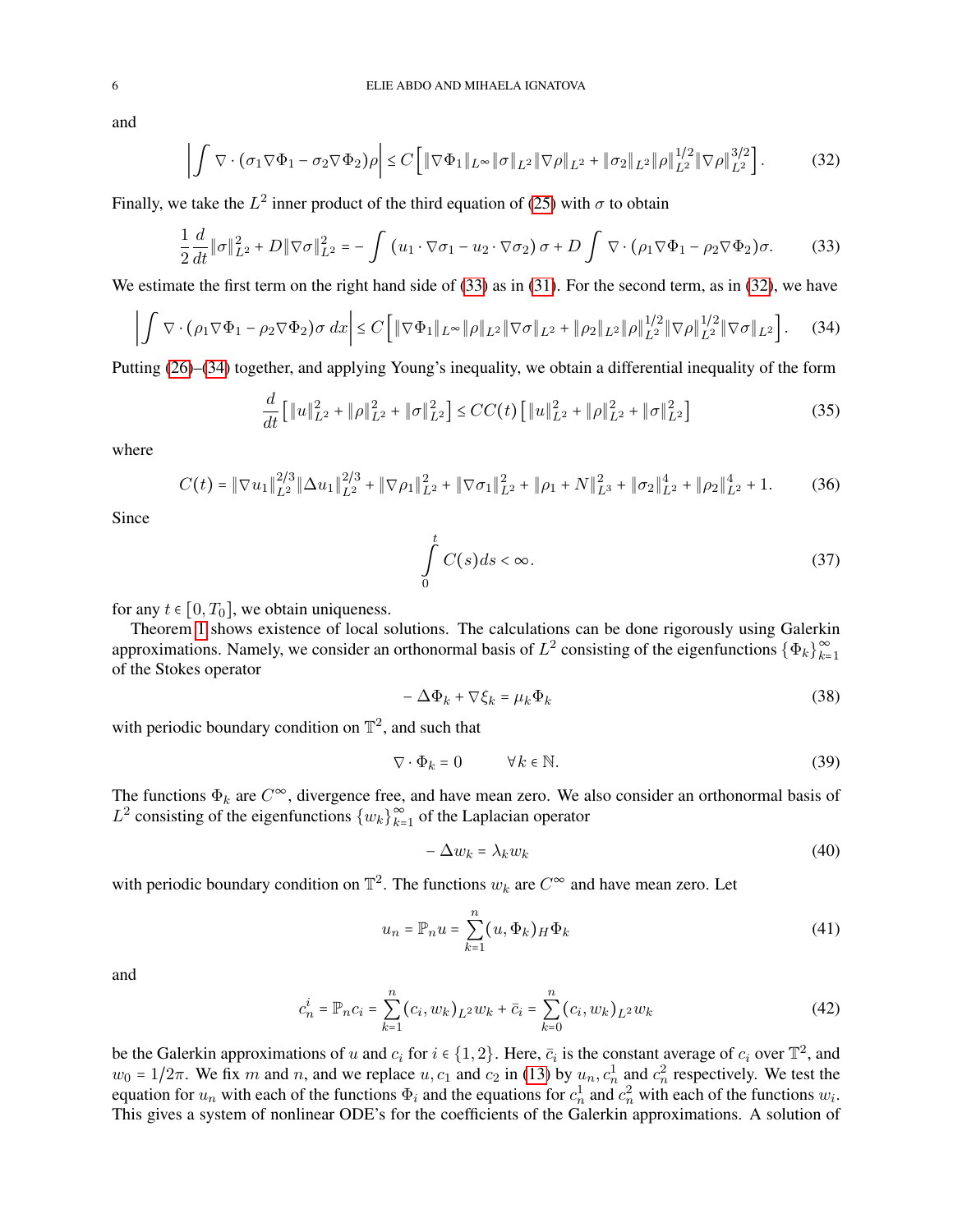7

this latter system exists if it is bounded in some norm. To show that, we multiply the equations of this latter system by  $\Phi_i$  and  $w_i$  correspondingly and we sum. We obtain the approximate system

$$
\begin{cases}\n\partial_t u_n + \mathbb{P}_n(u_n \cdot \nabla u_n) - \nu \Delta u_n = -\mathbb{P}_n((\rho_n + \mathbb{P}_n N) \nabla \Phi_n) + \mathbb{P}_n f \\
\partial_t c_n^1 + \mathbb{P}_n(u_n \cdot \nabla c_n^1) - D \Delta c_n^1 = D \mathbb{P}_n(\nabla \cdot (c_n^1 \nabla \Phi_n)) \\
\partial_t c_n^2 + \mathbb{P}_n(u_n \cdot \nabla c_n^2) - D \Delta c_n^2 = D \mathbb{P}_n(\nabla \cdot (c_n^2 \nabla \Phi_n)) \\
-\epsilon \Delta \Phi_n = \rho_n + \mathbb{P}_n N \\
\rho_n = c_n^1 - c_n^2\n\end{cases}
$$
\n(43)

with  $u_n(0) = \mathbb{P}_n u_0$ ,  $c_n^i(0) = \mathbb{P}_n c_i(0)$ ,  $i = 1, 2$ . Since the  $\Phi_k$ 's and the  $w_k$ 's are  $C^{\infty}$ , the Galerkin appoximants are smooth functions, and so we can find a priori estimates by taking suitable scalar products in  $L^2$ and integrating in time. Then, we pass to the limit via the Aubin-Lions lemma.

<span id="page-6-2"></span>**Theorem 2.** Let  $u_0 \in H^1$  and  $c_i(0) \in H^1$ . Let  $T > 0$ . Suppose  $(u, c_1, c_2)$  solves [\(13\)](#page-3-1) on the interval  $[0, T]$ *with*

<span id="page-6-0"></span>
$$
\int_{0}^{T} (\|c_1(t)\|_{L^2}^2 + \|c_2(t)\|_{L^2}^2) dt < \infty.
$$
\n(44)

*Then,*  $u \in L^{\infty}(0,T;H^1) \cap L^2(0,T;H^2)$  and  $c_i \in L^{\infty}(0,T;H^1) \cap L^2(0,T,H^2)$ .

**Proof.** The following calculations can be done rigorously using Galerkin approximations.

The differential inequality [\(22\)](#page-4-0) gives

$$
\frac{d}{dt}(\|\sigma\|_{L^2}^2 + \|\rho\|_{L^2}^2) \le C(\|\sigma\|_{L^2}^2 + \|\rho\|_{L^2}^2)^2 + C_N. \tag{45}
$$

Thus, under the assumption [\(44\)](#page-6-0), we obtain that  $c_i \in L^{\infty}(0,T; L^2) \cap L^2(0,T; H^1)$ . Moreover, the differential inequality [\(19\)](#page-3-2) allows us to conclude that  $u \in L^{\infty}(0,T;H^1) \cap L^2(0,T;H^2)$ .

Now, we taking the  $L^2$  inner product of the equation satisfied by  $\rho$  in [\(20\)](#page-4-4) with  $-\Delta\rho$ , and we obtain the equation

<span id="page-6-1"></span>
$$
\frac{1}{2}\frac{d}{dt}\|\nabla\rho\|_{L^2}^2 + D\|\Delta\rho\|_{L^2}^2 = \int (u \cdot \nabla\rho)\Delta\rho - D\int \nabla \cdot (\sigma \nabla\Phi)\Delta\rho. \tag{46}
$$

We estimate

$$
\left| \int \sigma \Delta \Phi \Delta \rho \right| \leq \frac{1}{4} \| \Delta \rho \|_{L^2}^2 + C \| \sigma \|_{L^2}^2 \| \nabla \sigma \|_{L^2}^2 + C \| \nabla \rho \|_{L^2}^4 + C_N,
$$
\n(47)

$$
\left| \int \left( \nabla \sigma \cdot \nabla \Phi \right) \Delta \rho \right| \leq \frac{1}{4} \left\| \Delta \rho \right\|_{L^2}^2 + C \left\| \nabla \rho \right\|_{L^2}^4 + C \left\| \nabla \sigma \right\|_{L^2}^4 + C_N \tag{48}
$$

and

$$
\left| \int (u \cdot \nabla \rho) \Delta \rho \right| = \left| \int \nabla u \nabla \rho \nabla \rho \right| \leq \frac{D}{4} \|\Delta \rho\|_{L^2}^2 + C \|\nabla u\|_{L^2}^2 \|\nabla \rho\|_{L^2}^2 \tag{49}
$$

where we used elliptic regularity together with Ladyzhenskaya's inequality and Poincaré's inequality applied to the mean zero function  $\rho + N$ .

Finally, we take the  $L^2$  inner product of the equation obeyed by  $\sigma$  in [\(20\)](#page-4-4) with  $-\Delta\sigma$  to get

$$
\frac{1}{2}\frac{d}{dt}\|\nabla\sigma\|_{L^2}^2 + D\|\Delta\sigma\|_{L^2}^2 = \int (u \cdot \nabla\sigma)\Delta\sigma - D\int \nabla \cdot (\rho \nabla\Phi)\Delta\sigma \tag{50}
$$

and proceeding in the same fashion as above, we obtain

$$
\left| \int \rho \Delta \Phi \Delta \sigma \right| \le \frac{1}{4} \| \Delta \sigma \|_{L^2}^2 + C \| \rho \|_{L^2}^4 + C \| \nabla \rho \|_{L^2}^4 + C_N,
$$
\n(51)

$$
\left| \int (\nabla \rho \cdot \nabla \Phi) \Delta \sigma \right| \leq \frac{1}{4} \|\Delta \sigma\|_{L^2}^2 + C \|\nabla \rho\|_{L^2}^4 + C_N \tag{52}
$$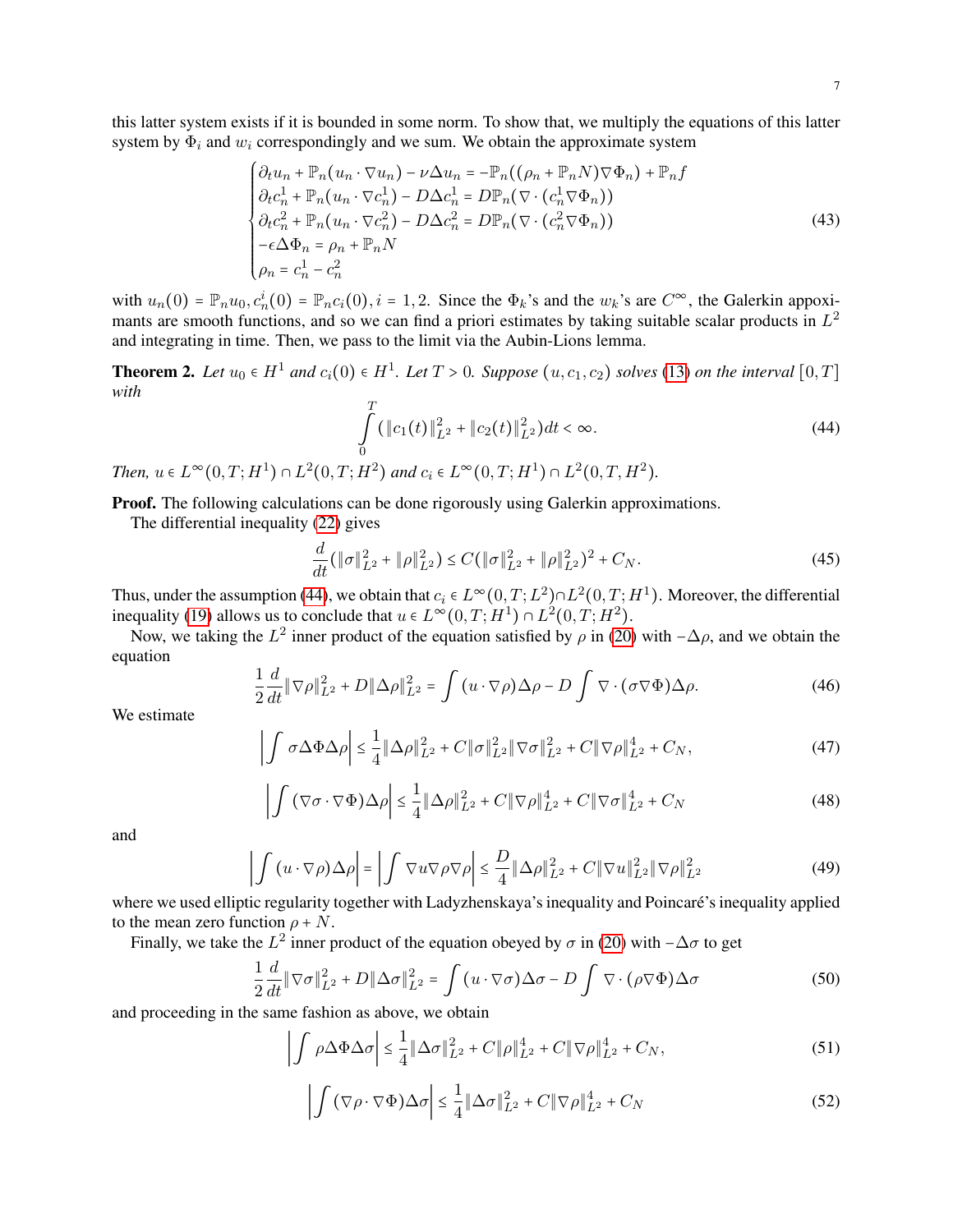<span id="page-7-1"></span>
$$
\left| \int (u \cdot \nabla \sigma) \Delta \sigma \right| \leq \frac{D}{4} \|\Delta \sigma\|_{L^2}^2 + C \|\nabla u\|_{L^2}^2 \|\nabla \sigma\|_{L^2}^2.
$$
 (53)

Putting [\(46\)](#page-6-1)–[\(53\)](#page-7-1) together, we conclude that  $c_i \in L^{\infty}(0,T;H^1) \cap L^2(0,T;H^2)$  with bounds depending on the initial data and T.

**Remark 2.** Note that if we assume that  $u_0 \in H^2$  and  $c_i(0) \in H^2$ , then the regularity of the solutions is *upgraded to*  $u \in L^{\infty}(0, T_0; H^2) \cap L^2(0, T_0; H^3)$  *and*  $c_i \in L^{\infty}(0, T_0; H^2) \cap L^2(0, T_0, H^3)$ .

<span id="page-7-6"></span><span id="page-7-0"></span>**Remark 3.** *Under the conditions of Theorem [2,](#page-6-2) if*  $c_i(0) \geq 0$ *, then*  $c_i(t) \geq 0$  *for*  $0 \leq t \leq T$  *(see* [\[5\]](#page-25-5)*).* 

# 4. NPNS SYSTEM WITHOUT BODY FORCES NOR CHARGE DENSITIES

In this section, we treat the case where  $f = N = 0$ . We consider the system

<span id="page-7-8"></span>
$$
\begin{cases}\n\partial_t u + u \cdot \nabla u + \nabla p = \nu \Delta u - \rho \nabla \Phi \\
\nabla \cdot u = 0 \\
\rho = c_1 - c_2 \\
-\epsilon \Delta \Phi = \rho \\
\partial_t c_1 + u \cdot \nabla c_1 = D \Delta c_1 + D \nabla \cdot (c_1 \nabla \Phi) \\
\partial_t c_2 + u \cdot \nabla c_2 = D \Delta c_2 - D \nabla \cdot (c_2 \nabla \Phi)\n\end{cases}
$$
\n(54)

in  $\mathbb{T}^2 \times [0,\infty)$ . We prove global regularity and asymptotic behavior of solutions. We start with a priori  $L^2$ bounds.

<span id="page-7-7"></span>**Proposition 3.** Let  $u_0 \in H$ ,  $c_i(0) \in L^2$ . We assume that  $c_i(t) \geq 0$  holds for all  $t \geq 0$ . Then, there exists an *absolute constant* C > 0 *such that*

<span id="page-7-3"></span>
$$
\|\sigma(t) - \bar{\sigma}\|_{L^2}^2 + \|\rho(t)\|_{L^2}^2 \le (2\|\sigma_0\|_{L^2}^2 + 2\|\bar{\sigma}\|_{L^2}^2 + \|\rho_0\|_{L^2}^2)e^{-2CDt}
$$
\n(55)

*holds for all*  $t \geq 0$ *. Moreover,* 

 $\overline{t}$ 

<span id="page-7-5"></span>
$$
\int_{t}^{t+1} \left( \|\nabla \rho(s)\|_{L^{2}}^{2} + \|\nabla \sigma(s)\|_{L^{2}}^{2} + \frac{1}{\epsilon} \|\rho(s)\|_{L^{3}}^{3} \right) ds \le \frac{1}{2D} (2\|\sigma_{0}\|_{L^{2}}^{2} + 2\|\bar{\sigma}\|_{L^{2}}^{2} + \|\rho_{0}\|_{L^{2}}^{2}) T e^{-2CDt}
$$
(56)

*holds for any*  $t \geq 0, T > 0$ .

**Proof.** We recall that  $\sigma$  and  $\rho$  obey

<span id="page-7-2"></span>
$$
\begin{cases} \partial_t \sigma + u \cdot \nabla \sigma = D \Delta \sigma + D \nabla \cdot (\rho \nabla \Phi) \\ \partial_t \rho + u \cdot \nabla \rho = D \Delta \rho + D \nabla \cdot (\sigma \nabla \Phi). \end{cases}
$$
(57)

We take the  $L^2$  inner product of the first equation of system [\(57\)](#page-7-2) with  $\sigma$  and of the second equation with  $\rho$ , we add them and we use the fact that

$$
\int \rho \Delta \Phi \sigma = -\frac{1}{\epsilon} \int \sigma(\rho)^2 \tag{58}
$$

and that  $c_i \geq 0$  for  $i = 1, 2$ , to obtain the differential inequality

<span id="page-7-4"></span>
$$
\frac{d}{dt}(\|\sigma - \bar{\sigma}\|_{L^2}^2 + \|\rho\|_{L^2}^2) + 2D(\|\nabla \sigma\|_{L^2}^2 + \|\nabla \rho\|_{L^2}^2) + \frac{2D}{\epsilon}\|\rho\|_{L^3}^3 \le 0.
$$
\n(59)

In view of Poincaré's inequality, we get [\(55\)](#page-7-3). Going back to [\(59\)](#page-7-4) and integrating, we obtain [\(56\)](#page-7-5).

<span id="page-7-9"></span>**Theorem 3.** Let  $u_0 \in H^1$  be divergence free, and let  $c_i(0) \in H^1$  be nonnegative  $c_i(0) \geq 0$ . Let  $T >$ 0. Then there exists a unique solution  $(u, c_1, c_2)$  satisfying  $u \in L^{\infty}(0,T; H^1) \cap L^2(0,T; H^2)$  and  $c_i \in$  $L^{\infty}(0,T; H^{1}) \cap L^{2}(0,T,H^{2})$ . Moreover  $c_i(t) ≥ 0$  holds on  $[0,T]$ .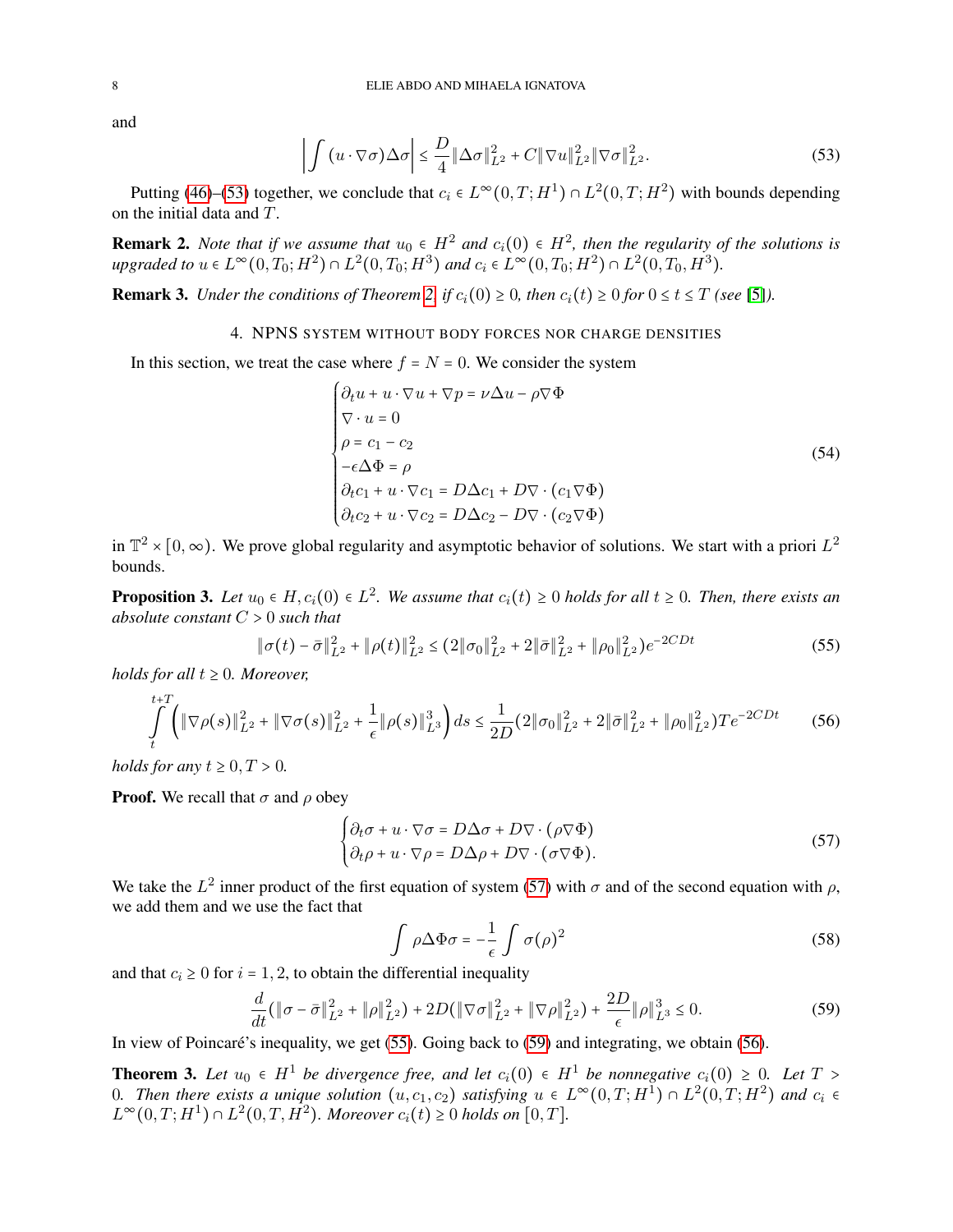**Proof.** By the local existence theorem (Theorem [1\)](#page-3-3) there exists  $T_0 > 0$  depending only on the norms of initial data in  $H^1$  such that the solution exists and belongs to  $H^1$ . The condition [\(44\)](#page-6-0) holds, and therefore, by Remark [3](#page-7-6)  $c_i(t) \ge 0$ . The inequality [\(59\)](#page-7-4) is valid on  $[0, T_0]$ . By Theorem [2](#page-6-2) the solution is bounded in  $H^1$ . We apply the local existence theorem again, starting from  $T_0$ , and deduce that the solution can be extended for  $T_1 > T_0$ . The inequality [\(59\)](#page-7-4) holds on [0, T<sub>1</sub>]. Because the inequality (59) holds as long as  $c_i \ge 0$ , reasoning by contradiction we see that the solution extends to the whole interval  $[0, T]$ .

**Corollary 1.** *Under the assumptions of Proposition* [3](#page-7-7) *there exists a positive constant*  $a = a(D, \nu)$  *depending on* D and v, and a positive constant  $A = A(\|\rho_0\|_{L^2}, \|\sigma_0\|_{L^2}, \|u_0\|_{L^2})$  depending on  $\|\rho_0\|_{L^2}, \|\sigma_0\|_{L^2}, \|u_0\|_{L^2}$ , *the parameters of the problem and universal constants, such that*

<span id="page-8-0"></span>
$$
||u(t)||_{L^2} \le Ae^{-at} \tag{60}
$$

*holds for all*  $t \geq 0$ *.* 

**Proof.** We take the  $L^2$  inner product of the first equation in [\(54\)](#page-7-8) with u, and we get

$$
\frac{1}{2}\frac{d}{dt}\|u\|_{L^{2}}^{2} + \nu \|\nabla u\|_{L^{2}}^{2} = -\int \rho \nabla \Phi \cdot u.
$$
\n(61)

We estimate

$$
\left| \int \rho \nabla \Phi \cdot u \, dx \right| \le \|\rho\|_{L^2} \|\nabla \Phi\|_{L^\infty} \|u\|_{L^2} \le C \|\rho\|_{L^2} \|\rho\|_{L^3} \|u\|_{L^2}
$$
\n(62)

and thus, we obtain the differential inequality

$$
\frac{d}{dt} \|u\|_{L^2} + \nu \|u\|_{L^2} \le C \|\rho\|_{L^2} \|\rho\|_{L^3}.
$$
\n(63)

By Proposition [3](#page-7-7) and Lemma [1,](#page-2-1) using [\(56\)](#page-7-5), we obtain [\(60\)](#page-8-0).

**Remark 4.** In the case  $f = N = 0$ , the global attractor exists and is the singleton  $(0, \bar{\sigma}/2, \bar{\sigma}/2)$ . That is, for *all initial data, the solution*  $(u, c_1, c_2)$  *converges to*  $(0, \bar{\sigma}/2, \bar{\sigma}/2)$ *.* 

<span id="page-8-4"></span>**Proposition 4.** Let  $u_0 \in H^1$  and  $c_i(0) \in H^1$ . Let  $p > 2$ . Then, there exist positive constants  $a_1, a_2$  de*pending on D,*  $\epsilon$ *,*  $\bar{\sigma}$ *, and*  $\lambda$  *(the constant in Proposition [2\)](#page-2-2), and positive constants*  $C_1^p$  $\frac{d^p}{1}(\|\rho_0\|_{L^p}, \|\sigma_0\|_{L^2})$  and  $C_2^p$  $\frac{p}{2}(\|\sigma_0\|_{L^p},\|\rho_0\|_{L^2})$  depending on the corresponding initial data,  $\bar{\sigma}$ ,  $p$  and universal constants, such that

<span id="page-8-2"></span>
$$
\|\rho(t)\|_{L^p} \le C_1^p e^{-a_1 t} \tag{64}
$$

*and*

<span id="page-8-3"></span>
$$
\|\sigma(t) - \bar{\sigma}\|_{L^p} \le C_2^p e^{-a_2 t} \tag{65}
$$

*hold for all*  $t \geq 0$ *.* 

**Proof.** The equation [\(57\)](#page-7-2) for  $\rho$  is equivalent to

<span id="page-8-1"></span>
$$
\partial_t \rho + u \cdot \nabla \rho + \frac{D\bar{\sigma}}{\epsilon} \rho - D\Delta \rho = D \nabla \cdot ((\sigma - \bar{\sigma}) \nabla \Phi). \tag{66}
$$

Taking the  $L^2$  inner product of equation [\(66\)](#page-8-1) with  $\rho |\rho|^{p-2}$  gives

$$
\frac{1}{p}\frac{d}{dt}\|\rho\|_{L^p}^p + \frac{D\bar{\sigma}}{\epsilon}\|\rho\|_{L^p}^p + D(p-1)\int |\nabla \rho|^2|\rho|^{p-2}dx = -D(p-1)\int (\sigma - \bar{\sigma})\nabla\Phi \cdot |\rho|^{p-2}\nabla\rho. \tag{67}
$$

By Hölder's inequality with exponents 2, p,  $2p/(p-2)$ , followed by Young's inequality, we get

$$
\left| \int (\sigma - \bar{\sigma}) \nabla \Phi \cdot |\rho|^{p-2} \nabla \rho \right| \leq \|\nabla \Phi\|_{L^{\infty}} \|\rho\|_{2}^{p-2} \nabla \rho\|_{L^{2}} \|\sigma - \bar{\sigma}\|_{L^{p}} \|\rho\|_{2}^{p-2} \|\frac{2p}{L^{p-2}}\|_{L^{\frac{2p}{p-2}}} \leq \frac{1}{2} \|\rho\|_{2}^{p-2} \nabla \rho\|_{L^{2}}^{2} + \frac{1}{2} \|\nabla \Phi\|_{L^{\infty}}^{2} \|\sigma - \bar{\sigma}\|_{L^{p}}^{2} \|\rho\|_{L^{p}}^{p-2}.
$$
\n(68)

In view of the Gagliardo-Nirenberg inequality, we have

$$
\|\sigma - \bar{\sigma}\|_{L^p} \le C_p \|\sigma - \bar{\sigma}\|_{H^1}^{\frac{p-2}{p}} \|\sigma - \bar{\sigma}\|_{L^2}^{\frac{2}{p}} \tag{69}
$$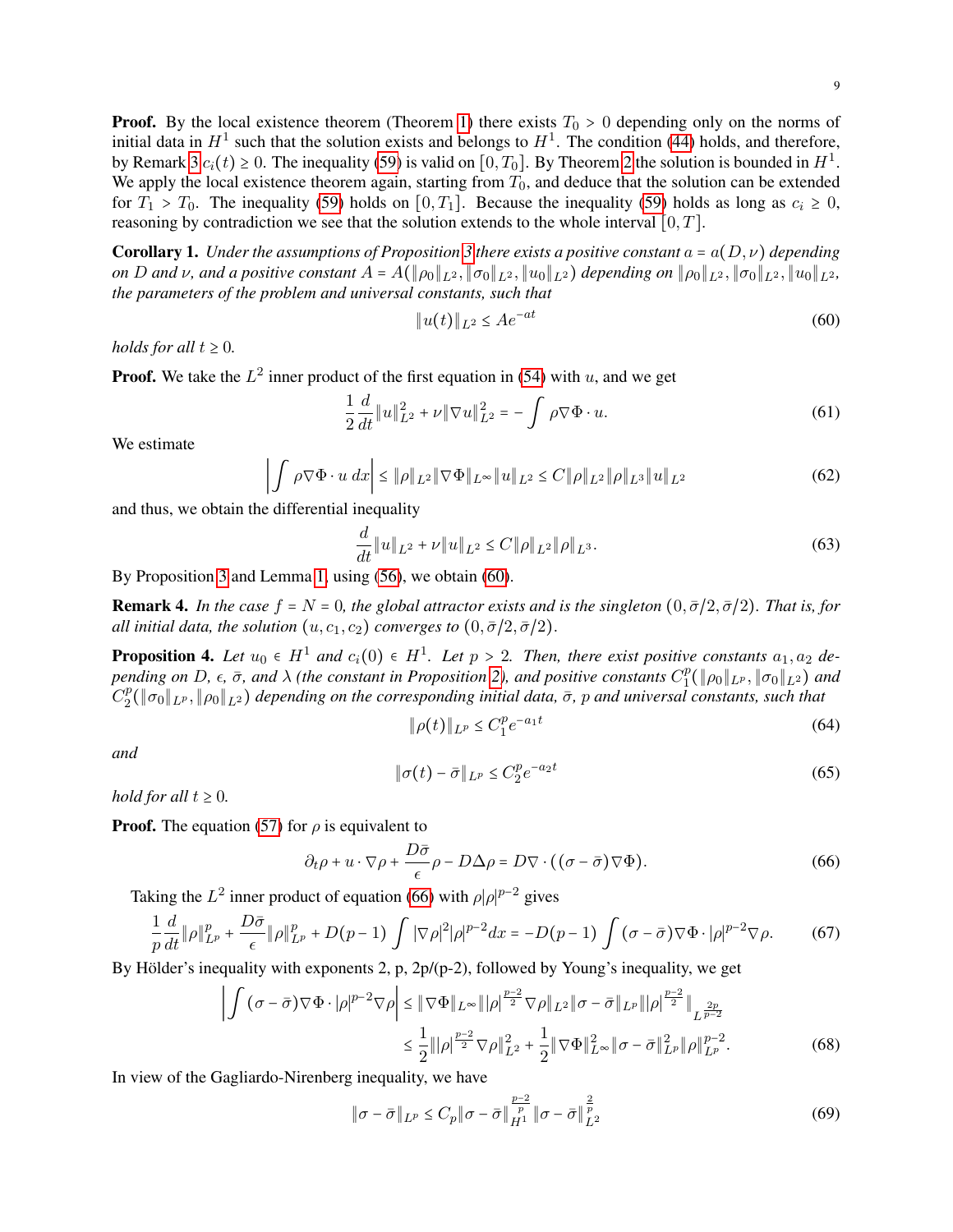where  $C_p$  is a constant that depends on p. Therefore, we get the differential inequality

<span id="page-9-0"></span>
$$
\frac{d}{dt} \|\rho\|_{L^p}^2 + \frac{2D\bar{\sigma}}{\epsilon} \|\rho\|_{L^p}^2 \le C_p^2 D(p-1) \|\nabla \Phi\|_{L^\infty}^2 \|\sigma - \bar{\sigma}\|_{H^1}^{\frac{2(p-2)}{p}} \|\sigma - \bar{\sigma}\|_{L^2}^{\frac{4}{p}}.
$$
\n(70)

If  $p = 3$ , then elliptic regularity, an application of Young's inequality with exponents 3, 3/2 and Poincaré inequality imply that

$$
\|\nabla\Phi\|_{L^{\infty}}^2 \|\sigma - \bar{\sigma}\|_{H^1}^{\frac{2}{3}} \|\sigma - \bar{\sigma}\|_{L^2}^{\frac{4}{3}} \leq C \left( \|\rho\|_{L^3}^3 \|\sigma - \bar{\sigma}\|_{L^2} + \|\nabla\sigma\|_{L^2}^2 \|\sigma - \bar{\sigma}\|_{L^2}^2 \right). \tag{71}
$$

In view of [\(56\)](#page-7-5), [\(70\)](#page-9-0) and Lemma [1,](#page-2-1) we obtain [\(64\)](#page-8-2) for  $p = 3$ .

Now, we go back to the differential inequality [\(70\)](#page-9-0). We estimate

$$
\|\nabla\Phi\|_{L^{\infty}}^2 \|\sigma - \bar{\sigma}\|_{H^1}^{\frac{2(p-2)}{p}} \|\sigma - \bar{\sigma}\|_{L^2}^{\frac{4}{p}} \le C \|\rho\|_{L^3}^2 \|\nabla\sigma\|_{L^2}^2 \tag{72}
$$

where we have used elliptic regularity and Poincaré's inequality. Therefore, [\(70\)](#page-9-0) and an application of Lemma [1](#page-2-1) give [\(64\)](#page-8-2) for any  $p > 2$ .

Next, we note that the equation satisfied by  $\sigma - \bar{\sigma}$  is given by

<span id="page-9-1"></span>
$$
\partial_t(\sigma - \bar{\sigma}) + u \cdot \nabla(\sigma - \bar{\sigma}) = D\Delta(\sigma - \bar{\sigma}) + D\nabla \cdot (\rho \nabla \Phi). \tag{73}
$$

We take the  $L^2$  inner product of equation [\(73\)](#page-9-1) with  $(\sigma - \bar{\sigma})|\sigma - \bar{\sigma}|^{p-2}$  and we get the equation

$$
\frac{1}{p}\frac{d}{dt}\|\sigma - \bar{\sigma}\|_{L^p}^p - D \int |\sigma - \bar{\sigma}|^{p-2}(\sigma - \bar{\sigma})\Delta(\sigma - \bar{\sigma})dx = -D \int \rho \nabla \Phi \cdot \nabla ((\sigma - \bar{\sigma})|\sigma - \bar{\sigma}|^{p-2})dx \tag{74}
$$

By Hölder's inequality with exponents 2, p,  $2p/(p-2)$ , followed by Young's inequality, we obtain

$$
\left|\int \rho \nabla \Phi \cdot \nabla \big( (\sigma - \bar{\sigma}) |\sigma - \bar{\sigma}|^{p-2} \big) dx \right| \leq (p-1) \|\nabla \Phi\|_{L^{\infty}} \|\rho\|_{L^p} \|\sigma - \bar{\sigma}|^{\frac{p-2}{2}} \|\frac{2p}{L^{\frac{2p}{p-2}}} \|\sigma - \bar{\sigma}|^{\frac{p-2}{2}} \nabla (\sigma - \bar{\sigma})\|_{L^2}
$$
  

$$
\leq (p-1) \left[ \frac{1}{2} \|\sigma - \bar{\sigma}|^{\frac{p-2}{2}} \nabla (\sigma - \bar{\sigma})\|_{L^2}^2 + \frac{1}{2} \|\nabla \Phi\|_{L^{\infty}}^2 \|\rho\|_{L^p}^2 \|\sigma - \bar{\sigma}\|_{L^p}^{p-2} \right].
$$

Thus, we have the differential inequality

$$
\frac{1}{p}\frac{d}{dt}\|\sigma - \bar{\sigma}\|_{L^p}^p + \frac{D(p-1)}{2}\int |\nabla(\sigma - \bar{\sigma})|^2|\sigma - \bar{\sigma}|^{p-2}dx \le \frac{D(p-1)}{2}\|\nabla\Phi\|_{L^\infty}^2 \|\rho\|_{L^p}^2 \|\sigma - \bar{\sigma}\|_{L^p}^{p-2}.\tag{75}
$$

We note that

$$
D(p-1)\int |\nabla(\sigma-\bar{\sigma})|^2|\sigma-\bar{\sigma}|^{p-2}dx = -D\int |\sigma-\bar{\sigma}|^{p-2}(\sigma-\bar{\sigma})\Delta(\sigma-\bar{\sigma}) \geq D\lambda \|\sigma-\bar{\sigma}\|_{L^p}^p \tag{76}
$$

if p is an even number greater than [2.](#page-2-2) This follows from Proposition 2. Thus, for any even number  $p > 2$ ,

$$
\frac{d}{dt} \|\sigma - \bar{\sigma}\|_{L^p}^2 + D\lambda \|\sigma - \bar{\sigma}\|_{L^p}^2 \le D(p-1) \|\rho\|_{L^3}^2 \|\rho\|_{L^p}^2. \tag{77}
$$

In view of Lemma [1,](#page-2-1) we obtain [\(65\)](#page-8-3) for any even number  $p > 2$ . An  $L^p$  estimate when p is not even can be obtained by an application of Hölder's inequality.

<span id="page-9-6"></span>**Proposition 5.** Let  $u_0 \in H^2$ ,  $c_i(0) \in H^2$ . Then, there exist positive constants  $c_3$ ,  $c_4$ ,  $c_5$ ,  $c_6$  depending on D,  $\epsilon$ *and*  $\nu$ , and positive constants  $C_3, C_4, C_5, C_6$  depending on the initial data  $\|u_0\|_{H^2}$ ,  $\|c_1(0)\|_{H^2}$ ,  $\|c_2(0)\|_{H^2}$ , σ¯ *and universal constants, such that*

<span id="page-9-2"></span>
$$
\|\nabla u(t)\|_{L^2}^2 \le C_3 e^{-c_3 t},\tag{78}
$$

<span id="page-9-3"></span>
$$
\|\nabla \rho(t)\|_{L^2}^2 + \|\nabla \sigma(t)\|_{L^2}^2 \le C_4 e^{-c_4 t},\tag{79}
$$

<span id="page-9-4"></span>
$$
\|\Delta u(t)\|_{L^2}^2 \le C_5 e^{-c_5 t},\tag{80}
$$

*and*

<span id="page-9-5"></span>
$$
\|\Delta \rho(t)\|_{L^2}^2 + \|\Delta \sigma(t)\|_{L^2}^2 \le C_6 e^{-c_6 t} \tag{81}
$$

*hold for all*  $t \geq 0$ *.*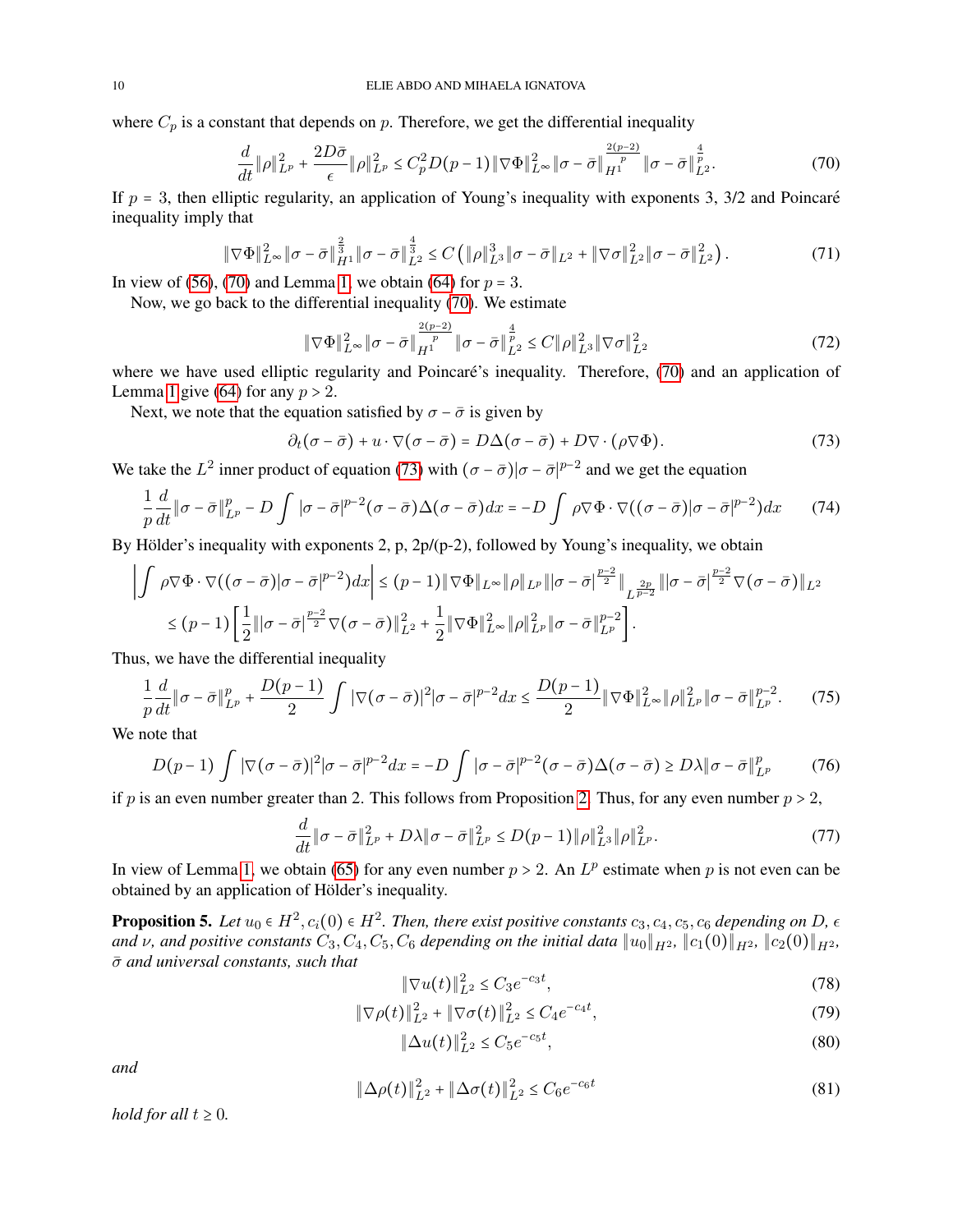**Proof.** We take the  $L^2$  inner product of the equation satisfied by u in [\(54\)](#page-7-8) with  $-\Delta u$ , and we apply Hölder's and Young's inequalities to get

<span id="page-10-2"></span>
$$
\frac{d}{dt} \|\nabla u\|_{L^2}^2 + \nu \|\Delta u\|_{L^2}^2 \le C \|\rho\|_{L^3}^2 \|\rho\|_{L^2}^2 \tag{82}
$$

and so we obtain [\(78\)](#page-9-2) by an application of Lemma [1.](#page-2-1)

Now, we take the  $L^2$  inner product of equation [\(66\)](#page-8-1) obeyed by  $\rho$  with  $-\Delta\rho$  and we estimate

$$
\left| \int (\sigma - \bar{\sigma}) \Delta \Phi \Delta \rho \right| \le C \|\Delta \rho\|_{L^2} \|\rho\|_{L^2}^{1/2} \|\nabla \rho\|_{L^2}^{1/2} \|\sigma - \bar{\sigma}\|_{L^2}^{1/2} \|\nabla \sigma\|_{L^2}^{1/2},\tag{83}
$$

$$
\left| \int (\nabla \sigma \cdot \nabla \Phi) \Delta \rho \right| \le C \|\Delta \rho\|_{L^2} \|\nabla \sigma\|_{L^2} \|\rho\|_{L^3}
$$
\n(84)

and

$$
\left| \int \left( u \cdot \nabla \rho \right) \Delta \rho \right| \le C \|\nabla \rho\|_{L^2}^{1/2} \|\Delta \rho\|_{L^2}^{3/2} \|\nabla u\|_{L^2}
$$
\n(85)

in view of Ladyzhenskaya's inequality. This gives

<span id="page-10-1"></span>
$$
\frac{d}{dt} \|\nabla \rho\|_{L^2}^2 + D \|\Delta \rho\|_{L^2}^2 \le C \left[ \left( \|\rho\|_{L^2}^2 + \|\nabla u\|_{L^2}^4 \right) \|\nabla \rho\|_{L^2}^2 + \left( \|\rho\|_{L^3}^2 + \|\sigma - \bar{\sigma}\|_{L^2}^2 \right) \|\nabla \sigma\|_{L^2}^2 \right].
$$
 (86)

Next, we take the  $L^2$  inner product of the equation satisfied by  $\sigma$ , and proceeding as above, we obtain

<span id="page-10-0"></span>
$$
\frac{d}{dt} \|\nabla \sigma\|_{L^2}^2 + D \|\Delta \sigma\|_{L^2}^2 \le C \left[ \left( \|\rho\|_{L^2}^2 + \|\rho\|_{L^3}^2 \right) \|\nabla \rho\|_{L^2}^2 + \|\nabla u\|_{L^2}^4 \|\nabla \sigma\|_{L^2}^2 \right].
$$
\n(87)

Adding  $(87)$  to  $(86)$  and using  $(56)$ , we obtain  $(79)$ .

Then, we apply  $-\Delta$  to the equation obeyed by u in [\(54\)](#page-7-8) and we take the  $L^2$  inner product of the resulting equation with  $-\Delta u$ . We obtain

$$
\frac{1}{2}\frac{d}{dt}\|\Delta u\|_{L^2}^2 + \nu \|\nabla \Delta u\|_{L^2}^2 = -\int \Delta(u \cdot \nabla u) \cdot \Delta u - \int \Delta(\rho \nabla \Phi) \cdot \Delta u. \tag{88}
$$

In view of Ladyzehsnkaya's inequality, we have

$$
\left| \int \Delta(u \cdot \nabla u) \cdot \Delta u \right| \le C \|\nabla \Delta u\|_{L^2} \|\nabla u\|_{L^2} \|\Delta u\|_{L^2}.
$$
\n(89)

Moreover,

$$
\left| \int \Delta(\rho \nabla \Phi) \cdot \Delta u \right| \le C \|\nabla \Delta u\|_{L^2} (\|\rho\|_{L^2} \|\nabla \rho\|_{L^2} + \|\rho\|_{L^3} \|\nabla \rho\|_{L^2}). \tag{90}
$$

Here we have used the fact that the Riesz transforms are bounded in  $L^4$ , so

 $\overline{1}$ 

$$
\|\nabla\nabla\Phi\|_{L^4} = \frac{1}{\epsilon} \|\nabla\nabla\Lambda^{-2}\rho\|_{L^4} \le C \|\rho\|_{L^4}.
$$
\n(91)

Consequently, we obtain

$$
\frac{d}{dt} \|\Delta u\|_{L^2}^2 + \nu \|\nabla \Delta u\|_{L^2}^2 \le C \left[ \|\nabla u\|_{L^2}^2 \|\Delta u\|_{L^2}^2 + \|\rho\|_{L^2}^2 \|\nabla \rho\|_{L^2}^2 + \|\rho\|_{L^3}^2 \|\nabla \rho\|_{L^2}^2 \right].
$$
\n(92)

In view of [\(82\)](#page-10-2) and Lemma [1,](#page-2-1) we deduce [\(80\)](#page-9-4).

Finally, we apply  $-\Delta$  to the equations satisfied by  $\rho$  and  $\sigma$  in [\(57\)](#page-7-2) and we take the  $L^2$  inner product of the resulting equations with  $-\Delta\rho$  and  $-\Delta\sigma$  respectively. We obtain

<span id="page-10-3"></span>
$$
\frac{1}{2}\frac{d}{dt}\|\Delta\rho\|_{L^2}^2 + \frac{D\bar{\sigma}}{\epsilon}\|\Delta\rho\|_{L^2}^2 + D\|\nabla\Delta\rho\|_{L^2}^2 = D\int \Delta\nabla \cdot ((\sigma - \bar{\sigma})\nabla\Phi)\Delta\rho - \int \Delta(u \cdot \nabla\rho)\Delta\rho \tag{93}
$$

and

$$
\frac{1}{2}\frac{d}{dt}\|\Delta\sigma\|_{L^2}^2 + D\|\nabla\Delta\sigma\|_{L^2}^2 = D\int \Delta\nabla\cdot(\rho\nabla\Phi)\Delta\sigma - \int \Delta(u\cdot\nabla\sigma)\Delta\sigma. \tag{94}
$$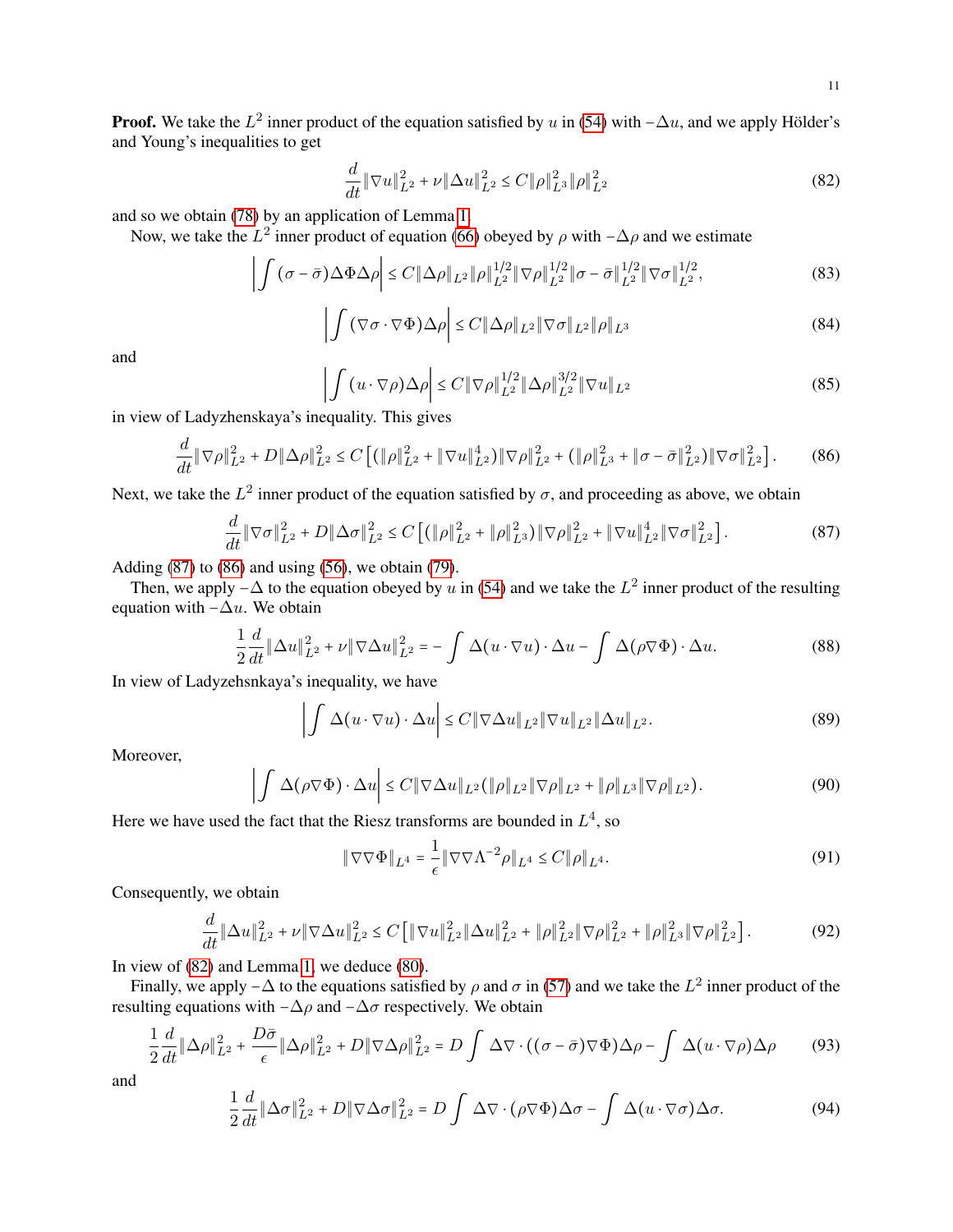We estimate

$$
\left| \int \Delta(u \cdot \nabla \rho) \Delta \rho \right| \leq \|\nabla \Delta \rho\|_{L^{2}} \|\nabla u\|_{L^{4}} \|\nabla \rho\|_{L^{4}} \n\leq C \|\nabla \Delta \rho\|_{L^{2}} \|\nabla u\|_{L^{2}}^{1/2} \|\Delta u\|_{L^{2}}^{1/2} \|\nabla \rho\|_{L^{2}}^{1/2} \|\Delta \rho\|_{L^{2}}^{1/2}
$$
\n(95)

and similarly

$$
\left| \int \Delta(u \cdot \nabla \sigma) \Delta \sigma \right| \leq C \| \nabla \Delta \sigma \|_{L^2} \| \nabla u \|_{L^2}^{1/2} \| \Delta u \|_{L^2}^{1/2} \| \nabla \sigma \|_{L^2}^{1/2} \| \Delta \sigma \|_{L^2}^{1/2}.
$$
 (96)

Now, we have

$$
\left| \int \Delta((\sigma - \bar{\sigma})\Delta\Phi) \Delta\rho \right| \leq \|\nabla\Delta\rho\|_{L^2} \left[ \|\nabla\sigma\|_{L^4} \|\Delta\Phi\|_{L^4} + \|\sigma - \bar{\sigma}\|_{L^4} \|\nabla\Delta\Phi\|_{L^4} \right] \n\leq C \|\nabla\Delta\rho\|_{L^2} \left[ \|\nabla\sigma\|_{L^2}^{1/2} \|\Delta\sigma\|_{L^2}^{1/2} \|\nabla\rho\|_{L^2} + \|\nabla\sigma\|_{L^2} \|\nabla\rho\|_{L^2}^{1/2} \|\Delta\rho\|_{L^2}^{1/2} \right] \tag{97}
$$

whereas

$$
\left| \int \Delta(\nabla(\sigma - \bar{\sigma}) \cdot \nabla \Phi) \Delta \rho \right| \leq \|\nabla \Delta \rho\|_{L^2} \left[ \|\nabla \nabla \sigma\|_{L^2} \|\nabla \Phi\|_{L^\infty} + \|\nabla \sigma\|_{L^4} \|\nabla \nabla \Phi\|_{L^4} \right] \leq C \|\nabla \Delta \rho\|_{L^2} \left[ \|\Delta \sigma\|_{L^2} \|\rho\|_{L^3} + \|\nabla \sigma\|_{L^2}^{1/2} \|\Delta \sigma\|_{L^2}^{1/2} \|\nabla \rho\|_{L^2} \right].
$$
 (98)

Here, we have used the fact that the Riesz transforms are bounded in  $L^2$ , and so

<span id="page-11-0"></span>
$$
\|\nabla\nabla\sigma\|_{L^2} = \|\nabla\Lambda^{-1}\nabla\Lambda^{-1}\Delta\sigma\|_{L^2} \le C\|\Delta\sigma\|_{L^2}
$$
\n(99)

Similarly, we have the bounds

$$
\left| \int \Delta(\rho \Delta \Phi) \Delta \sigma \right| \le C \| \nabla \Delta \sigma \|_{L^2} \left[ \| \nabla \rho \|_{L^2}^{1/2} \| \Delta \rho \|_{L^2}^{1/2} \| \nabla \rho \|_{L^2} + \| \nabla \rho \|_{L^2} \| \nabla \rho \|_{L^2}^{1/2} \| \Delta \rho \|_{L^2}^{1/2} \right] \tag{100}
$$

and

$$
\left| \int \Delta(\nabla \rho \cdot \nabla \Phi) \Delta \sigma \right| \le C \|\nabla \Delta \sigma\|_{L^2} \left[ \|\Delta \rho\|_{L^2} \|\rho\|_{L^3} + \|\nabla \rho\|_{L^2}^{1/2} \|\Delta \rho\|_{L^2}^{1/2} \|\nabla \rho\|_{L^2} \right] \tag{101}
$$

Putting [\(93\)](#page-10-3)–[\(101\)](#page-11-0) together, and applying Young's and Poincaré's inequalities, we have the differential inequality

$$
\frac{d}{dt}(\|\Delta\rho\|_{L^{2}}^{2} + \|\Delta\sigma\|_{L^{2}}^{2}) + D(\|\nabla\Delta\rho\|_{L^{2}}^{2} + \|\nabla\Delta\sigma\|_{L^{2}}^{2})
$$
\n
$$
\leq C\left[ (\|\Delta u\|_{L^{2}}^{2} + \|\nabla\rho\|_{L^{2}}^{2} + \|\nabla\sigma\|_{L^{2}}^{2})\|\Delta\rho\|_{L^{2}}^{2} + (\|\Delta u\|_{L^{2}}^{2} + \|\nabla\rho\|_{L^{2}}^{2})\|\Delta\sigma\|_{L^{2}}^{2} \right]
$$
\n(102)

Consequently, [\(81\)](#page-9-5) follows from [\(86\)](#page-10-1), [\(87\)](#page-10-0), and Lemma [1.](#page-2-1)

We denote by  $C^{0,\gamma}$  the space of  $\gamma$ -Hölder continuous functions on  $\mathbb{T}^2$  with the norm

$$
||v||_{C^{0,\gamma}} = ||v||_{L^{\infty}} + \sup_{x,y \in \mathbb{T}^2, x \neq y} \frac{|v(x) - v(y)|}{|x - y|^{\gamma}}.
$$
 (103)

<span id="page-11-2"></span>**Corollary 2.** Let  $u_0 \in H^2$ ,  $c_i(0) \in H^2$ . Then, there exists a positive constant  $c_8$  depending on  $D, \epsilon, \nu$ , and a *positive constant*  $C_8$  *depending on*  $\|u_0\|_{H^2}$ ,  $\|c_i(0)\|_{H^2}$ ,  $\|c_i(0)\|_{H^2}$ ,  $\bar{\sigma}$  and universal constants, such that

<span id="page-11-1"></span>
$$
||u(t)||_{C^{0,1/2}} + ||\rho(t)||_{C^{0,1/2}} + ||\sigma(t) - \bar{\sigma}||_{C^{0,1/2}} \leq C_8 e^{-c_8 t}
$$
\n(104)

*holds for all*  $t \geq 0$ *.* 

Proof. The estimate [\(104\)](#page-11-1) follows from the bound

$$
||v||_{C^{0,1/2}} \leq C||v||_{W^{1,4}} \leq C[||v||_{L^{4}} + ||\nabla v||_{L^{4}}] \leq C[||v||_{L^{2}}^{1/2}||\nabla v||_{L^{2}}^{1/2} + ||\nabla v||_{L^{2}}^{1/2}||\Delta v||_{L^{2}}^{1/2}], \qquad (105)
$$

which holds for all  $v \in W^{1,4}(\mathbb{T}^2)$  with mean zero, and from Proposition [5.](#page-9-6)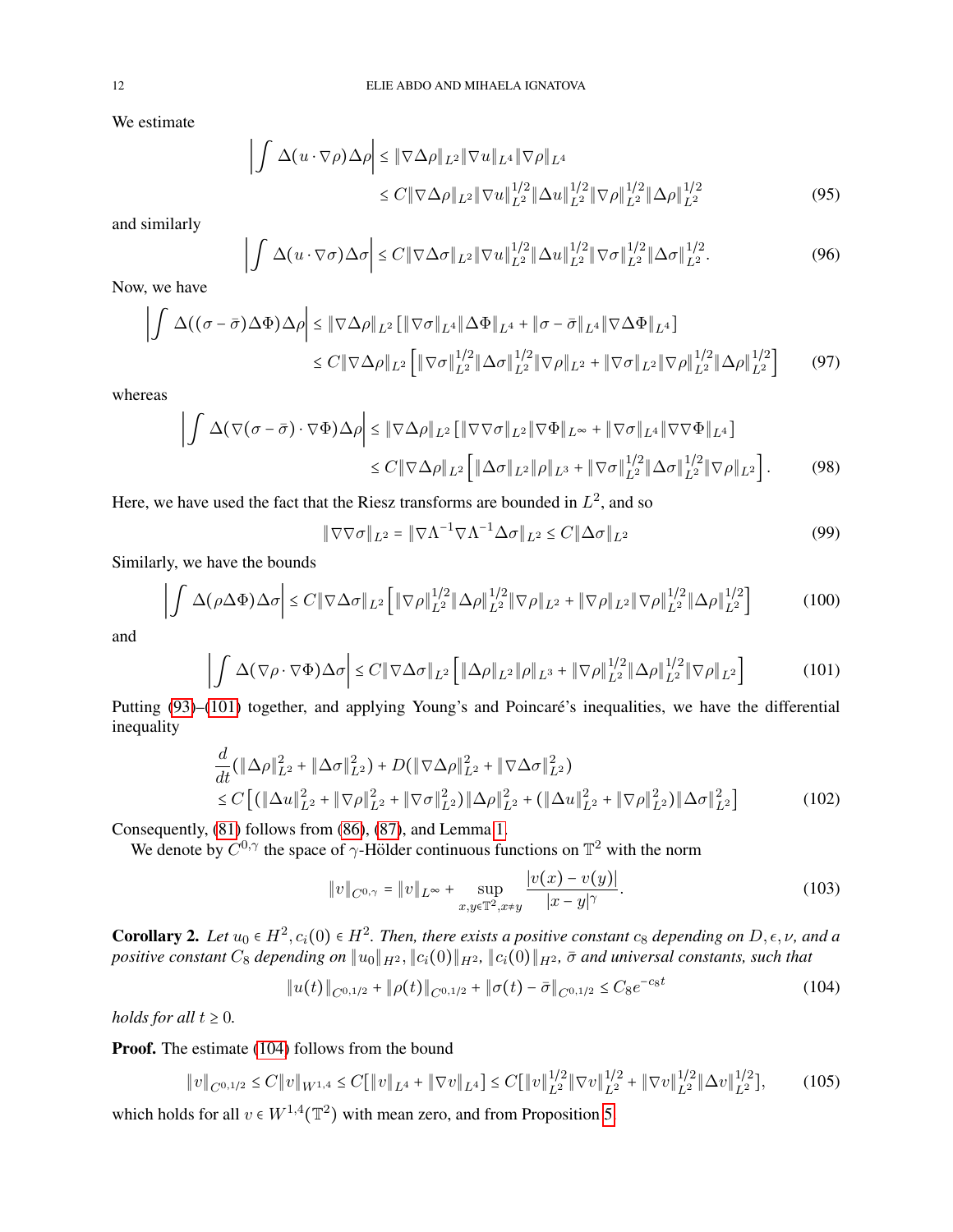**Remark 5.** In Proposition [4,](#page-8-4) we assumed that  $u_0 \in H^1$ ,  $c_i(0) \in H^1$  which guarantee by Theorem [3](#page-7-9) the global existence of solutions and the nonnegativity of the concentrations  $c_i$ , and obtained the exponential *decay of the* L p *norm of* ρ *and* σ −σ¯*. In Corollary [2,](#page-11-2) we have assumed higher regularity of the initial data to get the exponential decay of the* L <sup>∞</sup> *norm of* u*,* ρ *and* σ − σ¯*. However, if we assume in this latter corollary* that the initial data are only in  $H^1$ , then from [\(86\)](#page-10-1), [\(87\)](#page-10-0), and [\(82\)](#page-10-2) we deduce the existence of  $t_0$  such that

$$
\|\Delta u(t_0)\|_{L^2}^2 + \|\Delta \rho(t_0)\|_{L^2}^2 + \|\Delta \sigma(t_0)\|_{L^2}^2 < \infty
$$
\n(106)

*and so we obtain* [\(81\)](#page-9-5) *and* [\(80\)](#page-9-4) *for all*  $t \geq t_0$ . We also note that the constants  $C_1^p$  $I_1^p$  and  $C_2^p$ 2 *in Proposition [4](#page-8-4)* are independent of *u*, depending only on the  $L^p$  norm of the  $c_1(0)$  and  $c_2(0)$ , whereas the constants  $C_4$  and  $C_6$  in Proposition [5](#page-9-6) depend on the  $H^2$  norm of all initial data.

### 5. ADDED BODY FORCES

<span id="page-12-0"></span>In this section, we consider the Navier-Stokes equations driven the electrical force and a smooth, mean zero, divergence free body force,

<span id="page-12-4"></span>
$$
\begin{cases}\n\partial_t u + u \cdot \nabla u + \nabla p = \nu \Delta u - \rho \nabla \Phi + f \\
\nabla \cdot u = 0 \\
\rho = c_1 - c_2 \\
-\epsilon \Delta \Phi = \rho \\
\partial_t c_1 + u \cdot \nabla c_1 = D \Delta c_1 + D \nabla \cdot (c_1 \nabla \Phi) \\
\partial_t c_2 + u \cdot \nabla c_2 = D \Delta c_2 - D \nabla \cdot (c_2 \nabla \Phi)\n\end{cases}
$$
\n(107)

in  $\mathbb{T}^2 \times [0,\infty)$ , with  $u_0, c_1(0), c_2(0) \in H^1$ . We assume that  $u_0$  has mean zero, and  $c_1(0)$  and  $c_2(0)$  have equal mean. We take  $c_i(0) \ge 0$ , and by Theorem [3](#page-7-9) which is valid in this case as well, the concentrations  $c_i$ are nonnegative for all time  $t > 0$ .

**Proposition 6.** *Let*  $p \ge 2$ *.*  $u_0, c_1(0), c_2(0) \in H^1$  *There exist positive constants*  $a_1, a_2$  *depending on D,*  $\epsilon$ *,*  $\bar{\sigma}$ *, and* λ *(the constant in Proposition [2\)](#page-2-2), and positive constants* C p  $\frac{1}{2}(\|\rho_0\|_{L^p}, \|\sigma_0\|_{L^2})$  and  $C_2^p$  $_2^p(\|\sigma_0\|_{L^p},\|\rho_0\|_{L^2})$ *depending on the corresponding initial data,*  $\bar{\sigma}$ *, p and universal constants, such that* 

<span id="page-12-1"></span>
$$
\|\rho(t)\|_{L^p} \le C_1^p e^{-a_1 t} \tag{108}
$$

*and*

 $\overline{t}$ 

<span id="page-12-2"></span>
$$
\|\sigma(t) - \bar{\sigma}\|_{L^p} \le C_2^p e^{-a_2 t} \tag{109}
$$

*hold for all*  $t \geq 0$ *. Furthermore,* 

$$
\int_{t}^{t+1} \left( \|\nabla \rho(s)\|_{L^{2}}^{2} + \|\nabla \sigma(s)\|_{L^{2}}^{2} + \frac{1}{\epsilon} \|\rho(s)\|_{L^{3}}^{3} \right) ds \le \frac{1}{2D} (2\|\sigma_{0}\|_{L^{2}}^{2} + 2\|\bar{\sigma}\|_{L^{2}}^{2} + \|\rho_{0}\|_{L^{2}}^{2}) T e^{-2CDt}
$$
(110)

*holds for any*  $t \geq 0, T > 0$ .

The proof follows along the lines of the proofs of Propositions [3](#page-7-7) and [4.](#page-8-4) Indeed, multiplying the  $\rho$  and  $\sigma - \bar{\sigma}$  equations by  $\rho |\rho|^{p-2}$  and  $(\sigma - \bar{\sigma})|\sigma - \bar{\sigma}|^{p-2}$  respectively, the terms involving u cancel out and we conclude that the estimates for the  $L^p$  norms of  $\rho$  and  $\sigma$  [\(108\)](#page-12-1) and [\(109\)](#page-12-2) hold for any  $p \ge 2$ . In particular, [\(44\)](#page-6-0) is satisfied.

The following proposition shows that adding a body force to the Navier-Stokes equation does not change the exponential decay of the  $H^2$  norms of  $\rho$  and  $\sigma - \bar{\sigma}$  but results in the velocity u being bounded in  $H^2$ .

<span id="page-12-3"></span>**Proposition 7.** Let  $u_0 \in H^2$ ,  $c_i(0) \in H^2$ . Then, there exist positive constants  $c'_3, c'_4, c'_5, c'_6$  depending on D,  $\epsilon$  and  $\nu$ , and positive constants  $C'_3$  and  $C'_5$  depending on the initial data  $\|u_0\|_{H^2}$ ,  $\|c_1(0)\|_{H^2}$ ,  $\|c_2(0)\|_{H^2}$  and  $\bar{\sigma}$ , and positive constants  $C_4'$  and  $C_6'$  depending in addition on the forces f, and positive constants  $R_3$  and R<sup>5</sup> *depending on* f *such that*

$$
\|\nabla u(t)\|_{L^2}^2 \le C_3' e^{-c_3' t} + R_3,\tag{111}
$$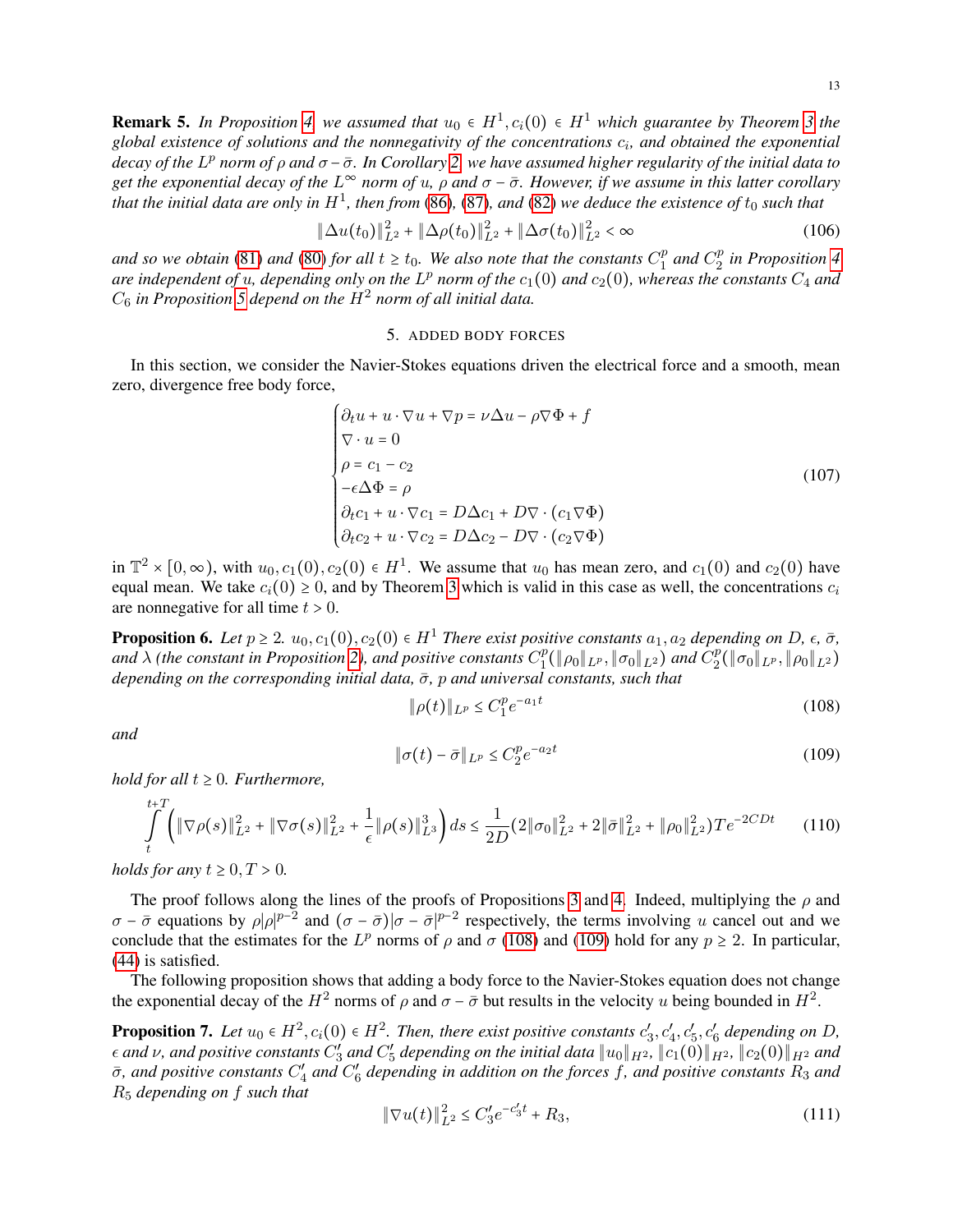$$
\|\nabla \rho(t)\|_{L^2}^2 + \|\nabla \sigma(t)\|_{L^2}^2 \le C_4' e^{-c_4' t},\tag{112}
$$

<span id="page-13-1"></span>
$$
\|\Delta u(t)\|_{L^2}^2 \le C_5' e^{-c_5' t} + R_5,\tag{113}
$$

<span id="page-13-2"></span>
$$
\|\Delta \rho(t)\|_{L^2}^2 + \|\Delta \sigma(t)\|_{L^2}^2 \le C_6' e^{-c_6' t}
$$
\n(114)

*hold for all*  $t \geq 0$ *.* 

*Moreover, there exists a positive constant*  $L > 0$  *depending on*  $||u_0||_{H^1}, ||c_1(0)||_{H^1}, ||c_2(0)||_{H^1}, f$  *and universal constants such that*

<span id="page-13-0"></span>
$$
\int_{0}^{t} (\|\Delta u(s)\|_{L^{2}}^{2} + \|\Delta \rho(s)\|_{L^{2}}^{2} + \|\Delta \sigma(s)\|_{L^{2}}^{2})ds \le L
$$
\n(115)

*for all*  $t \geq 0$ *.* 

We note that the estimate [\(115\)](#page-13-0) requires only that  $u_0, c_1(0), c_2(0) \in H<sup>1</sup>$ . No additional regularity of the initial data is required.

The proof is similar to the proof of Proposition [5.](#page-9-6) We omit the details.

**Corollary 3.** Let  $u_0 \in H^2$ ,  $c_i(0) \in H^2$ . Then, there exist positive constants  $c'_8$  and  $c'_9$  depending on  $D, \epsilon, \nu$ , and a positive constant  $C_8'$  depending on  $\|u_0\|_{H^2}$ ,  $\|c_i(0)\|_{H^2}$ ,  $\|c_i(0)\|_{H^2}$ , and  $\bar{\sigma}$ , a positive constant  $C_9'$ *depending in addition on the body forces* f*, and a positive constant* R<sup>9</sup> *depending on* f *such that*

$$
||u||_{C^{0,1/2}} \leq C_8'e^{-c_8't} + R_9 \tag{116}
$$

*and*

$$
\|\rho(t)\|_{C^{0,1/2}} + \|\sigma(t) - \bar{\sigma}\|_{C^{0,1/2}} \le C_9' e^{-c_9' t} \tag{117}
$$

*holds for all*  $t \geq 0$ *.* 

This follows from Proposition [7,](#page-12-3) see the proof of Corollary [2.](#page-11-2)

<span id="page-13-3"></span>**Theorem 4.** *(Absorbing Ball) Let*  $u_0, c_1(0), c_2(0) \in H^1$  such that  $u_0$  and  $(c_1 - c_2)(0)$  have mean zero. *Suppose that*  $(u, c_1, c_2)$  *solves* [\(107\)](#page-12-4)*. Then, there exists an*  $R > 0$  *depending on* f, and  $t_0 > 0$  *depending on*  $||u_0||_{H^1}, ||c_1(0)||_{H^1}, ||c_2(0)||_{H^1}$  *and the parameters of the problem, such that* 

$$
\|\Delta u(t)\|_{L^2}^2 + \|\Delta c_1(t)\|_{L^2}^2 + \|\Delta c_2(t)\|_{L^2}^2 \le R
$$
\n(118)

*holds for all*  $t \geq t_0$ *.* 

**Proof.** In view of equation [\(115\)](#page-13-0), there exists  $\tau \in [0, 1]$  such that

$$
\|\Delta u(t_0)\|_{L^2}^2 + \|\Delta \rho(t_0)\|_{L^2}^2 + \|\Delta \sigma(t_0)\|_{L^2} \le L. \tag{119}
$$

Thus, the result follows from equations [\(113\)](#page-13-1), [\(114\)](#page-13-2), and from the parallelogram law

$$
\|\Delta \rho\|_{L^2}^2 + \|\Delta \sigma\|_{L^2}^2 = 2\|\Delta c_1\|_{L^2}^2 + 2\|\Delta c_2\|_{L^2}^2.
$$
 (120)

Let  $V = H^1 \cap H \oplus H^1 \oplus H^1 \subset \mathcal{H}$ . Let  $V'$  be the convex subset of V consisting of vectors  $(u, c_1, c_2)$  such that u is divergence free with mean zero and  $c_1 \geq 0$ ,  $c_2 \geq 0$  a.e. with  $\int c_1 = \int c_2$ . Let

$$
\mathcal{S}(t): \mathcal{V}' \mapsto \mathcal{V}' \tag{121}
$$

be the solution map

$$
S(t)(u_0, c_1(0), c_2(0)) = (u(t), c_1(t), c_2(t))
$$
\n(122)

corresponding to system [\(107\)](#page-12-4). As a consequence of Theorem [3,](#page-7-9) because the solution is absolutely continuous as a function of time with values in  $\mathcal{V}'$ , it follows that  $\mathcal{S}(t)$  is well-defined on  $\mathcal{V}'$  for every  $t \geq 0$ . Moreover, the uniqueness of solutions implies that

$$
\mathcal{S}(t+s)w_0 = \mathcal{S}(t)(\mathcal{S}(s)w_0)
$$
\n(123)

for all t,  $s \ge 0$ , i.e.,  $S(t)$  is a semigroup. We proceed to investigate other properties of the map  $S(t)$ .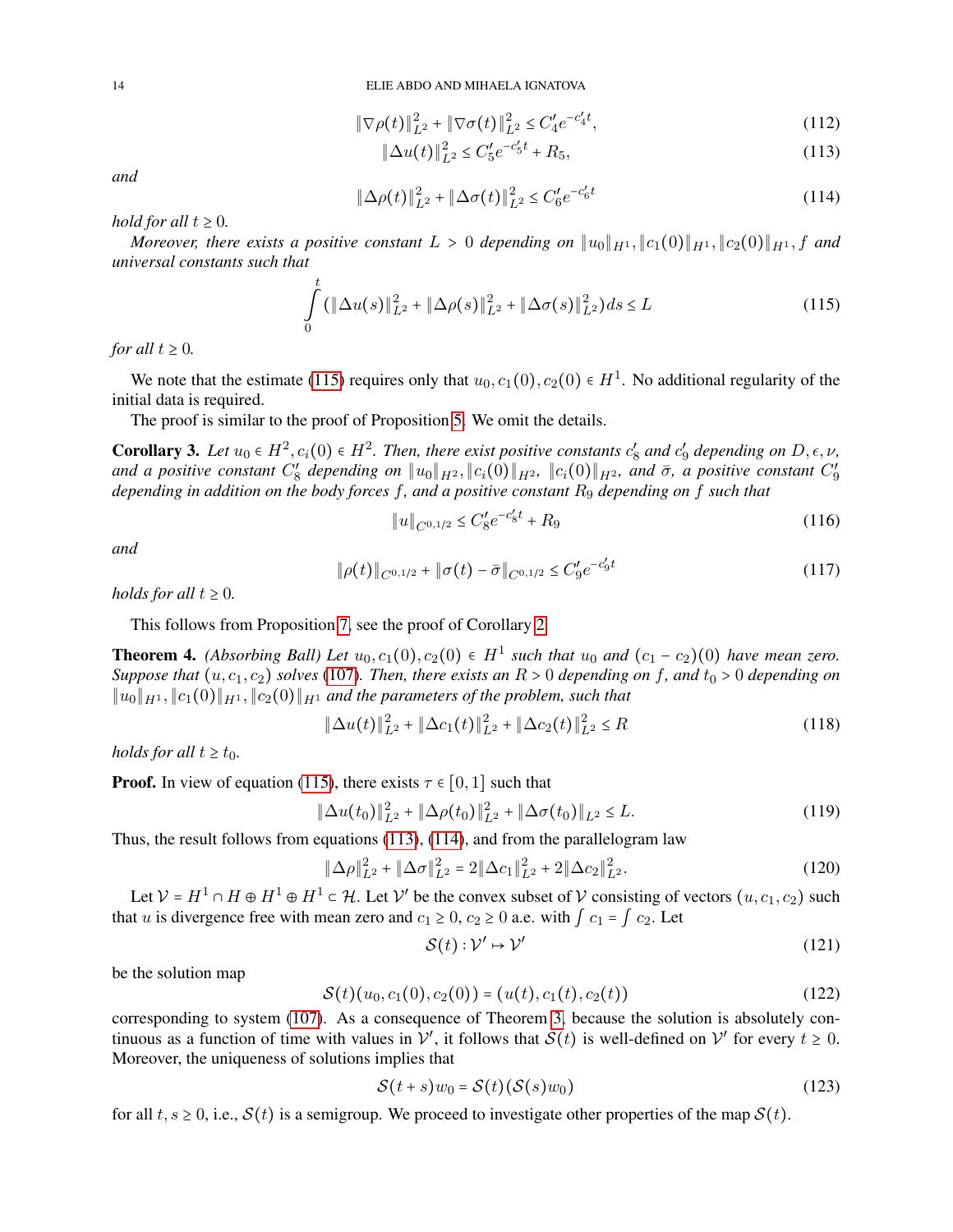We consider the natural topology on  $H$ 

$$
||w||_{\mathcal{H}}^{2} = ||u||_{L^{2}}^{2} + ||c_{1}||_{L^{2}}^{2} + ||c_{2}||_{L^{2}}^{2}
$$
\n(124)

and the natural topology on  $V'$ 

$$
||w||_{\mathcal{V}'}^2 = ||u||_{H^1}^2 + ||c_1||_{H^1}^2 + ||c_2||_{H^1}^2.
$$
 (125)

We address the continuity of the map  $S(t)$ .

<span id="page-14-0"></span>**Theorem 5.** *(Continuity) Let*  $w_1^0 = (u_1(0), c_1^1(0), c_2^1(0)), w_2^0 = (u_2(0), c_1^2(0), c_2^2(0)) \in \mathcal{V}'$ . Let  $t > 0$ . *There exist constants*  $K_1(t)$ *,*  $K_2(t)$  *and*  $K_3(t)$ *, locally uniformly bounded as functions of*  $t \ge 0$ *, and locally* bounded as initial data  $w_1^0,w_2^0$  are varied in  $\mathcal V'$ , such that  $\mathcal S(t)$  is Lipschitz continuous in  $\mathcal H$  obeying

<span id="page-14-1"></span>
$$
\|\mathcal{S}(t)w_1^0 - \mathcal{S}(t)w_2^0\|_{\mathcal{H}}^2 \le K_1(t)\|w_1^0 - w_2^0\|_{\mathcal{H}}^2,
$$
\n(126)

S(t) *is Lipschitz continuous in* V ′ *obeying*

<span id="page-14-3"></span>
$$
\|\mathcal{S}(t)w_1^0 - \mathcal{S}(t)w_2^0\|_{\mathcal{V}'}^2 \le K_2(t)\|w_1^0 - w_2^0\|_{\mathcal{V}'}^2,
$$
\n(127)

and  $S(t)$  is Lipschitz continuous for  $t > 0$  from  $H$  to  $V'$  obeying

<span id="page-14-4"></span>
$$
t\|\mathcal{S}(t)w_1^0 - \mathcal{S}(t)w_2^0\|_{\mathcal{V}'}^2 \le K_3(t)\|w_1^0 - w_2^0\|_{\mathcal{H}}^2.
$$
 (128)

**Proof.** We write  $S(t)w_1^0 = (u_1(t), c_1^1(t), c_2^1(t))$  and  $S(t)w_2^0 = (u_2(t), c_1^2(t), c_2^2(t))$ . Let  $\rho_1 = c_1^1 - c_2^1$ ,  $\rho_2 = c_1^2 - c_2^2$ ,  $\sigma_1 = c_1^1 + c_2^1$ ,  $\sigma_2 = c_1^2 + c_2^2$ . We write  $u = u_1 - u_2$ ,  $\rho = \rho_1 - \rho_2$  and  $\sigma = \sigma_1 - \sigma_2$ .

We note that  $u, \rho$  and  $\sigma$  obey system [\(25\)](#page-4-1). Following the proof of uniqueness in Theorem [1,](#page-3-3) we obtain a differential inequality of the form

<span id="page-14-2"></span>
$$
\frac{d}{dt} \left[ \|u\|_{L^2}^2 + \|\rho\|_{L^2}^2 + \|\sigma\|_{L^2}^2 \right] + \nu \|\nabla u\|_{L^2}^2 + D \|\nabla \rho\|_{L^2}^2 + D \|\nabla \sigma\|_{L^2}^2 \le k_1(t) \left[ \|u\|_{L^2}^2 + \|\rho\|_{L^2}^2 + \|\sigma\|_{L^2}^2 \right] \tag{129}
$$

where

$$
k_1(t) = C \left[ \|\nabla u_1\|_{L^2}^{2/3} \|\Delta u_1\|_{L^2}^{2/3} + \|\nabla \rho_1\|_{L^2}^2 + \|\nabla \sigma_1\|_{L^2}^2 + \|\rho_1\|_{L^3}^2 + \|\sigma_2\|_{L^2}^4 + \|\rho_2\|_{L^2}^4 + 1 \right].
$$
 (130)

Letting

$$
K_1(t) = 4 \exp\left\{ \int_0^t k_1(s) ds \right\},\tag{131}
$$

we obtain [\(126\)](#page-14-1).

Now, we take the  $L^2$  inner product of the three equations of system [\(25\)](#page-4-1) with  $-\Delta u$ ,  $-\Delta \rho$  and  $-\Delta \sigma$ respectively, and we add them. We obtain the differential inequality

$$
\frac{d}{dt} \left[ \|\nabla u\|_{L^2}^2 + \|\nabla \rho\|_{L^2}^2 + \|\nabla \sigma\|_{L^2}^2 \right] + \nu \|\Delta u\|_{L^2}^2 + D \|\Delta \rho\|_{L^2}^2 + D \|\Delta \sigma\|_{L^2}^2 \n\leq C \left[ \|u_1 \cdot \nabla u_1 - u_2 \cdot \nabla u_2\|_{L^2}^2 + \|u_1 \cdot \nabla \rho_1 - u_2 \cdot \nabla \rho_2\|_{L^2}^2 + \|u_1 \cdot \nabla \sigma_1 - u_2 \cdot \nabla \sigma_2\|_{L^2}^2 \right] \n+ C \left[ \|\rho_1 \nabla \Phi_1 - \rho_2 \nabla \Phi_2\|_{L^2}^2 + \|\nabla \cdot (\sigma_1 \nabla \Phi_1 - \sigma_2 \nabla \Phi_2)\|_{L^2}^2 + \|\nabla \cdot (\rho_1 \nabla \Phi_1 - \rho_2 \nabla \Phi_2)\|_{L^2}^2 \right].
$$
\n(132)

We estimate

$$
\|u_1 \cdot \nabla u_1 - u_2 \cdot \nabla u_2\|_{L^2}^2 = \|u \cdot \nabla u_1 + u_2 \cdot \nabla u\|_{L^2}^2 \le C \left[\|\nabla u_1\|_{L^4}^2 \|\nabla u\|_{L^2}^2 + \|u_2\|_{L^\infty}^2 \|\nabla u\|_{L^2}^2\right],\tag{133}
$$

$$
\|u_1 \cdot \nabla \rho_1 - u_2 \cdot \nabla \rho_2\|_{L^2}^2 = \|u \cdot \nabla \rho_1 + u_2 \cdot \nabla \rho\|_{L^2}^2 \le C \left[\|\nabla \rho_1\|_{L^4}^2 \|\nabla u\|_{L^2}^2 + \|u_2\|_{L^\infty}^2 \|\nabla \rho\|_{L^2}^2\right] \tag{134}
$$

and

$$
\|u_1 \cdot \nabla \sigma_1 - u_2 \cdot \nabla \sigma_2\|_{L^2}^2 = \|u \cdot \nabla \sigma_1 + u_2 \cdot \nabla \sigma\|_{L^2}^2 \le C \left[\|\nabla \sigma_1\|_{L^4}^2 \|\nabla u\|_{L^2}^2 + \|u_2\|_{L^\infty}^2 \|\nabla \sigma\|_{L^2}^2\right] \tag{135}
$$

using Poincaré and Ladyzhenskaya's interpolation inequalities. Using in addition elliptic regularity, we have

$$
\|\rho_1 \nabla \Phi_1 - \rho_2 \nabla \Phi_2\|_{L^2}^2 = \|\rho \nabla \Phi_1 + \rho_2 \nabla \Phi\|_{L^2}^2 \le C \left[\|\nabla \Phi_1\|_{L^\infty}^2 + \|\rho_2\|_{L^2}^2\right] \|\nabla \rho\|_{L^2}^2. \tag{136}
$$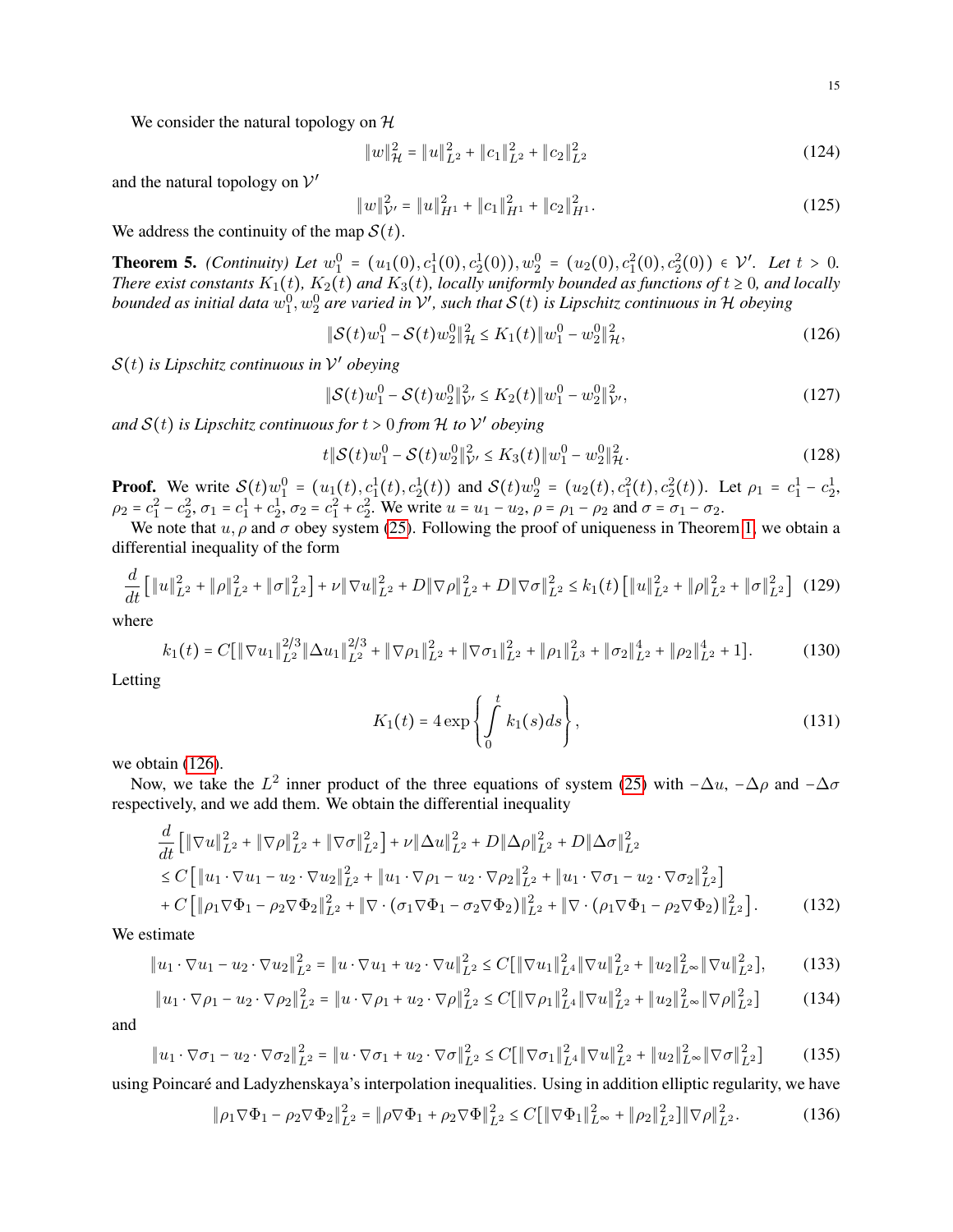We also estimate

$$
\|\nabla \cdot (\sigma_1 \nabla \Phi_1 - \sigma_2 \nabla \Phi_2)\|_{L^2}^2 = \|\sigma \Delta \Phi_1 + \sigma_2 \Delta \Phi + \nabla \sigma \cdot \nabla \Phi_1 + \nabla \sigma_2 \cdot \nabla \Phi\|_{L^2}^2 \n\leq C[\|\rho_1\|_{L^\infty}^2 \|\sigma\|_{L^2}^2 + \|\nabla \Phi_1\|_{L^\infty}^2 \|\nabla \sigma\|_{L^2}^2] \n+ C(\|\sigma_2\|_{L^\infty}^2 + \|\nabla \sigma_2\|_{L^2}^2) \|\nabla \rho\|_{L^2}^2
$$
\n(137)

and

$$
\|\nabla \cdot (\rho_1 \nabla \Phi_1 - \rho_2 \nabla \Phi_2)\|_{L^2}^2 = \|\rho \Delta \Phi_1 + \rho_2 \Delta \Phi + \nabla \rho \cdot \nabla \Phi_1 + \nabla \rho_2 \cdot \nabla \Phi\|_{L^2}^2
$$
  
\n
$$
\leq C[\|\rho_1\|_{L^\infty}^2 + \|\rho_2\|_{L^\infty}^2 + \|\nabla \Phi_1\|_{L^\infty}^2 + \|\nabla \rho_2\|_{L^2}^2] \|\nabla \rho\|_{L^2}^2. \tag{138}
$$

In view of [\(129\)](#page-14-2), we obtain a differential inequality of the form

$$
\frac{d}{dt}[\|u\|_{H^1}^2 + \|\rho\|_{H^1}^2 + \|\sigma\|_{H^1}^2] \le k_2(t)[\|u\|_{H^1}^2 + \|\rho\|_{H^1}^2 + \|\sigma\|_{H^1}^2] \tag{139}
$$

where

$$
k_2(t) = k_1(t) + C[\|\nabla u_1\|_{L^4}^2 + \|\nabla \rho_1\|_{L^4}^2 + \|\nabla \sigma_1\|_{L^4}^2 + \|\nabla \rho_2\|_{L^2}^2 + \|\nabla \sigma_2\|_{L^2}^2] + C[\|u_2\|_{L^\infty}^2 + \|\sigma_2\|_{L^\infty}^2 + \|\rho_2\|_{L^\infty}^2].
$$
\n(140)

Letting

$$
K_2(t) = 4 \exp\left\{ \int_0^t k_2(s) ds \right\},\tag{141}
$$

we obtain  $(127)$ .

The derivation of [\(128\)](#page-14-4) is a little different. The sum of the equations resulting from taking  $L^2$  inner product of the u,  $\rho$  and  $\sigma$  equations with  $-\Delta u$ ,  $-\Delta \rho$  and  $-\Delta \sigma$  respectively gives

$$
\frac{1}{2}\frac{d}{dt}\left[\|\nabla u\|_{L^{2}}^{2}+\|\nabla \rho\|_{L^{2}}^{2}+\|\nabla \sigma\|_{L^{2}}^{2}\right]+\nu\|\Delta u\|_{L^{2}}^{2}+D\|\Delta \rho\|_{L^{2}}^{2}+D\|\Delta \sigma\|_{L^{2}}^{2}
$$
\n
$$
=\int (u\cdot \nabla u_{1}+u_{2}\cdot \nabla u)\cdot \Delta u+\int (u\cdot \nabla \rho_{1}+u_{2}\cdot \nabla \rho)\Delta \rho+\int (u\cdot \nabla \sigma_{1}+u_{2}\cdot \nabla \sigma)\Delta \sigma
$$
\n
$$
+\int (\rho \nabla \Phi_{1}+\rho_{2} \nabla \Phi)\cdot \Delta u-D\int (\nabla \cdot (\sigma \nabla \Phi_{1}+\sigma_{2} \nabla \Phi))\Delta \rho-D\int (\nabla \cdot (\rho \nabla \Phi_{1}+\rho_{2} \nabla \Phi))\Delta \sigma.
$$
\n(142)

In order to get [\(128\)](#page-14-4), we let  $w(t) = (u(t), \rho(t), \sigma(t))$ , and we show that w obeys a differential inequality of the type

<span id="page-15-0"></span>
$$
\frac{d}{dt} \|w\|_{H^1}^2 \le Z_1(t) \|w\|_{H^1}^2 + Z_2(t) \|w\|_{L^2}^2 \tag{143}
$$

such that

<span id="page-15-2"></span>
$$
||w(t)||_{L^{2}}^{2} \leq Z_{3}(t)||w_{0}||_{L^{2}}^{2}
$$
\n(144)

and

<span id="page-15-1"></span>
$$
\int_{0}^{t} \|w(s)\|_{H^{1}}^{2} ds \leq C(Z_{4}(t) + 1) \|w_{0}\|_{L^{2}}^{2}
$$
\n(145)

where  $Z_1(t)$ ,  $Z_3(t)$  and  $Z_4(t)$  are locally bounded functions in time,  $Z_2(t)$  is a locally integrable function in time, and  $C$  is a positive constant. Then, multiplying [\(143\)](#page-15-0) by  $t$  and integrating by parts in time from 0 to  $t$ , we obtain

$$
t \|w(t)\|_{H^1}^2 \le C' (Z_5(t) + 1) \|w_0\|_{L^2}^2
$$
\n(146)

where  $Z_5(t)$  is a locally bounded function in time, and  $C' > 0$  is a positive constant.

We start by integrating [\(129\)](#page-14-2). Using [\(126\)](#page-14-1), we obtain

$$
\int_{0}^{t} (\|\nabla u(s)\|_{L^{2}}^{2} + \|\nabla \rho(s)\|_{L^{2}}^{2} + \|\nabla \sigma(s)\|_{L^{2}}^{2})ds \leq C\left[1 + \int_{0}^{t} k_{1}(s)K_{1}(s)ds\right] \|w_{1}^{0} - w_{2}^{0}\|_{L^{2}}^{2}.
$$
 (147)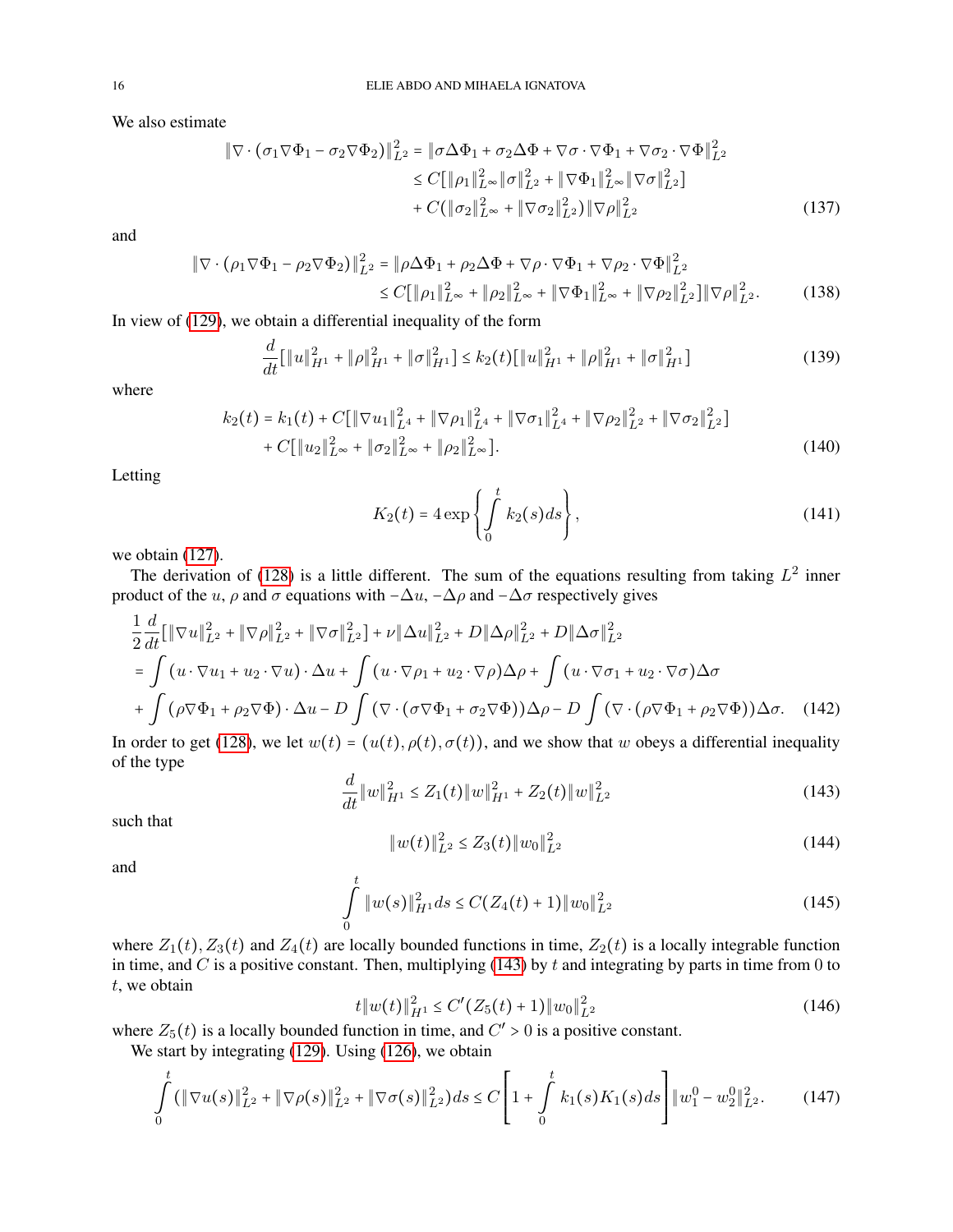This is the analogue of [\(145\)](#page-15-1). Then, we estimate

$$
\left| \int \left( u \cdot \nabla u_1 + u_2 \cdot \nabla u \right) \cdot \Delta u \right| \leq C \| u \|_{L^2}^{1/2} \| \nabla u \|_{L^2}^{1/2} \| \nabla u_1 \|_{L^2}^{1/2} \| \Delta u_1 \|_{L^2}^{1/2} \| \Delta u \|_{L^2} + C \| u_2 \|_{L^2}^{1/2} \| \nabla u_2 \|_{L^2}^{1/2} \| \nabla u \|_{L^2}^{1/2} \| \Delta u \|_{L^2}^{3/2}, \tag{148}
$$

$$
\left| \int (u \cdot \nabla \rho_1 + u_2 \cdot \nabla \rho) \Delta \rho \right| \leq C \|u\|_{L^2}^{1/2} \|\nabla u\|_{L^2}^{1/2} \|\nabla \rho_1\|_{L^2}^{1/2} \|\Delta \rho_1\|_{L^2}^{1/2} \|\Delta \rho\|_{L^2} + C \|u_2\|_{L^2}^{1/2} \|\nabla u_2\|_{L^2}^{1/2} \|\nabla \rho\|_{L^2}^{1/2} \|\Delta \rho\|_{L^2}^{3/2}
$$
\n(149)

and

$$
\left| \int (u \cdot \nabla \sigma_1 + u_2 \cdot \nabla \sigma) \Delta \sigma \right| \leq C \|u\|_{L^2}^{1/2} \|\nabla u\|_{L^2}^{1/2} \|\nabla \sigma_1\|_{L^2}^{1/2} \|\Delta \sigma_1\|_{L^2}^{1/2} \|\Delta \sigma\|_{L^2} + C \|u_2\|_{L^2}^{1/2} \|\nabla u_2\|_{L^2}^{1/2} \|\nabla \sigma\|_{L^2}^{1/2} \|\Delta \sigma\|_{L^2}^{3/2}.
$$
\n(150)

In view of the fact that

$$
\|\nabla\Phi\|_{L^4} \le C \|\rho\|_{L^2},\tag{151}
$$

we have

$$
\left| \int \left( \rho \nabla \Phi_1 + \rho_2 \nabla \Phi \right) \cdot \Delta u \right| \le C \left[ \|\rho_1\|_{L^3} \|\rho\|_{L^2} \|\Delta u\|_{L^2} + \|\rho_2\|_{L^4} \|\rho\|_{L^2} \|\Delta u\|_{L^2} \right] \tag{152}
$$

Moreover,

$$
\left| \int (\nabla \cdot (\sigma \nabla \Phi_1 + \sigma_2 \nabla \Phi)) \Delta \rho \right| \leq C \left[ \|\sigma\|_{L^2}^{1/2} \|\nabla \sigma\|_{L^2}^{1/2} \|\nabla \rho_1\|_{L^2} + \|\sigma_2\|_{L^\infty} \|\rho\|_{L^2} \right] \|\Delta \rho\|_{L^2} + C \left[ \|\rho_1\|_{L^3} \|\nabla \sigma\|_{L^2} + \|\nabla \sigma_2\|_{L^2} \|\nabla \rho\|_{L^2} \right] \|\Delta \rho\|_{L^2}
$$
\n(153)

and

$$
\left| \int (\nabla \cdot (\rho \nabla \Phi_1 + \rho_2 \nabla \Phi)) \Delta \sigma \right| \le C \left[ \|\nabla \rho\|_{L^2} \|\nabla \rho_1\|_{L^2} + \|\rho_2\|_{L^\infty} \|\rho\|_{L^2} \right] \|\Delta \sigma\|_{L^2} + C \left[ \|\rho_1\|_{L^3} \|\nabla \rho\|_{L^2} + \|\nabla \rho_2\|_{L^2} \|\nabla \rho\|_{L^2} \right] \|\Delta \sigma\|_{L^2}.
$$
 (154)

We apply Young's inequality and we use  $(129)$  to obtain

$$
\frac{d}{dt}[\|u\|_{H^1}^2 + \|\rho\|_{H^1}^2 + \|\sigma\|_{H^1}^2]\n\leq C[k_1 + \|\nabla u_1\|_{L^2}^2 \|\Delta u_1\|_{L^2}^2 + \|\nabla \rho_1\|_{L^2}^2 \|\Delta \rho_1\|_{L^2}^2 + \|\nabla \sigma_1\|_{L^2}^2 \|\Delta \sigma_1\|_{L^2}^2] \|u\|_{L^2}^2\n+ C[k_1 + \|\nabla \rho_1\|_{L^2}^2 + \|\nabla \rho_2\|_{L^2}^2 + \|\sigma_2\|_{L^\infty}^2 + \|\rho_2\|_{L^\infty}^2] (\|\rho\|_{L^2}^2 + \|\sigma\|_{L^2}^2)\n+ C(1 + \|\nabla u_2\|_{L^2}^4 + \|\nabla \rho_1\|_{L^2}^2 + \|\nabla \rho_2\|_{L^2}^2 + \|\nabla \sigma_2\|_{L^2}^2) (\|\nabla u\|_{L^2}^2 + \|\nabla \rho\|_{L^2}^2 + \|\nabla \sigma\|_{L^2}^2). \tag{155}
$$

This is a differential inequality of type [\(143\)](#page-15-0), with  $w(t) = (u(t), \rho(t), \sigma(t))$  satisfying [\(144\)](#page-15-2) and [\(145\)](#page-15-1). Therefore, we obtain [\(128\)](#page-14-4).

We proceed to show that the solution map  $S(t)$  is injective on  $V'$ .

<span id="page-16-0"></span>**Theorem 6.** *(Backward Uniqueness) Let*  $w_1^0, w_2^0 \in V'$ . If there exists  $T > 0$  such that  $\mathcal{S}(T)w_1^0 = \mathcal{S}(T)w_2^0$ , *then*  $w_1^0 = w_2^0$ .

The proof is given in Appendix A below.

Now, we fix  $M > 0$ , and we let  $\mathcal{V}_M$  to be the subset of  $\mathcal{V}'$  consisting of vectors  $(u, c_1, c_2)$  such that  $u$  is divergence free with mean zero and  $c_1$  and  $c_2$  are nonnegative functions a.e. with equal space av-erages less than or equal to M. As a consequence of Theorem [4,](#page-13-3) there exists  $R_1 > 0$  depending only on f such that for any initial data  $w_0 = (u_0, c_1(0), c_2(0)) \in V_M$ , there exists  $t_0 > 0$  depending on  $||u_0||_{H^1}$ ,  $||c_1(0)||_{H^1}$ ,  $||c_2(0)||_{H^1}$  and the parameters of the problem such that

$$
\mathcal{S}(t)w_0 \in \mathcal{B}_{R_1}^M = \{ w = (u, c_1, c_2) \in \mathcal{V}_M : \|u\|_{H^2} + \|c_1 - \bar{c}_1\|_{H^2} + \|c_2 - \bar{c}_2\|_{H^2} \le R_1 \}
$$
(156)

holds for all  $t \geq t_0$ .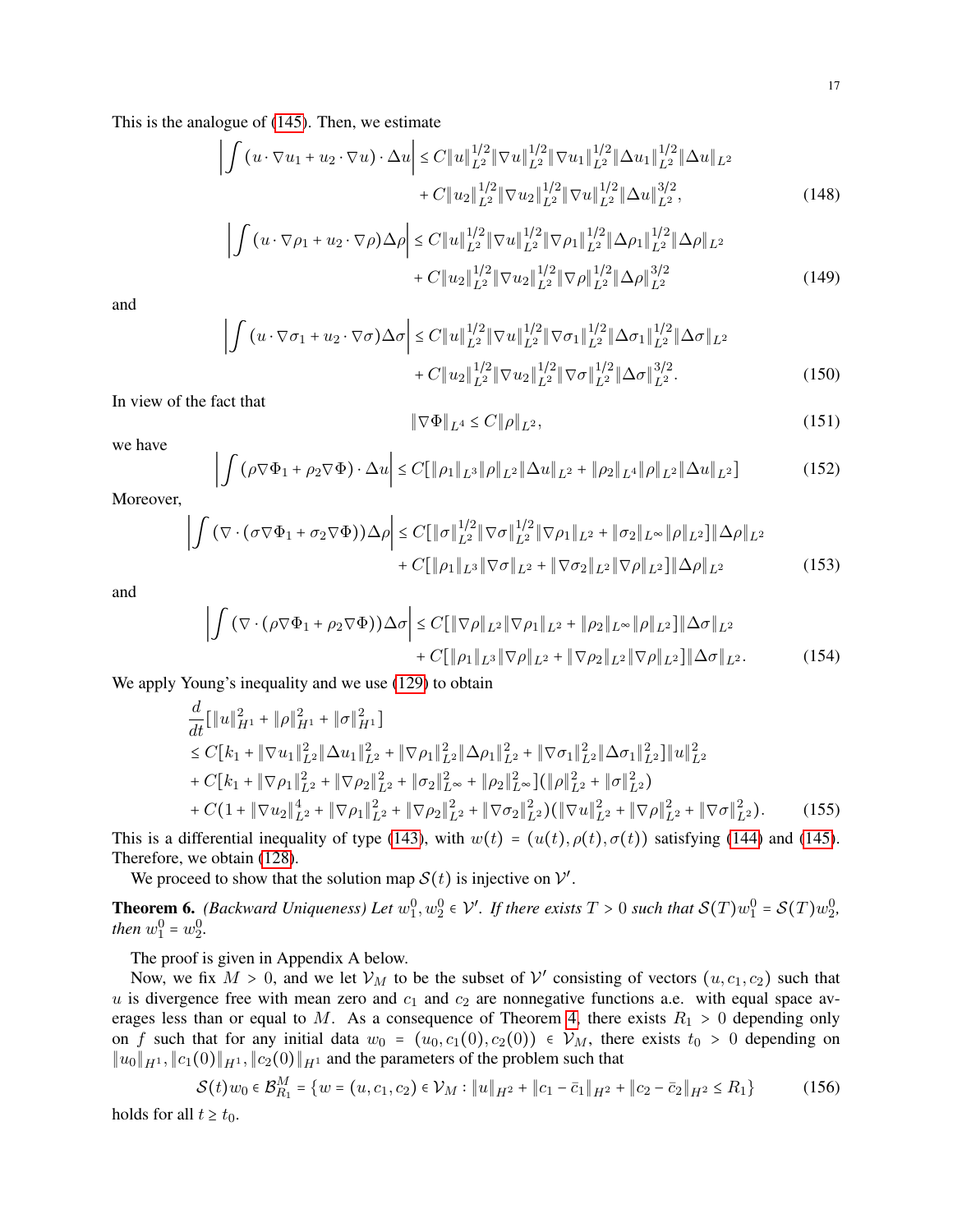<span id="page-17-1"></span>Remark 6. *We note that there exists* T > 0 *depending only on* R<sup>1</sup> *and* M *and the parameters of the problem such that*

$$
\mathcal{S}(t)B_{R_1}^M \subset B_{R_1}^M \tag{157}
$$

*for all*  $t \geq T$ *.* 

**Remark 7.**  $\mathcal{B}_{R_1}^M$  is compact in H because the space averages of all the concentrations  $c_1$  and  $c_2$  such that  $(u, c_1, c_2) \in \mathcal{V}_M$  *are uniformly bounded by M.* 

**Remark 8.** The set  $\mathcal{V}_M$  is convex. Consequently,  $\mathcal{B}_{R_1}^M$  is a convex set, and so it is connected.

The properties of the map  $S(t)$  listed and proved above, together with the connectedness and compactness properties of  $\mathcal{B}_{R_1}^M$ , imply the existence of a global attractor.

<span id="page-17-2"></span>Theorem 7. *(Global Attractor) Let*

$$
X_M = \bigcap_{t>0} \mathcal{S}(t) \mathcal{B}_{R_1}^M
$$
 (158)

*Then:*

- (a)  $X_M$  *is compact in H.*
- (b)  $S(t)X_M = X_M$  *for all*  $t \geq 0$ *.*
- (c) If Z is bounded in  $\mathcal{V}_M$  in the norm of of  $\mathcal{V}$ , and  $\mathcal{S}(t)Z = Z$  for all  $t \geq 0$ , then  $Z \subset X_M$ .
- (d) *For every*  $w_0 \in V_M$ ,  $\lim_{t \to \infty} dist_{\mathcal{H}}(\mathcal{S}(t)w_0, X_M) = 0$ .
- (e)  $X_M$  *is connected.*

The proof is omitted and follows the proof of the analogous result in [\[4\]](#page-25-15).

We end this section by showing that  $X_M$  has finite fractal dimension. The abstract formulation of the system is

<span id="page-17-0"></span>
$$
\begin{cases}\n\partial_t u + \nu A u + B(u, u) + \mathbb{P}(\rho \nabla \Phi) = f, \\
\partial_t c_1 + u \cdot \nabla c_1 - D \Delta c_1 - D \nabla \cdot (c_1 \nabla \Phi) = 0, \\
\partial_t c_2 + u \cdot \nabla c_2 - D \Delta c_2 + D \nabla \cdot (c_2 \nabla \Phi) = 0, \\
-\epsilon \Delta \Phi = \rho, \\
\rho = c_1 - c_2\n\end{cases}
$$
\n(159)

where  $\mathbb P$  is the Leray-Hopf projector,  $A = \mathbb P(-\Delta)$  is the Stokes operator, and  $B(u, v) = \mathbb P(u, \nabla v)$ .

We consider a solution  $\tilde{w} = S(t)\tilde{w}_0 = (\tilde{u}(t), \tilde{c}_1(t), \tilde{c}_2(t))$  of [\(159\)](#page-17-0) with initial data  $\tilde{w}_0$  in  $\mathcal{B}_{R_1}^M$ . We consider the linearization of  $S(t)$  along  $\widetilde{w}(t)$ 

$$
w_0 \mapsto w(t) = S'(t, \widetilde{w})w_0 \tag{160}
$$

viewed as an operator on H. The function  $w(t) = (u(t), c_1(t), c_2(t))$  solves

$$
\partial_t w + \mathcal{A}w + L(\widetilde{w})w = 0 \tag{161}
$$

where

$$
\mathcal{A}w = (\nu Au, -D\Delta c_1, -D\Delta c_2) \tag{162}
$$

and

$$
L(\widetilde{w})w = (L_1(\widetilde{w})w, L_2(\widetilde{w})w, L_3(\widetilde{w})w)
$$
\n(163)

with

$$
L_1(\widetilde{w})w = B(\widetilde{u}, u) + B(u, \widetilde{u}) + \mathbb{P}(\rho \nabla \widetilde{\Phi} + \widetilde{\rho} \nabla \Phi)),
$$
\n(164)

$$
L_2(\widetilde{w})w = u \cdot \nabla \widetilde{c}_1 + \widetilde{u} \cdot \nabla c_1 - D \nabla \cdot (c_1 \nabla \widetilde{\Phi} + \widetilde{c}_1 \nabla \Phi), \tag{165}
$$

$$
L_3(\widetilde{w})w = u \cdot \nabla \widetilde{c}_2 + \widetilde{u} \cdot \nabla c_2 + D \nabla \cdot (c_2 \nabla \widetilde{\Phi} + \widetilde{c}_2 \nabla \Phi). \tag{166}
$$

We consider the scalar product in  $\wedge^n \mathcal{H}$  given by

$$
(w_1 \wedge \ldots \wedge w_n, y_1 \wedge \ldots \wedge y_n)_{\wedge^n \mathcal{H}} = \det(w_i, y_j)_{\mathcal{H}}
$$
\n(167)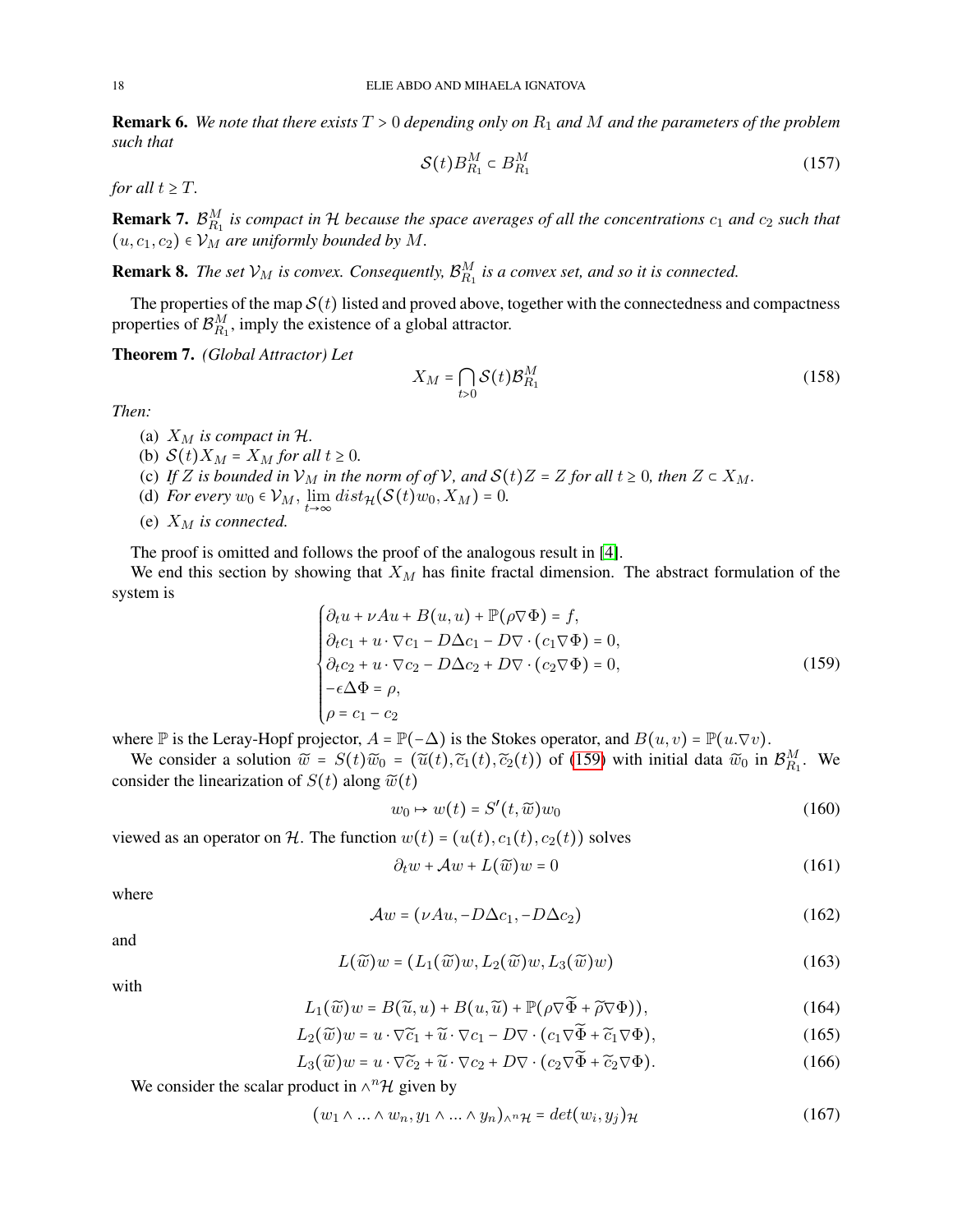and the volume elements given by

$$
V_n(t) = \|w_1(t) \wedge \ldots \wedge w_n(t)\|_{\wedge^n \mathcal{H}}.\tag{168}
$$

We note that the monomial  $w_1(t) \wedge ... \wedge w_n(t)$  evolves according to the equation

$$
\partial_t (w_1(t) \wedge \ldots \wedge w_n(t)) + (\mathcal{A} + L(\widetilde{w}))_n(w_1(t) \wedge \ldots \wedge w_n(t)) = 0 \qquad (169)
$$

where

$$
(A+L(\widetilde{w}))_n(w_1(t)\wedge\ldots\wedge w_n(t))=(A+L(\widetilde{w}))w_1\wedge\ldots\wedge w_n+\ldots+w_1\wedge\ldots\wedge (A+L(\widetilde{w}))w_n. (170)
$$

Thus, the volume element evolves according to the ODE

$$
\frac{d}{dt}V_n + \text{Trace}((\mathcal{A} + L(\widetilde{w}))Q_n)V_n = 0
$$
\n(171)

where  $Q_n$  is the orthogonal projection in H onto the linear space spanned by the vectors  $w_1, ..., w_n$ .

<span id="page-18-2"></span>Theorem 8. *(Decay of Volume Elements) There exists a positive integer* N<sup>0</sup> *depending on* R<sup>1</sup> *and* M *such* that for any  $\widetilde{w}_0 \in \mathcal{B}_{R_1}$ , and for any  $n \geq N_0$ , and for any  $w_1(0), ..., w_n(0) \in \mathcal{H}$ 

$$
\|S'(t,\widetilde{w})w_1(0)\wedge\ldots\wedge S'(t,\widetilde{w})w_n(0)\|_{\Lambda^n\mathcal{H}}\leq V_n(0)e^{-cnt} \tag{172}
$$

*holds for any*  $t \ge t_0$  *with*  $t_0$  *depending on*  $R_1$ *.* 

The proof is given in Appendix B.

As a consequence, and following the proof of the similar result in [\[4\]](#page-25-15), we conclude that

<span id="page-18-3"></span>**Theorem 9.** *The global attractor*  $X_M$  *has a finite fractal dimension in*  $H$ *.* 

We end this section with the following result:

<span id="page-18-4"></span>**Theorem 10.** *The global attractor*  $X_M$  *has a finite fractal dimension in*  $V$ *.* 

**Proof.** Since  $\mathcal{B}_{R_1}^M$  is bounded in  $H^2$ , we conclude by Rellich compactness theorem that  $\mathcal{S}(t)B_{R_1}^M$  is compact in V for all  $t \geq T$ , see Remark [6.](#page-17-1) Hence, the property [\(128\)](#page-14-4), together with the fact that  $X_M$  has a finite fractal dimension in H, allows us to conclude that  $X_M$  has a finite fractal dimension in V.

# 6. ADDED BODY FORCES AND ADDED CHARGE DENSITY

<span id="page-18-0"></span>In this section, we consider the general case

<span id="page-18-1"></span>
$$
\begin{cases}\n\partial_t u + u \cdot \nabla u + \nabla p = \nu \Delta u - (\rho + N) \nabla \Phi + f \\
\nabla \cdot u = 0 \\
\rho = c_1 - c_2 \\
-\epsilon \Delta \Phi = \rho + N \\
\partial_t c_1 + u \cdot \nabla c_1 = D \Delta c_1 + D \nabla \cdot (c_1 \nabla \Phi) \\
\partial_t c_2 + u \cdot \nabla c_2 = D \Delta c_2 - D \nabla \cdot (c_2 \nabla \Phi)\n\end{cases}
$$
\n(173)

where the body forces f are smooth, divergence-free, time independent, and have mean zero, and the added charge density N is smooth and time independent. We assume that  $u_0$  has mean zero, and that the initial concentrations  $c_1(x, 0)$  and  $c_2(x, 0)$  have space averages  $\bar{c}_1$  and  $\bar{c}_2$  satisfying  $\bar{c}_2-\bar{c}_1 = \bar{N}$ . We consider initial data  $(u_0, c_1(0), c_2(0)) \in H^1$ . We also assume that the initial concentrations are nonnegative functions and we recall that this property is preserved for all positive times  $t$  by Theorem [3,](#page-7-9) which holds in this case as well.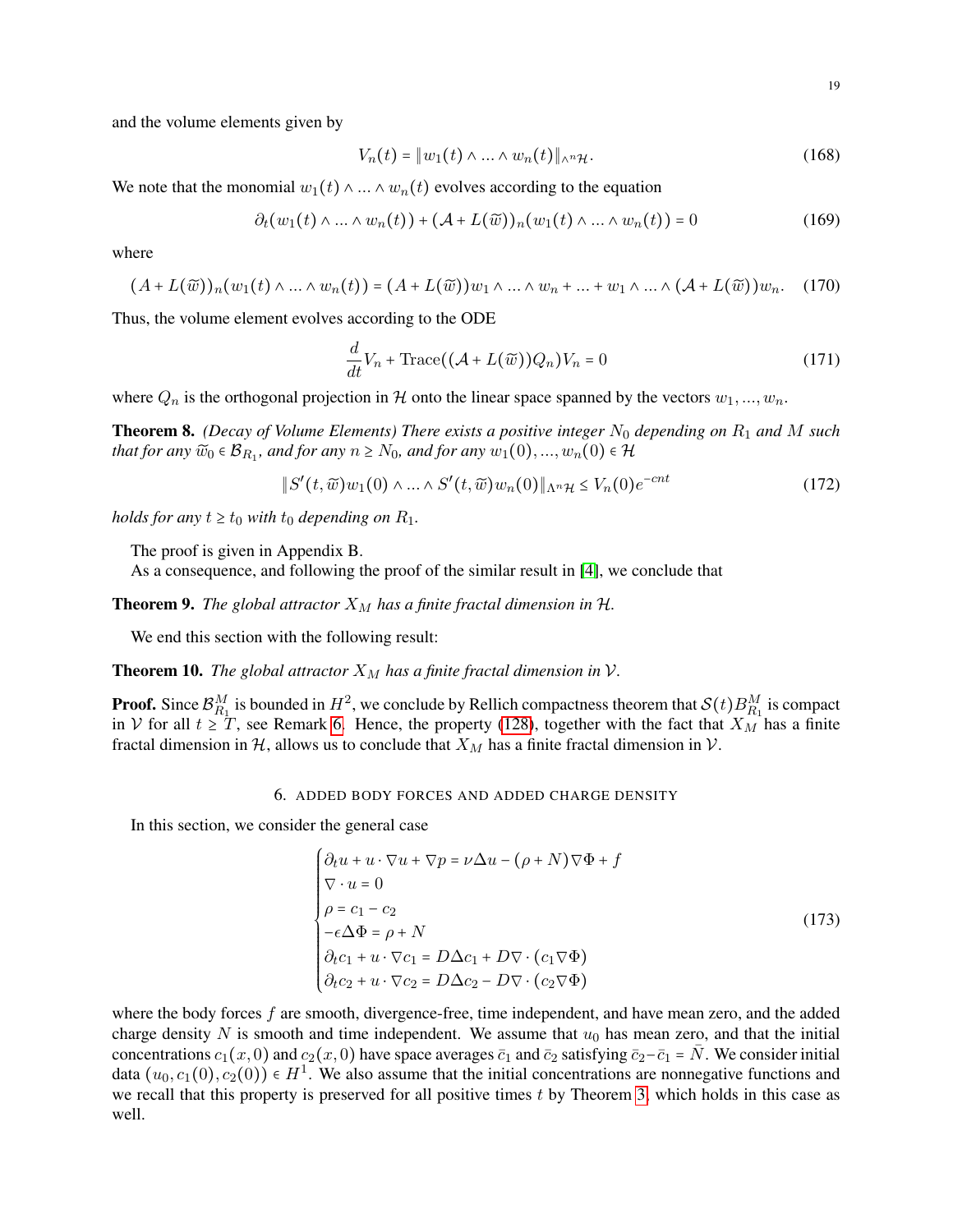**Proposition 8.** Let  $u_0 \in H$  and  $c_i(0) \in L^2$  . Then, there exists  $C > 0$  such that

<span id="page-19-0"></span>
$$
\|\sigma(t) - \bar{\sigma}\|_{L^2}^2 + \|\rho(t) - \bar{\rho}\|_{L^2}^2 \le (\|\sigma_0 - \bar{\sigma}\|_{L^2}^2 + \|\rho_0 - \bar{\rho}\|_{L^2}^2)e^{-Dt} + \|\bar{\sigma}\|_{L^2}^2 + C\|N\|_{L^6}^6 \tag{174}
$$

*holds for all*  $t \geq 0$ *. Moreover,* 

$$
\int_{t}^{t+T} \left( \|\nabla \rho(s)\|_{L^{2}}^{2} + \|\nabla \sigma(s)\|_{L^{2}}^{2} + \frac{1}{\epsilon} \|\rho(s)\|_{L^{3}}^{3} \right) ds \leq \frac{1}{D} \left( \left( \|\sigma_{0} - \bar{\sigma}\|_{L^{2}}^{2} + \|\rho_{0} - \bar{\rho}\|_{L^{2}}^{2} \right) e^{-Dt} + C(T+1) \left( \|\bar{\sigma}\|_{L^{2}}^{2} + \|N\|_{L^{6}}^{6} \right) \right)
$$
(175)

*holds for any*  $t \geq 0, T > 0$ *.* 

**Proof.** We recall that  $\sigma$  and  $\rho$  obey

<span id="page-19-2"></span>
$$
\begin{cases} \partial_t \sigma + u \cdot \nabla \sigma = D \Delta \sigma + D \nabla \cdot (\rho \nabla \Phi) \\ \partial_t \rho + u \cdot \nabla \rho = D \Delta \rho + D \nabla \cdot (\sigma \nabla \Phi). \end{cases}
$$
(176)

We take the  $L^2$  inner product of the equations obeyed by  $\sigma$  and  $\rho$  with  $\sigma$  and  $\rho$  respectively, we add, and use the fact that

$$
\int \rho \Delta \Phi \sigma = -\frac{1}{\epsilon} \int \sigma(\rho)^2 - \frac{1}{\epsilon} \int N \rho \sigma \tag{177}
$$

to get the equation

$$
\frac{1}{2}\frac{d}{dt}\left(\|\sigma\|_{L^{2}}^{2}+\|\rho\|_{L^{2}}^{2}\right)+D\left(\|\nabla\sigma\|_{L^{2}}^{2}+\|\nabla\rho\|_{L^{2}}^{2}\right)+\frac{D}{\epsilon}\int\sigma(\rho)^{2}=-\frac{D}{\epsilon}\int N\rho\sigma.
$$
 (178)

We estimate

$$
\left| \frac{D}{\epsilon} \int N \rho \sigma \right| \leq \frac{D}{\epsilon} \| N \|_{L^6} \| \rho \|_{L^3} \| \sigma \|_{L^2} \leq \frac{D}{2\epsilon} \| \rho \|_{L^3}^3 + \frac{D}{4} \| \sigma \|_{L^2}^2 + C \| N \|_{L^6}^6
$$
  

$$
\leq \frac{D}{2\epsilon} \| \rho \|_{L^3}^3 + \frac{D}{2} \| \sigma - \bar{\sigma} \|_{L^2}^2 + \frac{D}{2} \| \bar{\sigma} \|_{L^2}^2 + C \| N \|_{L^6}^6
$$
 (179)

in view of Hölder's and Young's inequalities. We obtain the differential inequality

<span id="page-19-1"></span>
$$
\frac{1}{2}\frac{d}{dt}\left(\|\sigma-\bar{\sigma}\|_{L^{2}}^{2}+\|\rho-\bar{\rho}\|_{L^{2}}^{2}\right)+\frac{D}{2}\left(\|\nabla\sigma\|_{L^{2}}^{2}+\|\nabla\rho\|_{L^{2}}^{2}\right)+\frac{D}{2\epsilon}\|\rho\|_{L^{3}}^{3}\leq\frac{D}{2}\|\bar{\sigma}\|_{L^{2}}^{2}+C\|N\|_{L^{6}}^{6}.\tag{180}
$$

In view of Poincaré inequality, we get

$$
\frac{d}{dt}(\|\sigma - \bar{\sigma}\|_{L^2}^2 + \|\rho - \bar{\rho}\|_{L^2}^2) + D(\|\sigma - \bar{\sigma}\|_{L^2}^2 + \|\rho - \bar{\rho}\|_{L^2}^2) \le D\|\bar{\sigma}\|_{L^2}^2 + C\|N\|_{L^6}^6. \tag{181}
$$

This gives [\(174\)](#page-19-0). Integrating [\(180\)](#page-19-1), we obtain [\(175\)](#page-19-2).

**Proposition 9.** Let  $u_0 \in H^1$ ,  $c_i(0) \in H^1$ . Then, there exist positive constants  $M_1, M_2, M_3, M_4$  and  $M_5$ *depending on the initial data and the parameters of the problem, and positive constants*  $\xi_1, \xi_2$ , *and*  $\xi_3$ *depending on*  $f$ , *N and*  $\bar{\sigma}$  *such that* 

$$
\|\nabla u\|_{L^2}^2 \le M_1(\|\nabla u_0\|_{L^2}, \|\sigma_0\|_{L^2}, \|\rho_0\|_{L^2})e^{-Dt} + \xi_1(f, N, \bar{\sigma}), \tag{182}
$$

<span id="page-19-3"></span>
$$
\|\rho\|_{L^3}^2 \le M_2(\|\rho_0\|_{L^3}, \|\sigma_0\|_{L^2})e^{-Dt} + \xi_2(f, N, \bar{\sigma}),\tag{183}
$$

*and*

<span id="page-19-4"></span>
$$
\|\nabla \rho\|_{L^2}^2 + \|\nabla \sigma\|_{L^2}^2 \le M_3(\|\nabla \rho_0\|_{L^2}, \|\nabla \sigma_0\|_{L^2}, \|\rho_0\|_{L^3}, \|\nabla u_0\|_{L^2})e^{-Dt} + \xi_3(f, N, \bar{\sigma})
$$
(184)

*hold for any*  $t \geq 0$ *. Moreover,* 

<span id="page-19-5"></span>
$$
\int_{t}^{t+T} (\|\Delta \rho\|_{L^{2}}^{2} + \|\Delta \sigma\|_{L^{2}}^{2}) ds \le M_{4}(\|\nabla \rho_{0}\|_{L^{2}}, \|\nabla \sigma_{0}\|_{L^{2}}, \|\rho_{0}\|_{L^{3}}, \|\nabla u_{0}\|_{L^{2}}) e^{-Dt} + \xi_{3} (f, N, \bar{\sigma}) (T+1)
$$
(185)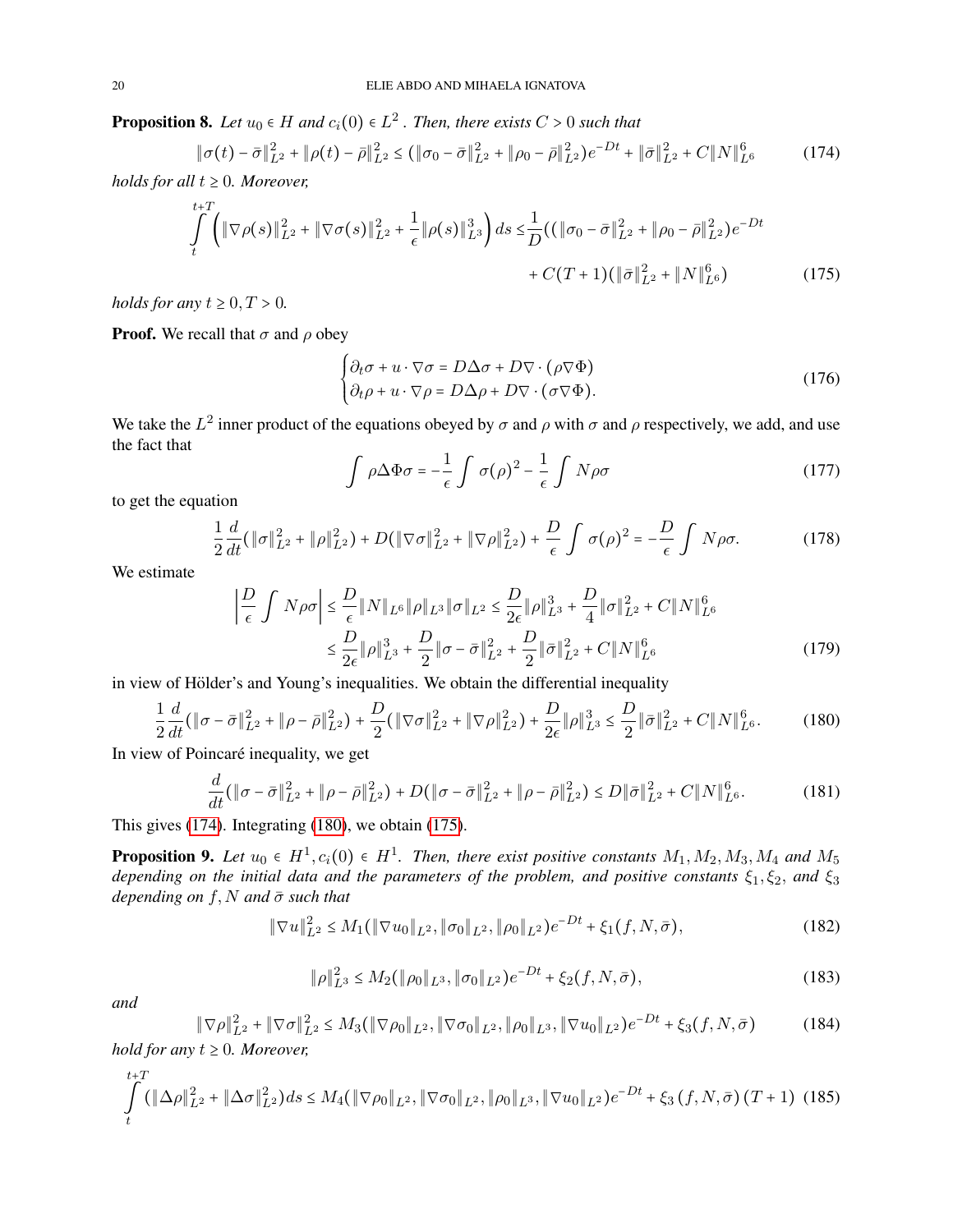<span id="page-20-0"></span>
$$
\int_{t}^{t+T} \|\Delta u\|_{L^{2}}^{2} ds \leq M_{5}(\|\nabla u_{0}\|_{L^{2}}, \|\sigma_{0}\|_{L^{2}}, \|\rho_{0}\|_{L^{2}})e^{-Dt} + \xi_{1}(f, N, \bar{\sigma})(T+1)
$$
\n(186)

*hold for any*  $t \geq 0$ ,  $T > 0$ .

**Proof.** The proof is similar to that of Proposition [5.](#page-9-6) We briefly sketch the main ideas. Taking the  $L^2$  inner product of the u-equation with  $-\Delta u$  leads to the differential inequality

<span id="page-20-1"></span>
$$
\frac{d}{dt} \|\nabla u\|_{L^2}^2 + \nu \|\Delta u\|_{L^2}^2 \le C \|\rho\|_{L^2}^6 + C \|\rho\|_{L^3}^3 + C_{f,N}.\tag{187}
$$

An application of Lemma [1](#page-2-1) gives [\(186\)](#page-20-0). Integrating [\(187\)](#page-20-1) gives [\(186\)](#page-20-0).

Taking the  $L^2$  inner product of the  $\rho$ -equation [\(66\)](#page-8-1) with  $\rho|\rho|$  and estimating the resulting terms gives

$$
\frac{1}{2}\frac{d}{dt}\|\rho\|_{L^3}^2 + \frac{D\bar{\sigma}}{\epsilon}\|\rho\|_{L^3}^2 \le C\|\sigma - \bar{\sigma}\|_{H^1}^{2/3}\|\sigma - \bar{\sigma}\|_{L^2}^{4/3}\|\rho\|_{L^3}^2 + C_N
$$
  

$$
\le C\|\rho\|_{L^3}^3 + C\|\nabla\sigma\|_{L^2}^2\|\sigma - \bar{\sigma}\|_{L^2}^4 + C_N.
$$
 (188)

Thus, Lemma [1](#page-2-1) gives [\(183\)](#page-19-3).

Finally, taking the  $L^2$  inner product of the  $\rho$ -equation [\(66\)](#page-8-1) and of the  $\sigma$ -equation with  $-\Delta \rho$  and  $-\Delta \sigma$ respectively, adding the resulting equations, and estimating the obtained terms give the differential inequality

$$
\frac{d}{dt}(\|\nabla\rho\|_{L^{2}}^{2} + \|\nabla\sigma\|_{L^{2}}^{2}) + D(\|\Delta\rho\|_{L^{2}} + \|\Delta\sigma\|_{L^{2}}^{2}) \leq C(\|\nabla u\|_{L^{2}}^{4} + \|\rho\|_{L^{3}}^{2})(\|\nabla\rho\|_{L^{2}}^{2} + \|\nabla\sigma\|_{L^{2}}^{2}) + C\|\sigma - \bar{\sigma}\|_{L^{2}}^{2}\|\nabla\sigma\|_{L^{2}}^{2} + C_{N} \tag{189}
$$

Lemma [1](#page-2-1) gives [\(184\)](#page-19-4). Integrating [\(189\)](#page-20-2) gives [\(185\)](#page-19-5).

<span id="page-20-3"></span>**Proposition 10.** Let  $u_0 \in H^2$ ,  $c_i(0) \in H^2$ . Then, there exist positive constants  $M_6$  and  $M_7$  depending on *the initial data and the parameters of the problem, and positive constants*  $\xi_4$  *and*  $\xi_5$  *depending on* f, N *and* σ¯ *such that*

$$
\|\Delta u\|_{L^2}^2 \le M_6(\|\Delta u_0\|_{L^2}, \|\nabla \sigma_0\|_{L^2}, \|\nabla \rho_0\|_{L^2})e^{-Dt} + \xi_4(f, N, \bar{\sigma})
$$
\n(190)

*and*

$$
\|\Delta \rho\|_{L^2}^2 + \|\Delta \rho\|_{L^2}^2 \le M_7(\|\Delta \rho_0\|_{L^2}, \|\Delta \sigma_0\|_{L^2}, \|\nabla u_0\|_{L^2})e^{-Dt} + \xi_5(f, N, \bar{\sigma})
$$
(191)

*hold for all*  $t \geq 0$ *.* 

**Proof.** The proof follows the derivation of [\(80\)](#page-9-4) and [\(81\)](#page-9-5) in Proposition [5.](#page-9-6) We omit the details.

Let  $V''$  be the convex subset of  $V = H^1 \oplus H \oplus H^1 \oplus H^1$  consisting of vectors  $(u, c_1, c_2)$  such that u is divergence free with mean zero and  $c_1$  and  $c_2$  are non-negative functions a.e. whose difference has a space average equal to  $-\bar{N}$ . We define the solution map

<span id="page-20-2"></span>
$$
\mathcal{O}(t): \mathcal{V}^{''} \mapsto \mathcal{V}^{''}
$$
 (192)

corresponding to system [\(173\)](#page-18-1) by

$$
\mathcal{O}(t)(u_0, c_1(0), c_2(0)) = (u(t), c_1(t), c_2(t)).
$$
\n(193)

For each  $M > 0$ , we consider the convex subset  $\mathcal{V}'_M$  of  $\mathcal{V}''$  consisting of vectors  $(u, c_1, c_2)$  such that u is divergence free with mean zero and  $c_1$  and  $c_2$  are non-negative functions a.e. whose space averages are less than or equal to M and whose difference has a space average equal to  $-\bar{N}$ . By Proposition [10,](#page-20-3) there exists  $R_2 > 0$  depending on the body forces f, the added charge density N, and the positive constant M, such that for any  $w_0 = (u_0, c_1(0), c_2(0)) \in \mathcal{V}'_M$ , there exists  $t'_0 > 0$  depending on  $||u_0||_{H^1}$ ,  $||c_1(0)||_{H^1}$ ,  $||c_2(0)||_{H^1}$  such that

$$
\mathcal{O}(t)w_0 \in \mathcal{B}_{R_2}^M = \left\{ w = (u, c_1, c_2) \in \mathcal{V}'_M : \|u\|_{H^2} + \|c_1 - \bar{c}_1\|_{H^2} + \|c_2 - \bar{c}_2\|_{H^2} \le R_2 \right\}
$$
(194)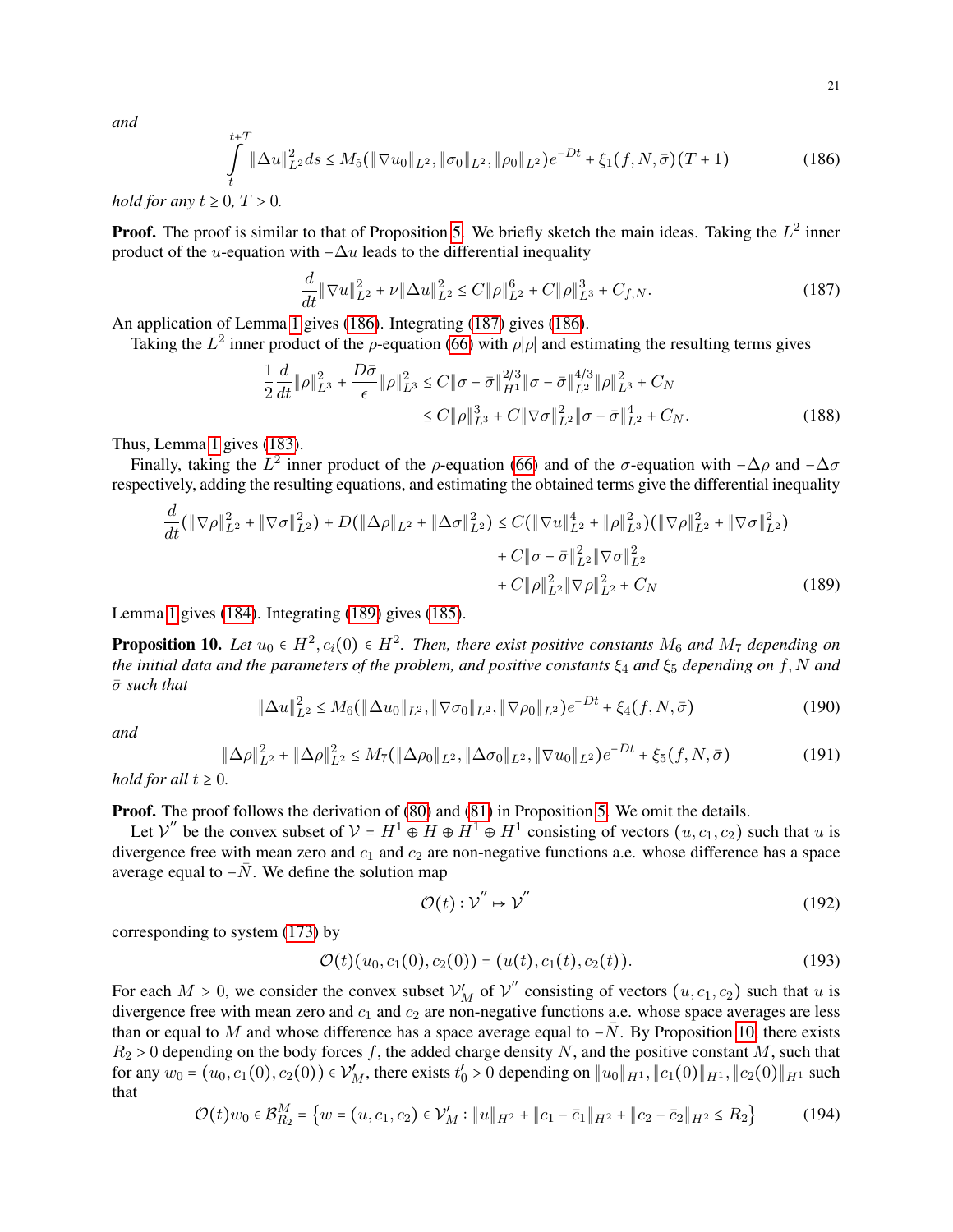for all  $t \geq t'_0$ . We note that the map  $\mathcal{O}(t)$  has the same properties as the map  $\mathcal{S}(t)$ , namely the existence of a compact absorbing ball, continuity properties (cf. Theorem [5\)](#page-14-0) and injectivity (cf. Theorem [6\)](#page-16-0). The existence of a global attractor is proved as in Theorem [7](#page-17-2) and its finite dimensionality follows from decay of volume elements (Theorem [8\)](#page-18-2) like in Theorems [9](#page-18-3) and [10.](#page-18-4) The proofs of these theorems are similar to the proofs of the respective results for  $N = 0$ , and are omitted.

Theorem 11. *There exists a global attractor* X *which is compact in* V ′′ *and has finite fractal dimension, such that*

$$
\lim_{t \to \infty} dist_{\mathcal{V}}(\mathcal{O}(t)w_0, X) = 0
$$
\n(195)

*holds uniformly for*  $w_0$  *in bounded sets in*  $V''$ .

# 7. APPENDIX A

We give the proof of the backward uniqueness property of the solution map  $S(t)$ . Let  $w(t) = \mathcal{S}(t)w_1^0 - \mathcal{S}(t)w_2^0 = (u(t), c_1(t), c_2(t))$  and  $\widetilde{w}(t) = \frac{1}{2}$  $\frac{1}{2}(\mathcal{S}(t)w_1^0+\mathcal{S}(t)w_2^0) = (\widetilde{u}(t),\widetilde{c}_1(t),\widetilde{c}_2(t)).$ Let  $\rho = c_1 - c_2$ ,  $\widetilde{\rho} = \widetilde{c}_1 - \widetilde{c}_2$ ,  $\Phi = \frac{1}{\epsilon}$  $\frac{1}{\epsilon} \Lambda^{-2} \rho$  and  $\widetilde{\Phi} = \frac{1}{\epsilon}$  $rac{1}{\epsilon}$ Λ<sup>-2</sup> $\widetilde{\rho}$ .

We note that  $w(t)$  obeys the equation

<span id="page-21-0"></span>
$$
\partial_t w + \mathcal{A}w + L(\widetilde{w})w = 0 \tag{196}
$$

where

$$
\mathcal{A}w = (\nu Au, -D\Delta c_1, -D\Delta c_2) \tag{197}
$$

and

$$
L(\widetilde{w})w = (L_1(\widetilde{w})w, L_2(\widetilde{w})w, L_3(\widetilde{w})w)
$$
\n(198)

with

$$
L_1(\widetilde{w})w = B(\widetilde{u}, u) + B(u, \widetilde{u}) + \mathbb{P}(\rho \nabla \widetilde{\Phi} + \widetilde{\rho} \nabla \Phi)),
$$
\n(199)

$$
L_2(\widetilde{w})w = u \cdot \nabla \widetilde{c}_1 + \widetilde{u} \cdot \nabla c_1 - D \nabla \cdot (c_1 \nabla \widetilde{\Phi} + \widetilde{c}_1 \nabla \Phi), \tag{200}
$$

$$
L_3(\widetilde{w})w = u \cdot \nabla \widetilde{c}_2 + \widetilde{u} \cdot \nabla c_2 + D \nabla \cdot (c_2 \nabla \widetilde{\Phi} + \widetilde{c}_2 \nabla \Phi). \tag{201}
$$

We consider the evolution of the norm

$$
E_0 = \|u\|_{L^2}^2 + \|c_1\|_{L^2}^2 + \|c_2\|_{L^2}^2 = \|w\|_H^2
$$
\n(202)

obtained by taking the inner product in H of equation [\(196\)](#page-21-0) with  $(u, c_1, c_2) = w$ , and we note that  $E_0$  obeys the equation

$$
\frac{1}{2}\frac{d}{dt}E_0 + E_1 + (L(\tilde{w})w, w)_{\mathcal{H}} = 0
$$
\n(203)

where

$$
E_1 = \nu \|A^{\frac{1}{2}}u\|_H^2 + D\|\nabla c_1\|_{L^2}^2 + D\|\nabla c_2\|_{L^2}^2 = (w, \mathcal{A}w)_{\mathcal{H}}.\tag{204}
$$

We observe that

$$
\frac{1}{2}\frac{d}{dt}\log\left(\frac{1}{E_0}\right) = \frac{E_1}{E_0} + \frac{(L(\widetilde{w})w, w)_{\mathcal{H}}}{E_0}
$$
\n(205)

Let

$$
Y(t) = \log\left(\frac{1}{E_0}\right) \tag{206}
$$

and so

$$
\frac{1}{2}\frac{d}{dt}Y(t) = \frac{E_1}{E_0} + \frac{(L(\tilde{w})w, w)_{\mathcal{H}}}{E_0}.
$$
\n(207)

We proceed to show that  $Y(t)$  cannot reach the value + $\infty$  in finite time. We start by noting that the derivative of  $E_1/E_0$  obeys

$$
\frac{d}{dt}\frac{E_1}{E_0} = E_0^{-1}\frac{d}{dt}E_1 - \frac{E_1}{E_0}\frac{d}{dt}\log E_0 = E_0^{-1}\frac{d}{dt}E_1 + \frac{E_1}{E_0}\frac{d}{dt}Y.
$$
\n(208)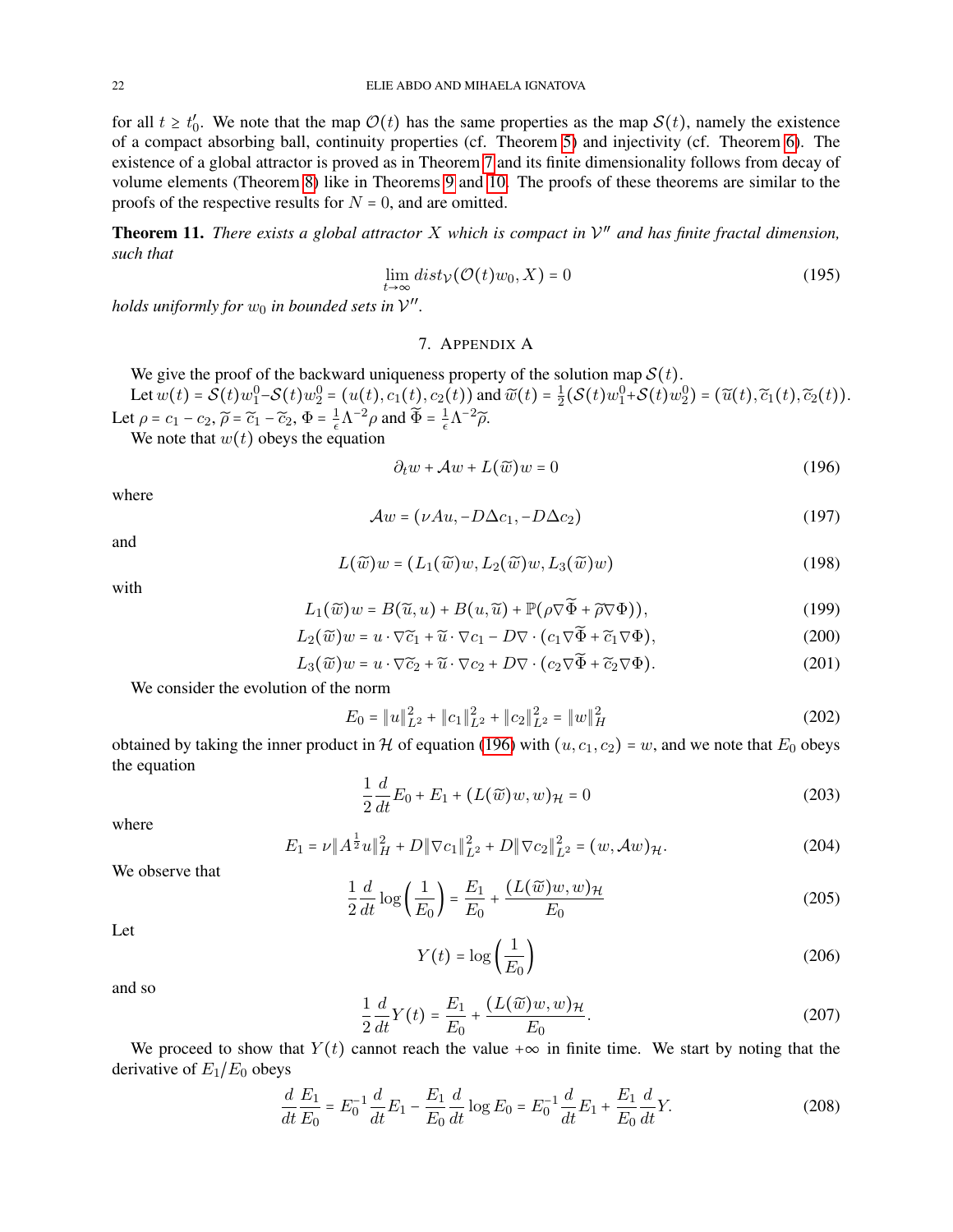Taking the inner product of equation [\(196\)](#page-21-0) in  $H$  with  $Aw$  leads to

$$
\frac{1}{2}\frac{d}{dt}E_1 + \|\mathcal{A}w\|_{\mathcal{H}}^2 + (L(\widetilde{w})w, \mathcal{A}w)_{\mathcal{H}} = 0
$$
\n(209)

which implies that

$$
\frac{1}{2}\frac{d}{dt}\frac{E_1}{E_0} = -\frac{\|\mathcal{A}w\|_{\mathcal{H}}^2 + (L(\widetilde{w})w, \mathcal{A}w)_{\mathcal{H}}}{E_0} + \frac{E_1}{E_0} \left(\frac{E_1 + (L(\widetilde{w})w, w)_{\mathcal{H}}}{E_0}\right) \tag{210}
$$

Since

$$
\frac{E_1^2}{E_0^2} - \frac{\|\mathcal{A}w\|_{\mathcal{H}}^2}{E_0} = -\left\|\left(\mathcal{A} - \frac{E_1}{E_0}\right)\frac{w}{E_0^{1/2}}\right\|_{\mathcal{H}}^2,\tag{211}
$$

we obtain

$$
\frac{1}{2}\frac{d}{dt}\frac{E_1}{E_0} = -E_0^{-1} \| (\mathcal{A} - E_1 E_0^{-1}) w \|_{\mathcal{H}}^2 - E_0^{-1} \left( L(\widetilde{w}) w, \left( A - E_1 E_0^{-1} \right) w \right)_{\mathcal{H}}.
$$
\n(212)

Now, we claim that

$$
|(L(\widetilde{w})w, w)_{\mathcal{H}}| \le A_1(t)E_1 + A_0(t)E_0
$$
\n(213)

with

$$
\int_{0}^{T} (A_0(t) + A_1(t))dt < \infty.
$$
\n(214)

To prove this claim, we note first that

$$
(B(\widetilde{u},u),u)_{L^2} = (\widetilde{u} \cdot \nabla c_1, c_1)_{L^2} = (\widetilde{u} \cdot \nabla c_2, c_2)_{L^2} = 0.
$$
\n(215)

Since  $u$  has mean zero, an application of Ladyzhenskaya's inequality followed by Poincaré's inequality gives

$$
|(B(u,\widetilde{u}),u)_{L^{2}}| \leq \|\nabla \widetilde{u}\|_{L^{2}} \|u\|_{L^{4}}^{2} \leq C \|\nabla \widetilde{u}\|_{L^{2}} \|\nabla u\|_{L^{2}}^{2} \leq C \|\nabla \widetilde{u}\|_{L^{2}} E_{1}.
$$
\n(216)

Using in addition elliptic regularity and the fact that  $\rho$  has mean zero, we obtain

$$
\begin{split} |(\mathbb{P}(\rho \nabla \widetilde{\Phi} + \widetilde{\rho} \nabla \Phi), u)_{L^{2}}| &\leq \|u\|_{L^{4}} \|\rho\|_{L^{4}} \|\nabla \widetilde{\Phi}\|_{L^{2}} + \|u\|_{L^{4}} \|\widetilde{\rho}\|_{L^{2}} \|\nabla \Phi\|_{L^{4}} \\ &\leq C \|\nabla u\|_{L^{2}} (\|\nabla c_{1}\|_{L^{2}} + \|\nabla c_{2}\|_{L^{2}}) (\|\nabla \widetilde{\Phi}\|_{L^{2}} + \|\widetilde{\rho}\|_{L^{2}}) \\ &\leq C \left(1 + \|\nabla \widetilde{\Phi}\|_{L^{2}}^{2} + \|\widetilde{\rho}\|_{L^{2}}^{2}\right) E_{1}. \end{split} \tag{217}
$$

Now, we estimate

$$
|(u\cdot\nabla\widetilde{c}_1,c_1)_{L^2}|=|(u\cdot\nabla c_1,\widetilde{c}_1)_{L^2}|\leq C\|\nabla u\|_{L^2}\|\nabla c_1\|_{L^2}\|\widetilde{c}_1\|_{L^4}\leq C(1+\|\widetilde{c}_1\|_{L^4}^2)E_1,
$$
(218)

$$
|(u \cdot \nabla \widetilde{c}_2, c_2)_{L^2}| \le C(1 + ||\widetilde{c}_2||_{L^4}^2)E_1,
$$
\n(219)

$$
\begin{split} |(\nabla \cdot (c_1 \nabla \widetilde{\Phi} + \widetilde{c}_1 \nabla \Phi), c_1)_{L^2}| &\leq C \big( \|c_1\|_{L^2} \|\nabla \widetilde{\Phi}\|_{L^\infty} \|\nabla c_1\|_{L^2} + \|\widetilde{c}_1\|_{L^2} \|\nabla c_1\|_{L^2} (\|\nabla c_1\|_{L^2} + \|\nabla c_2\|_{L^2}) \big) \\ &\leq C \big( \|\nabla \widetilde{\Phi}\|_{L^\infty}^2 + \|\widetilde{c}_1\|_{L^2} + \|\widetilde{c}_1\|_{L^2}^2 + 1 \big) E_1 + E_0 \end{split} \tag{220}
$$

and

$$
\left| \left( \nabla \cdot (c_2 \nabla \widetilde{\Phi} + \widetilde{c}_2 \nabla \Phi), c_2 \right)_{L^2} \right| \le C \left( \left\| \nabla \widetilde{\Phi} \right\|_{L^\infty}^2 + \left\| \widetilde{c}_2 \right\|_{L^2} + \left\| \widetilde{c}_2 \right\|_{L^2}^2 + 1 \right) E_1 + E_0 \tag{221}
$$

This ends the proof of the first claim.

Next, we claim that

$$
||L(\widetilde{w})w||_{\mathcal{H}}^2 \le B_1(t)E_1 + B_0(t)E_0
$$
\n(222)

with

$$
\int_{0}^{T} (B_0(t) + B_1(t))dt < \infty.
$$
\n(223)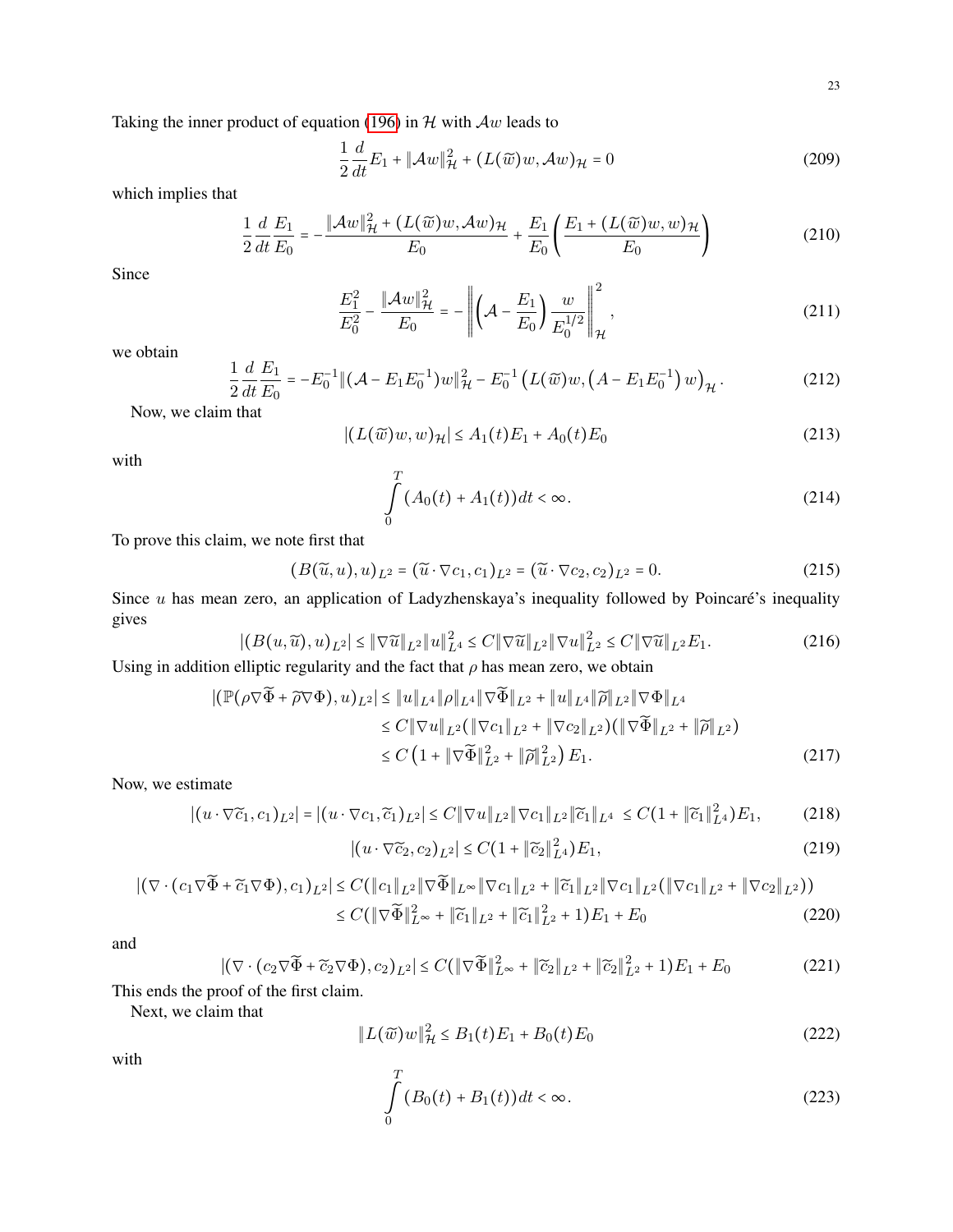Since u and  $\rho$  have mean zero, then elliptic regularity together with an application of Hölder, Ladyzhenskaya, Poincaré and Young inequalities gives

$$
||B(\widetilde{u}, u) + B(u, \widetilde{u})||_{L^{2}}^{2} \leq C(||\widetilde{u}||_{L^{\infty}}^{2} ||\nabla u||_{L^{2}}^{2} + ||\nabla u||_{L^{2}}^{2} ||\nabla \widetilde{u}||_{L^{4}}^{2}) \leq C(||\widetilde{u}||_{L^{\infty}}^{2} + ||\nabla \widetilde{u}||_{L^{4}}^{2})E_{1},
$$
 (224)

$$
\|\mathbb{P}(\rho \nabla \widetilde{\Phi} + \widetilde{\rho} \nabla \Phi)\|_{L^2}^2 \le C \left(\|\nabla \rho\|_{L^2}^2 \|\nabla \widetilde{\Phi}\|_{L^\infty}^2 + \|\widetilde{\rho}\|_{L^2}^2 \|\nabla \rho\|_{L^2}^2\right) \le C \left(\|\nabla \widetilde{\Phi}\|_{L^\infty}^2 + \|\widetilde{\rho}\|_{L^2}^2\right) E_1,\tag{225}
$$

$$
\|u\cdot\nabla\widetilde{c}_1+\widetilde{u}\cdot\nabla c_1\|_{L^2}^2 \leq C\big(\|\nabla u\|_{L^2}^2\|\nabla\widetilde{c}_1\|_{L^4}^2+\|\widetilde{u}\|_{L^\infty}^2\|\nabla c_1\|_{L^2}^2\big) \leq C\big(\|\nabla\widetilde{c}_1\|_{L^4}^2+\|\widetilde{u}\|_{L^\infty}^2\big)E_1,\tag{226}
$$

$$
\|u \cdot \nabla \widetilde{c}_2 + \widetilde{u} \cdot \nabla c_2\|_{L^2}^2 \le C \left(\|\nabla \widetilde{c}_2\|_{L^4}^2 + \|\widetilde{u}\|_{L^\infty}^2\right) E_1,\tag{227}
$$

$$
\|\nabla \cdot (c_1 \nabla \widetilde{\Phi} + \widetilde{c}_1 \nabla \Phi)\|_{L^2}^2 = \|c_1 \Delta \widetilde{\Phi} + \nabla c_1 \nabla \widetilde{\Phi} + \widetilde{c}_1 \Delta \Phi + \nabla \widetilde{c}_1 \nabla \Phi\|_{L^2}^2
$$
  
\n
$$
\leq C (\|c_1\|_{L^2} \|\nabla c_1\|_{L^2} \|\widetilde{\rho}\|_{L^2} \|\nabla \widetilde{\rho}\|_{L^2} + \|\nabla c_1\|_{L^2}^2 \|\nabla \widetilde{\Phi}\|_{L^\infty}^2)
$$
  
\n
$$
+ C (\|\widetilde{c}_1\|_{L^4}^2 \|\rho\|_{L^2} \|\nabla \rho\|_{L^2} + \|\nabla \widetilde{c}_1\|_{L^2}^2 \|\nabla \rho\|_{L^2}^2)
$$
  
\n
$$
\leq C (\|\widetilde{\rho}\|_{L^2}^2 \|\nabla \widetilde{\rho}\|_{L^2}^2 + \|\nabla \widetilde{\Phi}\|_{L^\infty}^2 + \|\widetilde{c}_1\|_{L^4}^2 + \|\nabla \widetilde{c}_1\|_{L^2}^2) E_1 + E_0,
$$
 (228)

and

$$
\|\nabla \cdot (c_2 \nabla \widetilde{\Phi} + \widetilde{c}_2 \nabla \Phi)\|_{L^2}^2 \le C \left( \|\widetilde{\rho}\|_{L^2}^2 \|\nabla \widetilde{\rho}\|_{L^2}^2 + \|\nabla \widetilde{\Phi}\|_{L^\infty}^2 + \|\widetilde{c}_2\|_{L^4}^2 + \|\nabla \widetilde{c}_2\|_{L^2}^2 \right) E_1 + E_0. \tag{229}
$$

Thus, the second claim is proved.

As a consequence of the above claims and Schwarz inequality, we deduce the differential inequalities

$$
\frac{d}{dt}\frac{E_1}{E_0} \le 2B_1(t)\frac{E_1}{E_0} + 2B_0(t)
$$
\n(230)

and

$$
\frac{d}{dt}Y(t) \le (2A_1(t) + 1)\frac{E_1}{E_0} + 2A_0(t)
$$
\n(231)

which imply that  $Y(t) \in L^{\infty}(0,T)$ . This ends the proof.

# <span id="page-23-0"></span>8. APPENDIX B

We give the proof of the exponential decay of volume elements. For each t, choose an orthonormal basis  $b_i = (v_i, r_i^1, r_i^2)$  of the linear span of  $w_1, ..., w_n$ . Then

$$
\operatorname{Trace}((\mathcal{A}+L(\widetilde{w}))Q_n)=\sum_{i=1}^n(\mathcal{A}b_i,b_i)_{\mathcal{H}}+\sum_{i=1}^n(L(\widetilde{w})b_i,b_i)_{\mathcal{H}}.
$$
\n(232)

We note that

∣

Trace
$$
(\mathcal{A}Q_n)
$$
 =  $\sum_{i=1}^n (\mathcal{A}b_i, b_i)_{\mathcal{H}} = \sum_{i=1}^n \left[ (\nu A v_i, v_i)_{\mathcal{H}} + (-D \Delta r_i^1, r_i^1)_{L^2} + (-D \Delta r_i^2, r_i^2)_{L^2} \right] \ge \mu_1 + ... + \mu_n$  (233)

where  $\mu_i$  are eigenvalues of A in H. By Proposition [1,](#page-2-3) there exists a constant C such that  $\mu_k \geq Ck$  for all  $k \geq 1$ . It follows that  $Trace(\mathcal{A}Q_n) \geq C_0 n^2$  for some positive constant  $C_0$ .

Let  $\rho_i = r_i^1 - r_i^2$  and  $\Phi_i = \frac{1}{\epsilon}$  $\frac{1}{2} \Lambda^{-2} \rho_i$ . In view of Hölder's inequality, Ladyzhenskaya's inequality, elliptic regularity and the fact that  $||b_i||_{\mathcal{H}}^2 = 1$  for all i, we have the bounds

$$
\sum_{i=1}^{n} (B(v_i, \widetilde{u}), v_i)_{L^2} \leq \sum_{i=1}^{n} \|v_i\|_{L^4}^2 \|\nabla \widetilde{u}\|_{L^2} \leq C \|\nabla \widetilde{u}\|_{L^2} n^{1/2} \left(\sum_{i=1}^{n} \|\nabla v_i\|_{L^2}^2\right)^{1/2},
$$
\n(234)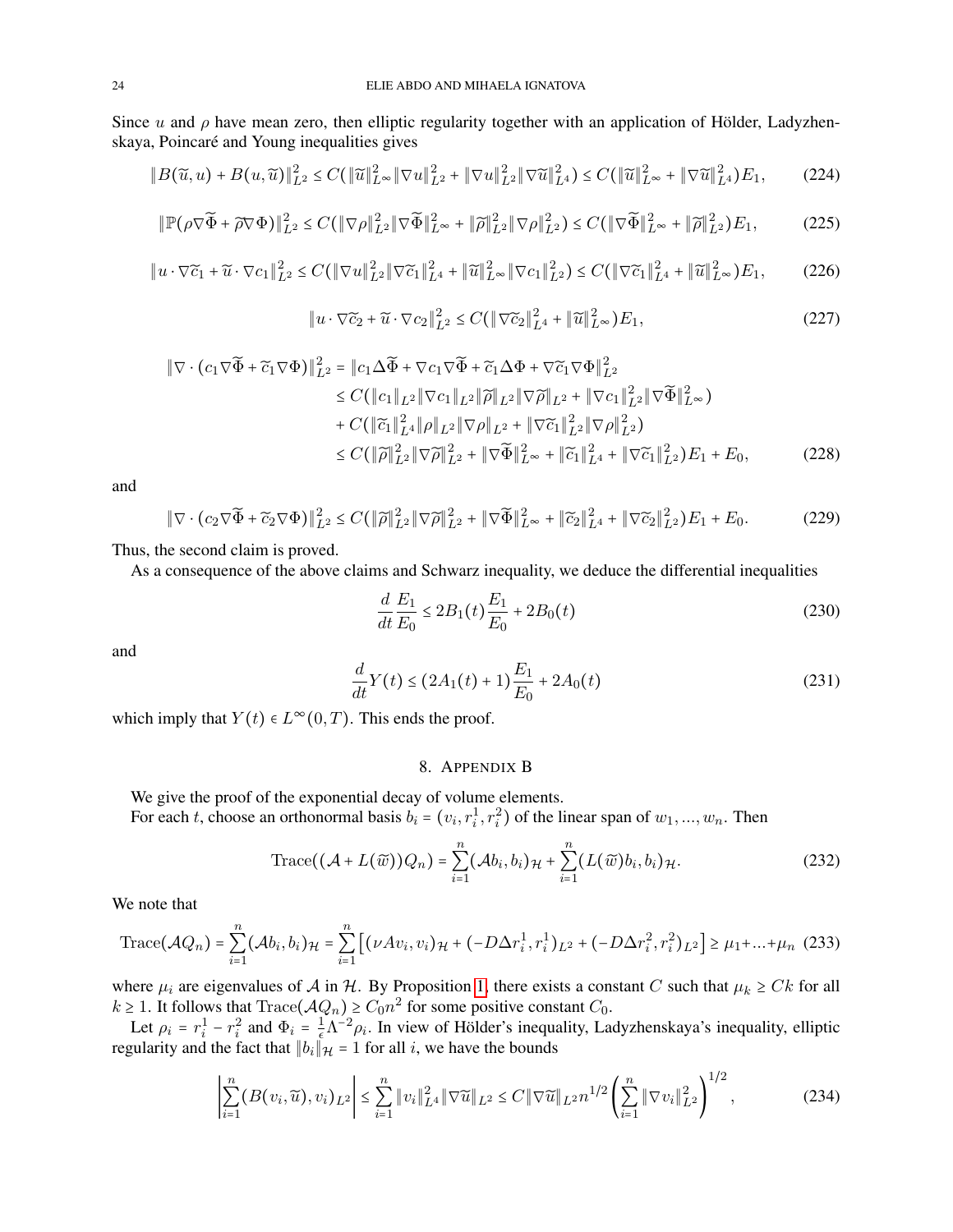$$
\left| \sum_{i=1}^{n} (\mathbb{P}(\rho_{i} \nabla \widetilde{\Phi} + \widetilde{\rho} \nabla \Phi_{i}), b_{i})_{L^{2}} \right| \leq \sum_{i=1}^{n} (\|\nabla \widetilde{\Phi}\|_{L^{\infty}} \|\rho_{i}\|_{L^{2}} \|b_{i}\|_{L^{2}} + \|\nabla \Phi_{i}\|_{L^{\infty}} \|\widetilde{\rho}\|_{L^{2}} \|b_{i}\|_{L^{2}})
$$
  
\n
$$
\leq \sum_{i=1}^{n} (2\|\nabla \widetilde{\Phi}\|_{L^{\infty}} + C\|\widetilde{\rho}\|_{L^{2}} (\|r_{i}^{1}\|_{L^{4}} + \|r_{i}^{2}\|_{L^{4}}))
$$
  
\n
$$
\leq \sum_{i=1}^{n} (2\|\nabla \widetilde{\Phi}\|_{L^{\infty}} + C\|\widetilde{\rho}\|_{L^{2}} \|\nabla r_{i}^{1}\|_{L^{2}}^{1/2} + C\|\widetilde{\rho}\|_{L^{2}} \|\nabla r_{i}^{2}\|_{L^{2}}^{1/2})
$$
  
\n
$$
\leq 2\|\nabla \widetilde{\Phi}\|_{L^{\infty}} n + C\|\widetilde{\rho}\|_{L^{2}} n^{3/4} \left[ \left( \sum_{i=1}^{n} \|\nabla r_{i}^{1}\|_{L^{2}}^{2} \right)^{1/4} + \left( \sum_{i=1}^{n} \|\nabla r_{i}^{2}\|_{L^{2}}^{2} \right)^{1/4} \right],
$$
 (235)

$$
\sum_{i=1}^{n} (v_i \cdot \nabla \widetilde{c}_1, r_i^1)_{L^2} \le \sum_{i=1}^{n} \|v_i\|_{L^4} \|r_i^1\|_{L^4} \|\nabla \widetilde{c}_1\|_{L^2} \le \sum_{i=1}^{n} C \|\nabla v_i\|_{L^2}^{1/2} \|\nabla r_i^1\|_{L^2}^{1/2} \|\nabla \widetilde{c}_1\|_{L^2}
$$
\n
$$
\le C \|\nabla \widetilde{c}_1\|_{L^2} n^{1/2} \left(\sum_{i=1}^{n} \|\nabla v_i\|_{L^2}^2\right)^{1/4} \left(\sum_{i=1}^{n} \|\nabla r_i^1\|_{L^2}^2\right)^{1/4} \tag{236}
$$

$$
\left| \sum_{i=1}^{n} (v_i \cdot \nabla \widetilde{c}_2, r_i^2)_{L^2} \right| \le C \| \nabla \widetilde{c}_2 \|_{L^2} n^{1/2} \left( \sum_{i=1}^{n} \| \nabla v_i \|_{L^2}^2 \right)^{1/4} \left( \sum_{i=1}^{n} \| \nabla r_i^2 \|_{L^2}^2 \right)^{1/4}.
$$
 (237)

Now, using the triangle inequality, we have

∣

$$
\left| \sum_{i=1}^{n} \left[ -(\nabla \cdot (r_i^1 \nabla \widetilde{\Phi} + \widetilde{c}_1 \nabla \Phi_i), r_i^1)_{L^2} + (\nabla \cdot (r_i^2 \nabla \widetilde{\Phi} + \widetilde{c}_2 \nabla \Phi_i), r_i^2)_{L^2} \right] \right|
$$
  
\n
$$
\leq \left| \sum_{i=1}^{n} \left[ (r_i^1 \nabla \widetilde{\Phi}, \nabla r_i^1)_{L^2} - (r_i^2 \nabla \widetilde{\Phi}, \nabla r_i^2)_{L^2} \right] \right|
$$
  
\n
$$
+ \left| \sum_{i=1}^{n} \left[ ((\widetilde{c}_1 - \overline{\widetilde{c}}_1) \nabla \Phi_i, \nabla r_i^1)_{L^2} - ((\widetilde{c}_2 - \overline{\widetilde{c}}_2) \nabla \Phi_i, \nabla r_i^2)_{L^2} + (\overline{c} \nabla \Phi_i, \nabla (r_i^1 - r_i^2))_{L^2} \right] \right|
$$
(238)

where  $\bar{c} = \bar{\tilde{c}}_1 = \bar{\tilde{c}}_2$ , and using the same inequalities as above, we obtain

$$
\left| \sum_{i=1}^{n} \left[ (r_i^1 \nabla \widetilde{\Phi}, \nabla r_i^1)_{L^2} - (r_i^2 \nabla \widetilde{\Phi}, \nabla r_i^2)_{L^2} \right] \right| \leq \sum_{i=1}^{n} \left[ \| \nabla \widetilde{\Phi} \|_{L^{\infty}} \| \nabla r_i^1 \|_{L^2} + \| \nabla \widetilde{\Phi} \|_{L^{\infty}} \| \nabla r_i^2 \|_{L^2} \right]
$$
  

$$
\leq \| \nabla \widetilde{\Phi} \|_{L^{\infty}} n^{1/2} \left[ \left( \sum_{i=1}^{n} \| \nabla r_i^1 \|_{L^2}^2 \right)^{1/2} + \left( \sum_{i=1}^{n} \| \nabla r_i^2 \|_{L^2}^2 \right)^{1/2} \right]
$$
(239)

and

$$
\left| \sum_{i=1}^{n} \left( (\widetilde{c}_{1} - \overline{\widetilde{c}}_{1}) \nabla \Phi_{i}, \nabla r_{i}^{1} \right)_{L^{2}} \right| \leq \sum_{i=1}^{n} \|\nabla r_{i}^{1}\|_{L^{2}} \|\nabla \Phi_{i}\|_{L^{\infty}} \|\widetilde{c}_{1} - \overline{\widetilde{c}}_{1}\|_{L^{2}} \n\leq \sum_{i=1}^{n} C \|\nabla r_{i}^{1}\|_{L^{2}} \|\nabla \rho_{i}\|_{L^{2}}^{1/2} \|\widetilde{c}_{1} - \overline{\widetilde{c}}_{1}\|_{L^{2}} \leq \sum_{i=1}^{n} C \|\nabla r_{i}^{1}\|_{L^{2}} \left( \|\nabla r_{i}^{1}\|_{L^{2}}^{1/2} + \|\nabla r_{i}^{2}\|_{L^{2}}^{1/2} \right) \|\widetilde{c}_{1} - \overline{\widetilde{c}}_{1}\|_{L^{2}} \n\leq C n^{1/4} \|\widetilde{c}_{1} - \overline{\widetilde{c}}_{1}\|_{L^{2}} \left( \sum_{i=1}^{n} \|\nabla r_{i}^{1}\|_{L^{2}}^{2} \right)^{3/4} + C n^{1/4} \|\widetilde{c}_{1} - \overline{\widetilde{c}}_{1}\|_{L^{2}} \left( \sum_{i=1}^{n} \|\nabla r_{i}^{2}\|^{2} \right)^{1/4} \left( \sum_{i=1}^{n} \|\nabla r_{i}^{1}\|_{L^{2}}^{2} \right)^{1/2}, \quad (240)
$$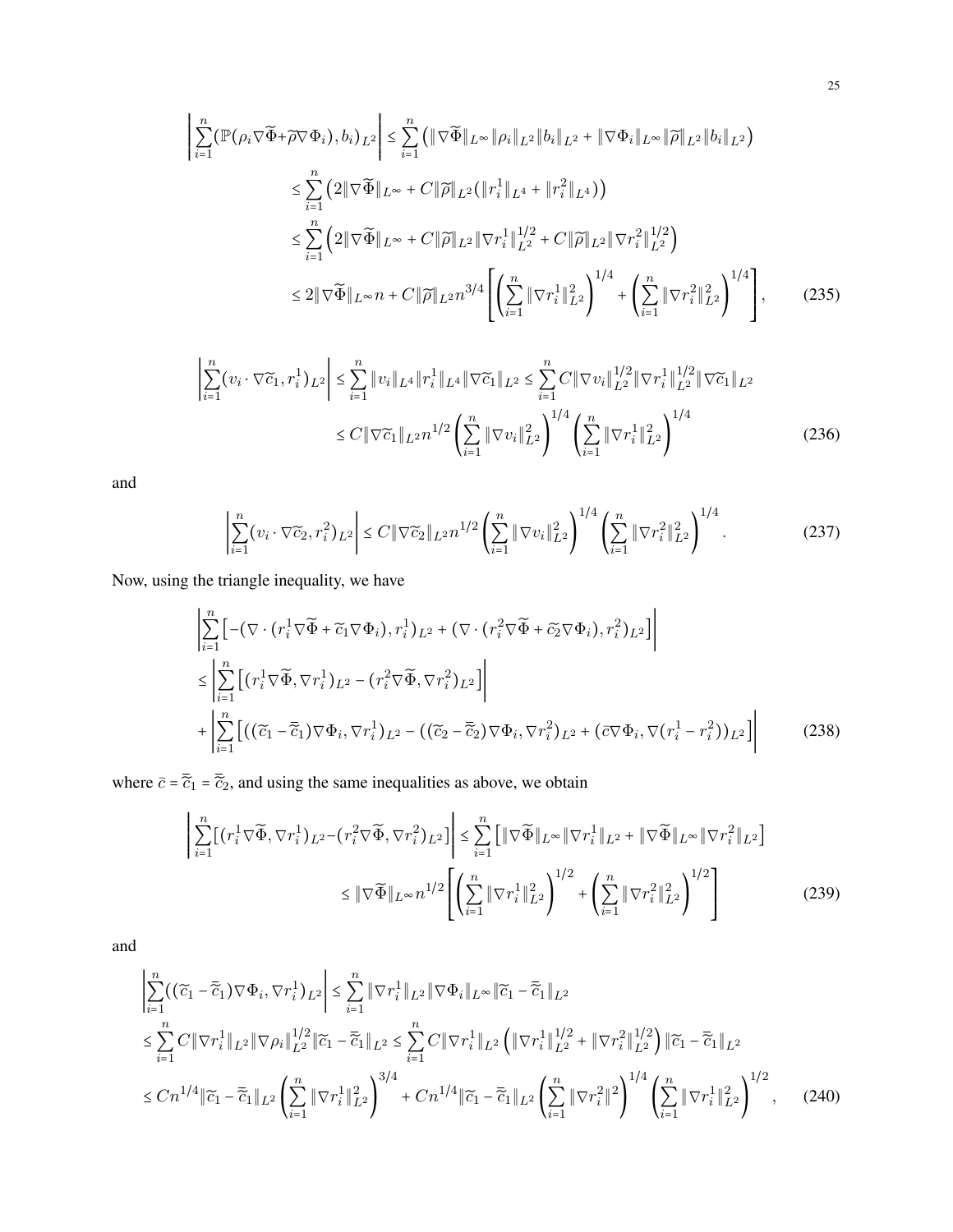$$
\left| \sum_{i=1}^{n} \left( (\widetilde{c}_{2} - \overline{\widetilde{c}_{2}}) \nabla \Phi_{i}, \nabla r_{i}^{2} \right)_{L^{2}} \right| \leq C n^{1/4} \|\widetilde{c}_{2} - \overline{\widetilde{c}_{2}} \|_{L^{2}} \left( \sum_{i=1}^{n} \|\nabla r_{i}^{2}\|_{L^{2}}^{2} \right)^{3/4} + C n^{1/4} \|\widetilde{c}_{2} - \overline{\widetilde{c}_{2}} \|_{L^{2}} \left( \sum_{i=1}^{n} \|\nabla r_{i}^{1}\|^{2} \right)^{1/4} \left( \sum_{i=1}^{n} \|\nabla r_{i}^{2}\|_{L^{2}}^{2} \right)^{1/2}
$$
(241)

$$
\left| \sum_{i=1}^{n} (\bar{c} \nabla \Phi_i, \nabla (r_i^1 - r_i^2))_{L^2} \right| = \sum_{i=1}^{n} \frac{\bar{c}}{\epsilon} \| \nabla \Lambda^{-1} (r_i^1 - r_i^2) \|_{L^2}^2 \le \sum_{i=1}^{n} C \bar{c} \| r_i^1 - r_i^2 \|_{L^2}^2 \le 4C \bar{c} n. \tag{242}
$$

Since  $\widetilde{w}_0 \in \mathcal{B}_{R_1}^M$ , there exists  $t_0$  depending on  $R_1$  such that  $\widetilde{w}(t) = \mathcal{S}(t)\widetilde{w}_0 \in \mathcal{B}_{R_1}^M$  for all  $t \ge t_0$ . Combining the bounds [\(234\)](#page-23-0)–[\(242\)](#page-25-16) and applying Young's inequality give

$$
\frac{1}{t} \int_{0}^{t} \text{Trace}((\mathcal{A} + L(\widetilde{w}))Q_n)ds \ge \frac{1}{4} \text{Trace}(\mathcal{A}Q_n) - C_1 \overline{c}n - C_2 C(R_1)n
$$

$$
\ge n \left(\frac{1}{4}C_0 n - C_1 \overline{c} - C_2 C(R_1)\right) \tag{243}
$$

for all  $t \geq t_0$ . Here,  $C_1, C_2$  are universal positive constants,  $C(R_1)$  is a constant depending on  $R_1$ , and  $0 \leq \overline{c} \leq M$ . Thus, choosing

<span id="page-25-16"></span>
$$
n \ge \frac{4}{C_0} \left( 1 + C_1 M + C_2 C(R_1) \right) \tag{244}
$$

ends the proof.

#### **REFERENCES**

- <span id="page-25-14"></span>[1] E. Abdo, M. Ignatova, Long time dynamics of a model of electroconvection, Trans. Amer. Math. Soc. 374 (2021) 5849–5875.
- <span id="page-25-1"></span>[2] P. Biler, J. Dolbeault, Long time behavior of solutions to Nernst-Planck and Debye-Hckel drift-diffusion systems, Ann. Henri Poincaré 1 (2000) 461-472.
- <span id="page-25-2"></span>[3] Y.S. Choi, and R. Lui, Multi-Dimensional Electrochemistry Model, Arch. Rational Mech. Anal. 130 (1995) 315–342.
- <span id="page-25-15"></span>[4] P. Consatntin, C. Foias, Navier-Stokes equations, Chicago University Press, Chicago (1988).
- <span id="page-25-5"></span>[5] P. Constantin, M. Ignatova, On the Nernst-Planck-Navier-Stokes system, Arch. Rational Mech. Anal. 232, No. 3 (2018) 1379–1428.
- <span id="page-25-12"></span>[6] P. Constantin, M. Ignatova, F-N Lee, Nernst-Planck-Navier-Stokes systems far from equilibrium, Arch. Rational Mech. Anal. 240 (2021) 1147–1168.
- [7] P. Constantin, M. Ignatova, F-N Lee, Nernst-Planck-Navier-Stokes systems near equilibrium, preprint (2020).
- <span id="page-25-13"></span>[8] P. Constantin, A. Tarfulea, V. Vicol, Long time dynamics of forced critical SQG, Communications in Mathematical Physics 335 (2015), no. 1, 93–141.
- <span id="page-25-11"></span>[9] S. M. Davidson, M. Wissling, A. Mani, On the dynamical regimes of pattern-accelerated electroconvection, Scientific Reports 6 22505 (2016) doi:19.1039/srep22505
- <span id="page-25-3"></span>[10] H. Gajewski, K. Groger, Reaction-diffusion processes of electrically charged species. Math. Nachr., 177 (1996) 109–130.
- <span id="page-25-7"></span>[11] J.-G. Liu, J. Wang. Global existence for Nernst-Planck-Navier-Stokes system in  $\mathbb{R}^n$ . Communications in Mathematical Sciences 18 (2020) 1743–1754.
- <span id="page-25-0"></span>[12] I. Rubinstein, Electro-Diffusion of Ions, SIAM Studies in Applied Mathematics, SIAM, Philadelphia (1990).
- <span id="page-25-10"></span>[13] S. M. Rubinstein, G. Manukyan, A. Staicu, I. Rubinstein, B. Zaltzman, R.G.H. Lammertink, F. Mugele, M. Wessling, Direct observation of a nonequilibrium electro-osmotic instability. Phys. Rev. Lett. 101 (2008) 236101–236105.
- <span id="page-25-8"></span>[14] I. Rubinstein, B. Zaltzman, Electro-osmotically induced convection at a permselective membrane, Phys. Rev. E 62 (2000) 2238–2251.
- <span id="page-25-4"></span>[15] R. Ryham, Existence, uniqueness, regularity and long-term behavior for dissipative systems modeling electrohydrodynamics. arXiv:0910.4973v1 (2009).
- <span id="page-25-6"></span>[16] M. Schmuck. Analysis of the Navier-Stokes-Nernst-Planck-Poisson system. Math. Models Methods Appl., 19 (2009) 993– 1014.
- <span id="page-25-9"></span>[17] B. Zaltzman, I. Rubinstein, Electro-osmotic slip and electroconvective instability. J. Fluid Mech. 579 (2007) 173–226.